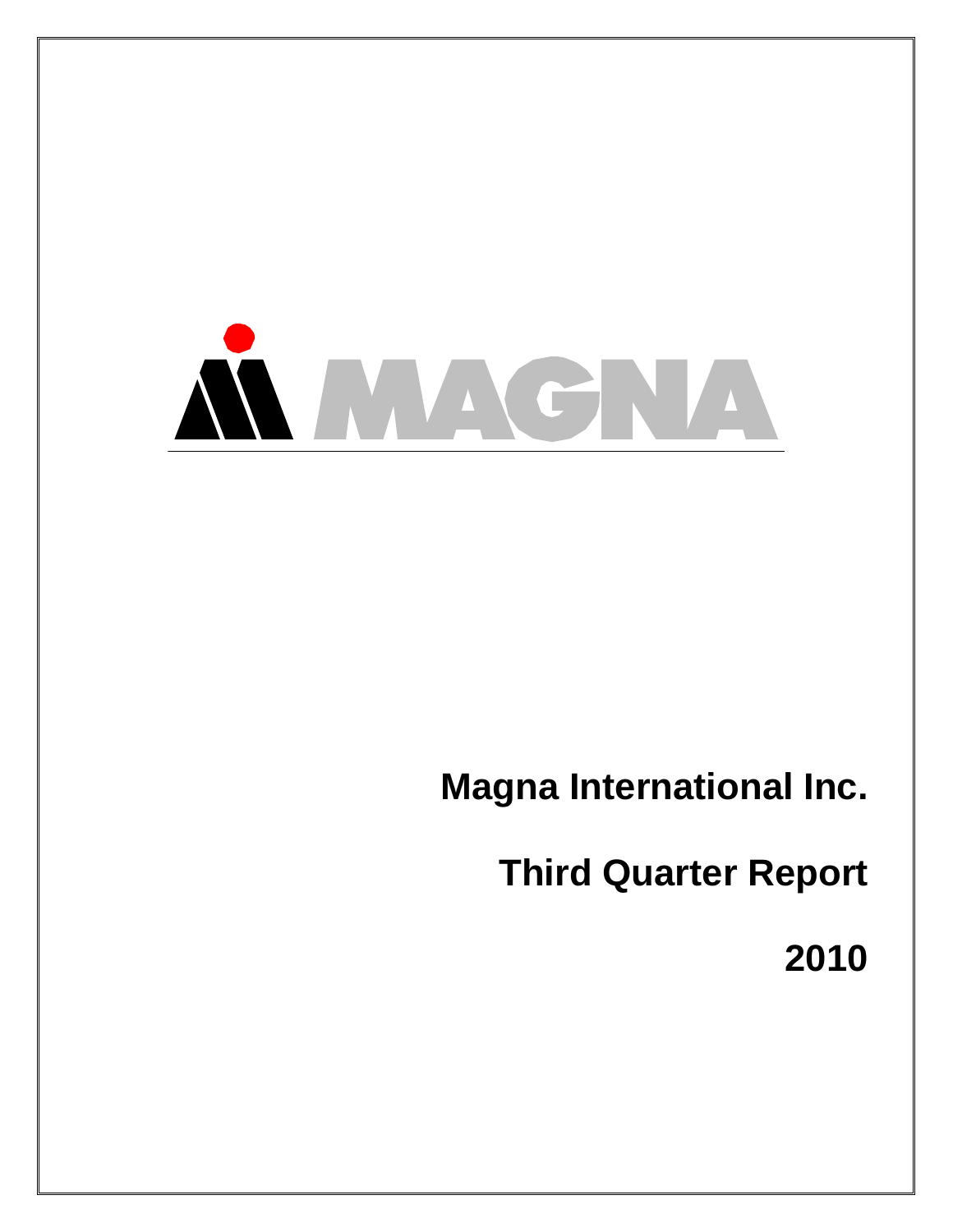# **MAGNA INTERNATIONAL INC. Management's Discussion and Analysis of Results of Operations and Financial Position**

All amounts in this Management's Discussion and Analysis of Results of Operations and Financial Position ("MD&A") are in U.S. dollars and all tabular amounts are in millions of U.S. dollars, except per share figures and average dollar content per vehicle, which are in U.S. dollars, unless otherwise noted. When we use the terms "we", "us", "our" or "Magna", we are referring to Magna International Inc. and its subsidiaries and jointly controlled entities, unless the context otherwise requires.

This MD&A should be read in conjunction with the unaudited interim consolidated financial statements for the three months and nine months ended September 30, 2010 included in this Quarterly Report, and the audited consolidated financial statements and MD&A for the year ended December 31, 2009 included in our 2009 Annual Report to Shareholders. The unaudited interim consolidated financial statements for the three months and nine months ended September 30, 2010 have been prepared in accordance with Canadian generally accepted accounting principles ("GAAP") with respect to the preparation of interim financial information and the audited consolidated financial statements for the year ended December 31, 2009 have been prepared in accordance with Canadian GAAP.

This MD&A has been prepared as at November 4, 2010.

### **OVERVIEW**

We are the most diversified global automotive supplier. We design, develop and manufacture technologically advanced automotive systems, assemblies, modules and components, and engineer and assemble complete vehicles, primarily for sale to original equipment manufacturers ("OEMs") of cars and light trucks. Our capabilities include the design, engineering, testing and manufacture of automotive interior systems; seating systems; closure systems; body and chassis systems; vision systems; electronic systems; exterior systems; powertrain systems; roof systems; hybrid and electric vehicles/systems; as well as complete vehicle engineering and assembly. We follow a corporate policy of functional and operational decentralization, pursuant to which we conduct our operations through divisions, each of which is an autonomous business unit operating within pre-determined guidelines. As at September 30, 2010, we had 245 manufacturing operations and 80 product development, engineering and sales centres in 25 countries.

### **HIGHLIGHTS**

In the third quarter of 2010, North American light vehicle production increased 28% relative to the third quarter of 2009, representing the fourth consecutive quarter of year-over-year increases. Third quarter 2010 light vehicle production in North America declined only 4% from the second quarter of 2010, a much less dramatic seasonal decline than is historically experienced.

In Western Europe, light vehicle production declined approximately 1% from the third quarter of 2009, a quarter in which European vehicle sales and production were supported by vehicle "scrappage" programs in a number of European countries. However, 2010 Western European production has remained stronger than we anticipated.

Our total sales for the third quarter of 2010 increased 27% over the third quarter of 2009. As was the case in the second quarter of 2010, North American, European and Rest of World production sales, as well as complete vehicle assembly sales and tooling, engineering and other sales all exceeded third quarter of 2009 levels. Third quarter 2010 operating income increased \$236 million to \$317 million, compared to operating income of \$81 million for the third quarter of 2009. Our continued strong operating results reflect, among other things:

- improved light vehicle production in North America;
- the ongoing benefit of our efforts over the past few years to restructure and right-size our operations, as well as to reduce costs across the organization;
- the benefit of our efforts to improve underperforming operations around the world;
- the benefit of a commercial settlement with a customer related to the recovery of previously expensed engineering and design costs; and
- an accounts receivable valuation allowance in the third quarter of 2009.

These factors were partially offset by a stock-based compensation charge as a result of modifying option agreements following the resignation of two employees.

# *Stock Split*

Our Board of Directors approved a two-for-one stock split, to be implemented by way of a stock dividend, whereby our shareholders will receive an additional Common Share for each Common Share held. The stock dividend will be payable on November 24, 2010, to shareholders of record at the close of business on November 16, 2010. All equity-based compensation plans or arrangements and our normal course issuer bid (discussed below) will be adjusted to reflect the issuance of additional Common Shares due to the declaration of the stock split.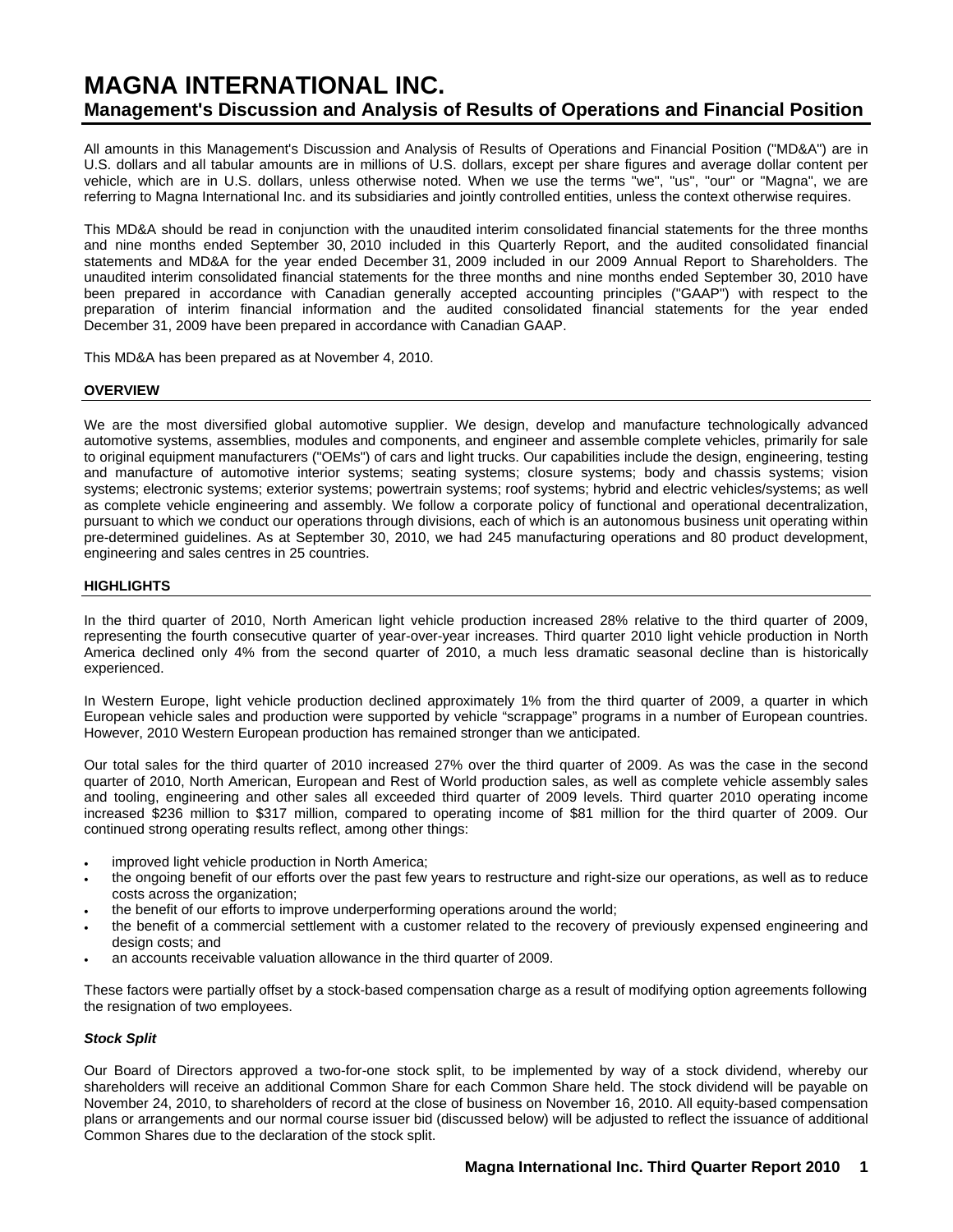### *Increase in Dividend*

Our Board of Directors also declared a quarterly dividend with respect to our outstanding Common Shares for the quarter ended September 30, 2010. In light of Magna's performance, the Board decided to increase the dividend by 20% to U.S. \$0.18 per share after giving effect to the two-for-one stock split referred to above (this equates to a dividend of U.S. \$0.36 per share on a pre stock split basis). This dividend is payable on December 15, 2010 to shareholders of record on November 30, 2010.

### *Normal Course Issuer Bid*

Subject to approval by the Toronto Stock Exchange ("TSX") and the New York Stock Exchange ("NYSE"), our Board of Directors approved a normal course issuer bid to purchase up to 4.0 million of our issued and outstanding Common Shares (adjusted to 8.0 million shares on a post stock split basis), representing approximately 3.3% of our outstanding Common Shares. The primary purposes of the normal course issuer bid are purchases for cancellation to offset potential dilution resulting from the exercise of stock options, and/or for purchases to fund our restricted stock unit program and our obligations to our deferred profit sharing plans. The normal course issuer bid is expected to commence on or about November 10, 2010 and will terminate one year later. All purchases of Common Shares will be made at the market price at the time of purchase in accordance with the rules and policies of the TSX. Purchases may also be made on the NYSE in compliance with Rule 10b-18 under the U.S. Securities Exchange Act of 1934.

#### *Plan of Arrangement*

On August 31, 2010, following approval by our Class A Subordinate Voting and Class B Shareholders, we completed the court-approved plan of arrangement (the "Arrangement") with the Stronach group whereby our dual-class share structure was collapsed. The transaction also: (i) set a termination date and declining fee schedule for the consulting, business development and business services contracts Magna has in place with Frank Stronach and his affiliated entities; and (ii) established a partnership with the Stronach group to pursue opportunities in the vehicle electrification business.

### **[a] Capital Transaction**

We purchased for cancellation all 726,829 outstanding Class B Shares, which were held indirectly by the Stronach group, for \$300 million in cash and 9.0 million newly issued Class A Subordinate Voting Shares. The newly issued shares held indirectly by the Stronach group represented an equal equity ownership and voting interest of 7.4% as of August 31, 2010. Issue costs related to the issuance of these shares were \$13 million.

In addition, Magna's Articles were amended to remove the Class B Shares from the authorized capital and to make non-substantive consequential changes to its Articles, including renaming the Class A Subordinate Voting Shares as Common Shares and eliminating provisions which no longer apply due to the elimination of the Class B Shares.

### **[b] Vehicle Electrification Partnership**

The partnership involves the engineering, development and integration of electric vehicles of any type, the development, testing and manufacturing of batteries and battery packs for hybrid (H) and electric vehicles (EV) and all ancillary activities in connection with electric vehicle technologies. Our original investment in the partnership included the assets of our recently established E-Car Systems vehicle electrification and battery business unit, certain other vehicle electrification assets, and \$145 million in cash. On August 31, 2010, the Stronach group invested \$80 million in cash for a 27% equity interest in the partnership, reducing our equity interest to 73%. The partnership is controlled by the Stronach group.

### *Governance*

As previously announced, in connection with the elimination of our dual class structure effective August 31, 2010, our Chairman, Frank Stronach, has resigned as a member of the Nominating Committee of our Board of Directors. This vacancy was filled today by the Board's appointment of Louis Lataif, Dean Emeritus of Boston University School of Management and former President of Ford Europe. The Nominating Committee is now comprised entirely of independent directors and, consistent with its mandate, will undertake a comprehensive review of the Board's composition with a view to ensuring that the Board continues to have the capabilities to oversee our operations globally. The Nominating Committee plans to retain an internationally recognized firm to assist in its search for potential future Board members as part of this review process.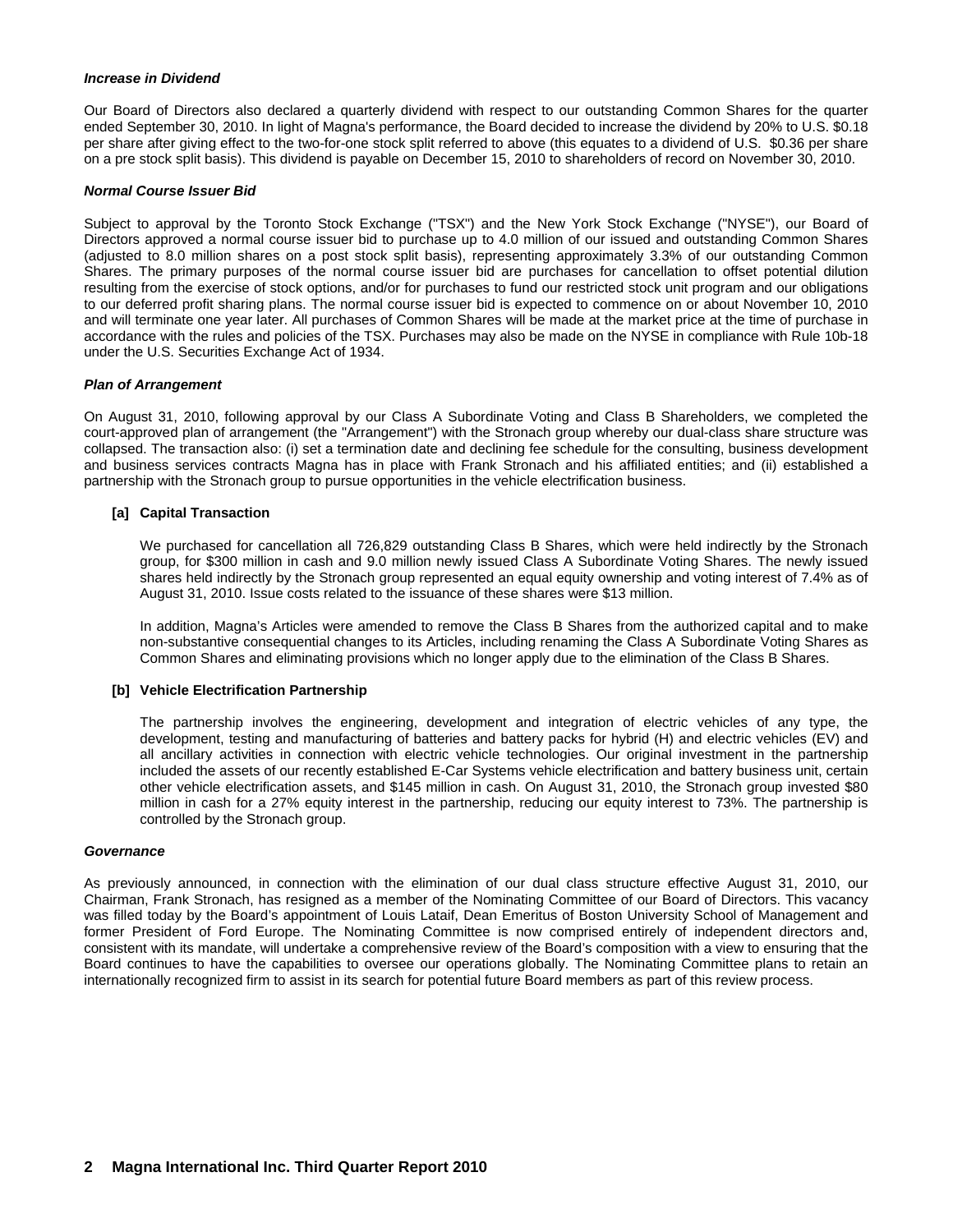### **FINANCIAL RESULTS SUMMARY**

During the third quarter of 2010, we posted sales of \$5.9 billion, an increase of 27% from the third quarter of 2009. This higher sales level was a result of increases in our North American, European and Rest of World production sales, complete vehicle assembly sales and tooling, engineering and other sales. Comparing the third quarter of 2010 to the third quarter of 2009:

- North American vehicle production increased by 28% and average dollar content per vehicle increased 9%;
- European vehicle production decreased 1% while average dollar content per vehicle increased 8%;
- Complete vehicle assembly sales increased 21% to \$519 million, as complete vehicle assembly volumes increased 41%;
- Rest of World production sales increased 29% to \$249 million from \$193 million; and
- Tooling, engineering and other sales increased 52% to \$502 million from \$330 million.

During the third quarter of 2010, we generated operating income of \$317 million compared to \$81 million for the third quarter of 2009. The \$236 million increase in operating income was substantially due to increased margins earned on higher sales as a result of significantly higher vehicle production volumes in North America. In addition, operating income was positively impacted by:

- the \$33 million benefit of a commercial settlement with a customer related to the recovery of previously expensed engineering and design costs;
- lower restructuring and downsizing costs;
- a \$16 million accounts receivable valuation allowance in the third quarter of 2009;
- productivity and efficiency improvements at certain facilities;
- lower warranty costs;
- lower costs incurred related to launches or for programs that have not fully ramped up production.

These factors were partially offset by:

- operational inefficiencies and other costs at certain facilities, in particular at certain electronics, and exteriors and interiors systems facilities in Europe;
- higher incentive compensation;
- employee profit sharing, as no profit sharing was recorded in 2009;
- a \$16 million stock-based compensation charge as a result of modifying option agreements following the resignation of two employees;
- increased commodity costs:
- a \$9 million favourable revaluation of our investment in asset-backed commercial paper ("ABCP") in the third quarter of 2009;
- increased stock-based compensation; and
- net customer price concessions subsequent to the third quarter of 2009.

During the third quarter of 2010, net income increased \$190 million to \$241 million compared to \$51 million for the third quarter of 2009. The increase in net income was a result of the increase in operating income partially offset by higher income taxes.

During the third quarter of 2010, our diluted earnings per share increased by \$1.61 to \$2.06 compared to \$0.45 for the third quarter of 2009. The increase in diluted earnings per share is as a result of the increase in net income partially offset by an increase in the weighted average number of diluted shares outstanding during the third quarter of 2010. The increase in the weighted average number of diluted shares outstanding was primarily due to the net issue of shares during the third quarter of 2010 related to the Arrangement and an increase in the number of diluted shares associated with stock options.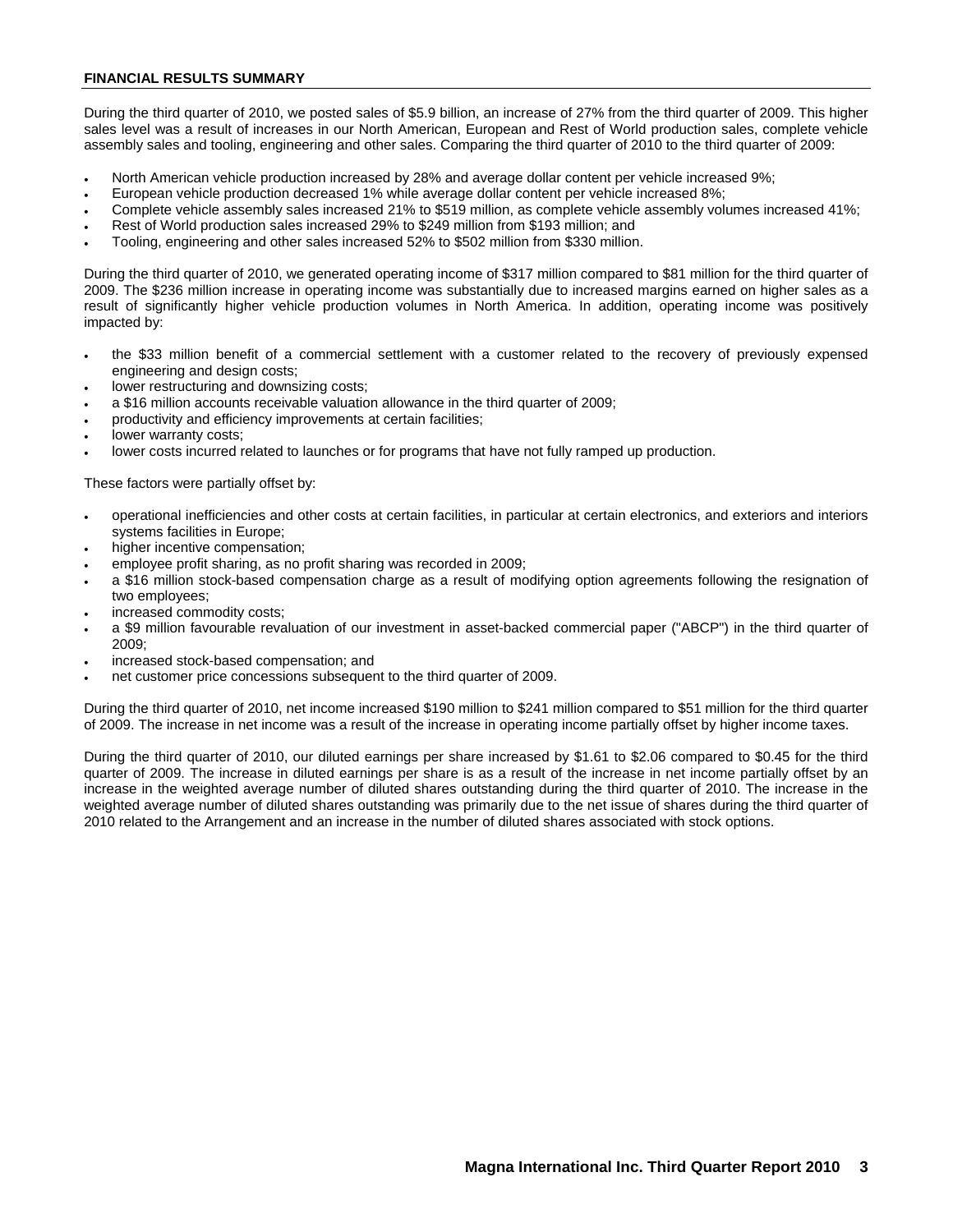### **UNUSUAL ITEMS**

During the nine months ended September 30, 2010 and 2009, we recorded certain unusual items as follows:

|                                                                                                                                       |                            | 2010                        |                                                |                         | 2009                    |                                         |
|---------------------------------------------------------------------------------------------------------------------------------------|----------------------------|-----------------------------|------------------------------------------------|-------------------------|-------------------------|-----------------------------------------|
|                                                                                                                                       | Operating<br><b>Income</b> | <b>Net</b><br><b>Income</b> | <b>Diluted</b><br><b>Earnings</b><br>per Share | Operating<br>Income     | <b>Net</b><br>Income    | <b>Diluted</b><br>Earnings<br>per Share |
| <b>Second Quarter</b><br>Impairment charges <sup>(1)</sup><br>Restructuring charges <sup>(1)</sup><br>Curtailment gain <sup>(2)</sup> | (24)                       | (21)                        | \$<br>(0.19)                                   | (75)<br>\$<br>(6)<br>26 | \$<br>(75)<br>(6)<br>20 | \$<br>(0.67)<br>(0.05)<br>0.18          |
| Total second quarter unusual items                                                                                                    | (24)                       | (21)                        | (0.19)                                         | (55)                    | (61)                    | (0.54)                                  |
| <b>First Quarter</b><br>Sale of facility <sup>(3)</sup>                                                                               | 14                         | 14                          | 0.12                                           |                         |                         |                                         |
| Total first quarter unusual items                                                                                                     | 14                         | 14                          | 0.12                                           |                         |                         |                                         |
| Total year to date unusual items                                                                                                      | (10)<br>S.                 | (7)<br>S                    | (0.07)                                         | (55)<br>\$              | (61)                    | S<br>(0.54)                             |

#### **(1) Restructuring and Impairment Charges**

#### **[a] For the nine months ended September 30, 2010**

During the second quarter of 2010, we recorded restructuring and rationalization costs of \$21 million in cost of goods sold and \$3 million in selling, general and administrative expense related to the planned closure of a powertrain systems facility and two body & chassis systems facilities in North America.

#### **[b] For the nine months ended September 30, 2009**

During the second quarter of 2009, after failing to reach a favourable labour agreement at a powertrain systems facility in Syracuse, New York, we decided to wind down these operations. Given the significance of the facility's cashflows in relation to the reporting unit, we determined that it was more likely than not that goodwill at the Powertrain North America reporting unit could potentially be impaired. Therefore, we recorded a \$75 million goodwill impairment charge.

The goodwill impairment charge was calculated by determining the implied fair value of goodwill in the same manner as if we had acquired the reporting unit as at June 30, 2009.

During the second quarter of 2009, we recorded restructuring costs of \$6 million related to the planned closure of this powertrain systems facility.

### **(2) Curtailment gain**

During the second quarter of 2009, we amended our Retiree Premium Reimbursement Plan in Canada and the United States, such that most employees retiring on or after August 1, 2009 would no longer participate in the plan. The amendment reduced service costs and retirement medical benefit expense in 2009 and future years. As a result of amending the plan, a curtailment gain of \$26 million was recorded in cost of goods sold in the second quarter of 2009.

### **(3) Sale of Facility**

During the first quarter of 2010, we sold our interest in an electronics systems joint venture in China and realized a \$14 million gain.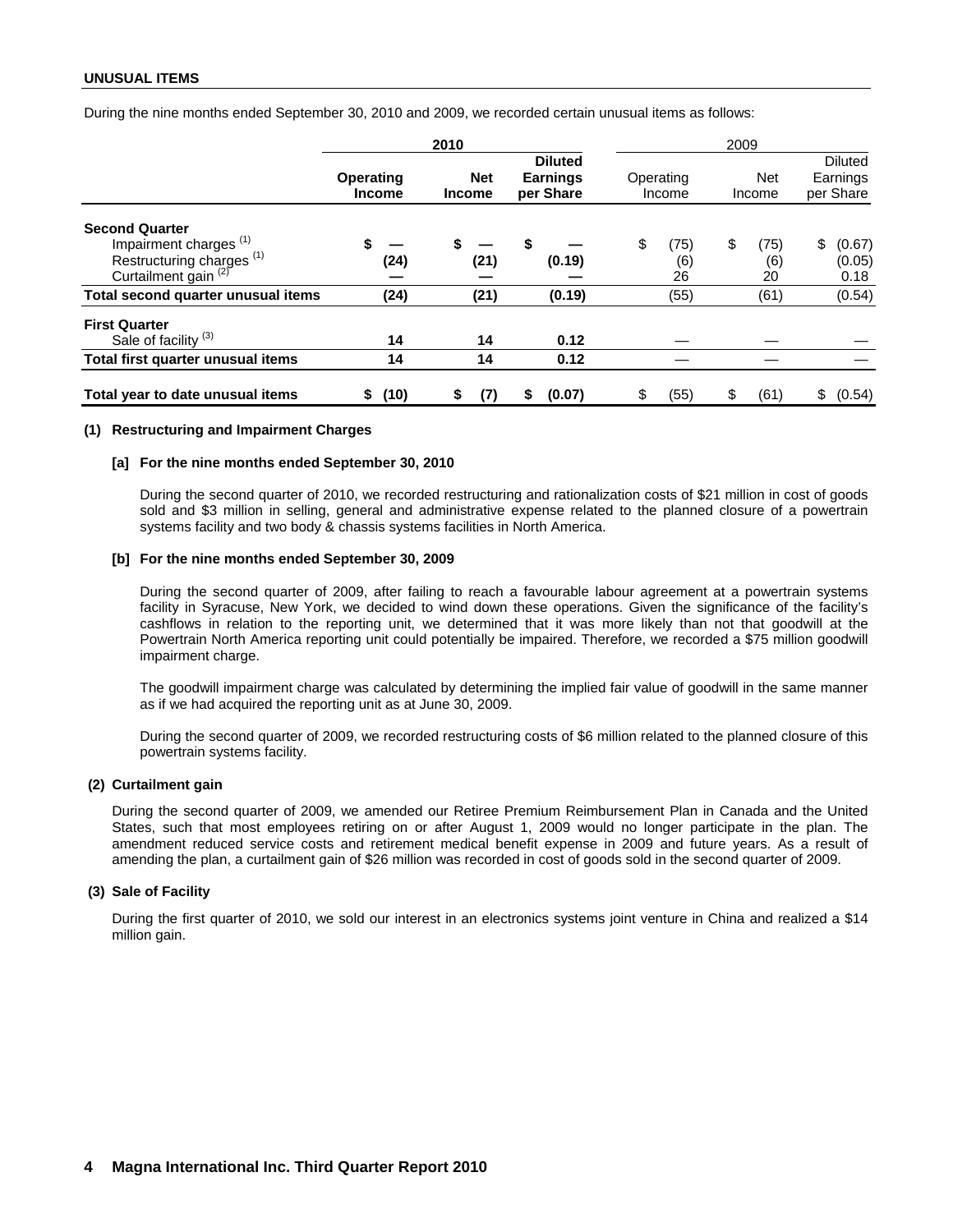### **INDUSTRY TRENDS AND RISKS**

Our success is primarily dependent upon the levels of North American and European car and light truck production by our customers and the relative amount of content we have on the various programs. OEM production volumes in different regions may be impacted by factors which may vary from one region to the next, including but not limited to general economic and political conditions, interest rates, credit availability, energy and fuel prices, international conflicts, labour relations issues, regulatory requirements, trade agreements, infrastructure, legislative changes, and environmental emissions and safety issues. These factors and a number of other economic, industry and risk factors which also affect our success, including such things as relative currency values, commodities prices, price reduction pressures from our customers, the financial condition of our supply base and competition from manufacturers with operations in low cost countries, are discussed in our Annual Information Form and Annual Report on Form 40-F, each in respect of the year ended December 31, 2009, and remain substantially unchanged in respect of the third quarter ended September 30, 2010. In addition to the risk factors referenced above, our partnership with the Stronach group to pursue opportunities in the vehicle electrification business is subject to a number of additional risks. These additional risk factors are discussed in Magna's Management Information Circular/Proxy Statement, dated May 31, 2010, under the heading "Risks Relating to the Vehicle Electrification Joint Venture."

# **RESULTS OF OPERATIONS**

### **Average Foreign Exchange**

|                                       | For the three months<br>ended September 30, |       |                                 | For the nine months<br>ended September 30. |       |                                   |  |
|---------------------------------------|---------------------------------------------|-------|---------------------------------|--------------------------------------------|-------|-----------------------------------|--|
|                                       | 2010                                        | 2009  | Change                          | 2010                                       | 2009  | Change                            |  |
| 1 Canadian dollar equals U.S. dollars | 0.963                                       | 0.914 | 5%                              | 0.966                                      | 0.860 | 12%                               |  |
| 1 euro equals U.S. dollars            | 1.295                                       | 1.433 | 10%<br>$\overline{\phantom{0}}$ | 1.317                                      | 1.368 | $4\%$<br>$\overline{\phantom{0}}$ |  |
| 1 British pound equals U.S. dollars   | 1.552                                       | 1.638 | 5%<br>-                         | 1.536                                      | 1.542 |                                   |  |

The preceding table reflects the average foreign exchange rates between the most common currencies in which we conduct business and our U.S. dollar reporting currency. The significant changes in these foreign exchange rates for the three months and nine months ended September 30, 2010 impacted the reported U.S. dollar amounts of our sales, expenses and income.

The results of operations whose functional currency is not the U.S. dollar are translated into U.S. dollars using the average exchange rates in the table above for the relevant period. Throughout this MD&A, reference is made to the impact of translation of foreign operations on reported U.S. dollar amounts where relevant.

Our results can also be affected by the impact of movements in exchange rates on foreign currency transactions (such as raw material purchases or sales denominated in foreign currencies). However, as a result of hedging programs employed by us, foreign currency transactions in the current period have not been fully impacted by movements in exchange rates. We record foreign currency transactions at the hedged rate where applicable.

Finally, holding gains and losses on foreign currency denominated monetary items, which are recorded in selling, general and administrative expenses, impact reported results.

# **RESULTS OF OPERATIONS – FOR THE THREE MONTHS ENDED SEPTEMBER 30, 2010**

### *Sales*

|                                                |    | For the three months<br>ended September 30, |    |       |           |        |
|------------------------------------------------|----|---------------------------------------------|----|-------|-----------|--------|
|                                                |    | 2010                                        |    | 2009  |           | Change |
| Vehicle Production Volumes (millions of units) |    |                                             |    |       |           |        |
| North America                                  |    | 2.989                                       |    | 2.342 | $\ddot{}$ | 28%    |
| Europe                                         |    | 2.898                                       |    | 2.928 |           | 1%     |
| <b>Average Dollar Content Per Vehicle</b>      |    |                                             |    |       |           |        |
| North America                                  | \$ | 1,010                                       | \$ | 927   | $\ddot{}$ | 9%     |
| Europe                                         | \$ | 571                                         | \$ | 529   | $\div$    | 8%     |
| <b>Sales</b>                                   |    |                                             |    |       |           |        |
| <b>External Production</b>                     |    |                                             |    |       |           |        |
| North America                                  | S. | 3,018                                       | \$ | 2,170 | $\ddot{}$ | 39%    |
| Europe                                         |    | 1,654                                       |    | 1,548 | $\ddot{}$ | 7%     |
| <b>Rest of World</b>                           |    | 249                                         |    | 193   | $\ddot{}$ | 29%    |
| Complete Vehicle Assembly                      |    | 519                                         |    | 428   | $\ddot{}$ | 21%    |
| Tooling, Engineering and Other                 |    | 502                                         |    | 330   | $\pm$     | 52%    |
| Total Sales                                    | \$ | 5,942                                       | \$ | 4,669 | $\ddot{}$ | 27%    |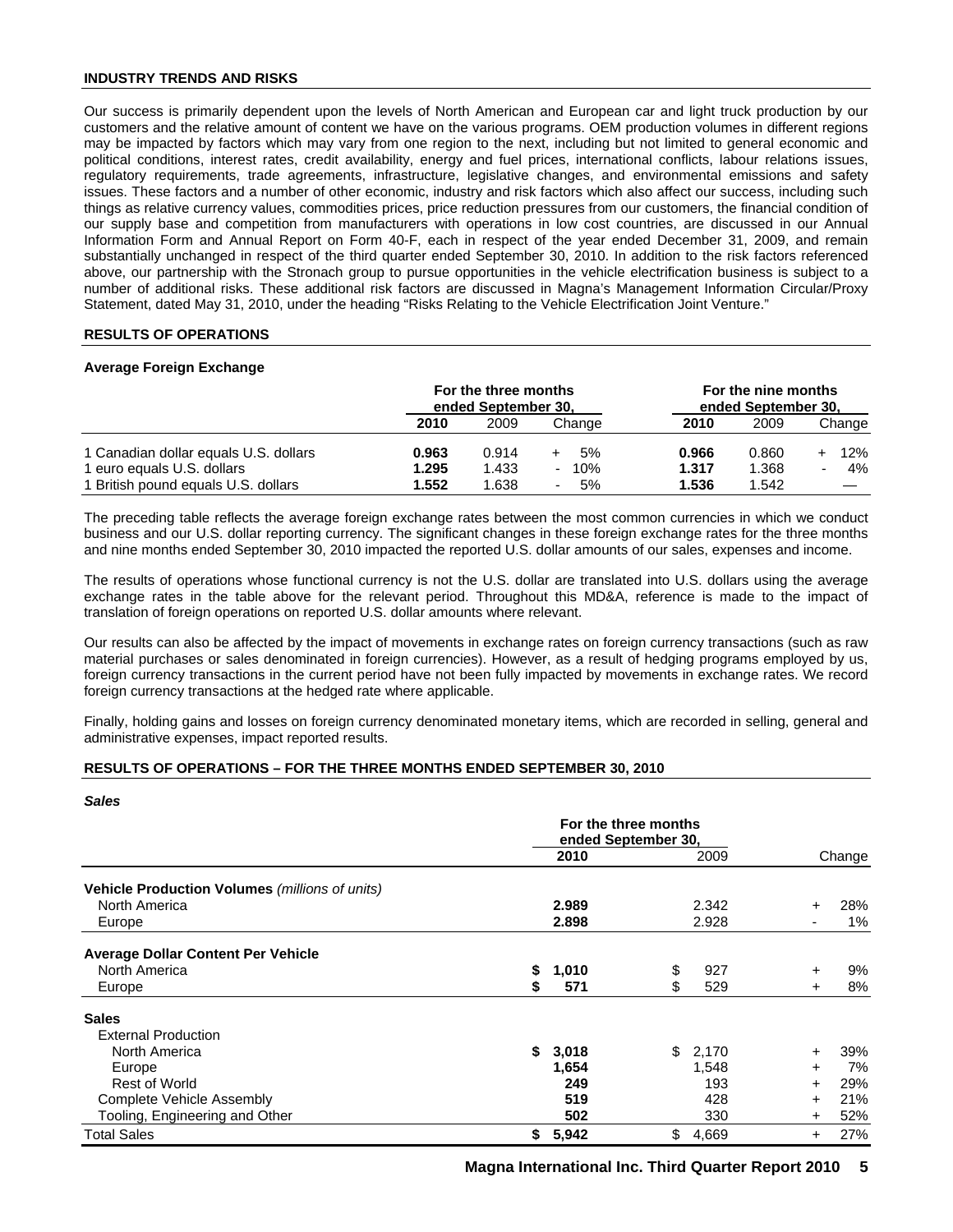### **External Production Sales - North America**

External production sales in North America increased 39% or \$0.8 billion to \$3.0 billion for the third quarter of 2010 compared to \$2.2 billion for the third quarter of 2009. This increase in production sales reflects a 28% increase in North American vehicle production volumes combined with a 9% increase in our North American average dollar content per vehicle.

Our average dollar content per vehicle grew by 9% or \$83 to \$1,010 for the third quarter of 2010 compared to \$927 for the third quarter of 2009, primarily as a result of:

- the launch of new programs during or subsequent to the third quarter of 2009, including the:
	- Jeep Grand Cherokee;
	- Ford Fiesta;
	- GMC Terrain: and
	- Cadillac SRX:
- an increase in reported U.S. dollar sales due to the strengthening of the Canadian dollar against the U.S. dollar; and
- favourable production (relative to industry volumes) and/or content on certain programs, including the:
	- Chevrolet Traverse, GMC Acadia and Buick Enclave; and
		- Chevrolet Equinox.

These factors were partially offset by:

- unfavourable production (relative to industry volumes) and/or content on certain programs, including the Ford Escape, Mercury Mariner and Mazda Tribute;
- programs that ended production during or subsequent to the third quarter of 2009, including the Pontiac and Saturn brands; and
- net customer price concessions subsequent to the third quarter of 2009.

### **External Production Sales - Europe**

External production sales in Europe increased 7% or \$0.10 billion to \$1.65 billion for the third quarter of 2010 compared to \$1.55 billion for the third quarter of 2009. This increase in production sales reflects an 8% increase in our European average dollar content per vehicle partially offset by a 1% decrease in European vehicle production volumes.

Our average dollar content per vehicle grew by 8% or \$42 to \$571 for the third quarter of 2010 compared to \$529 for the third quarter of 2009, primarily as a result of:

- the launch of new programs during or subsequent to the third quarter of 2009, including the:
	- MINI Countryman;
	- Peugeot RCZ:
	- Porsche Cayenne and Volkswagen Touareg;
	- Audi A1;
	- Opel Astra; and
	- Mercedes-Benz SLS;
	- favourable production (relative to industry volumes) and/or content on certain programs, including the:
		- Volkswagen Tiguan;
		- Audi Q5;
		- BMW X1;
		- Porsche Panamera; and
		- Ford Transit; and
- acquisitions completed during or subsequent to the third quarter of 2009.

These factors were partially offset by:

- a decrease in reported U.S. dollar sales due to the weakening of the euro and British pound, each against the U.S. dollar;
- unfavourable production (relative to industry volumes) and/or content on certain programs, including the:
	- smart fortwo;
		- Mercedes-Benz B-Class;
		- Honda Civic; and
		- Volkswagen Golf;
- programs that ended production during or subsequent to the third quarter of 2009; and
- net customer price concessions subsequent to the third quarter of 2009.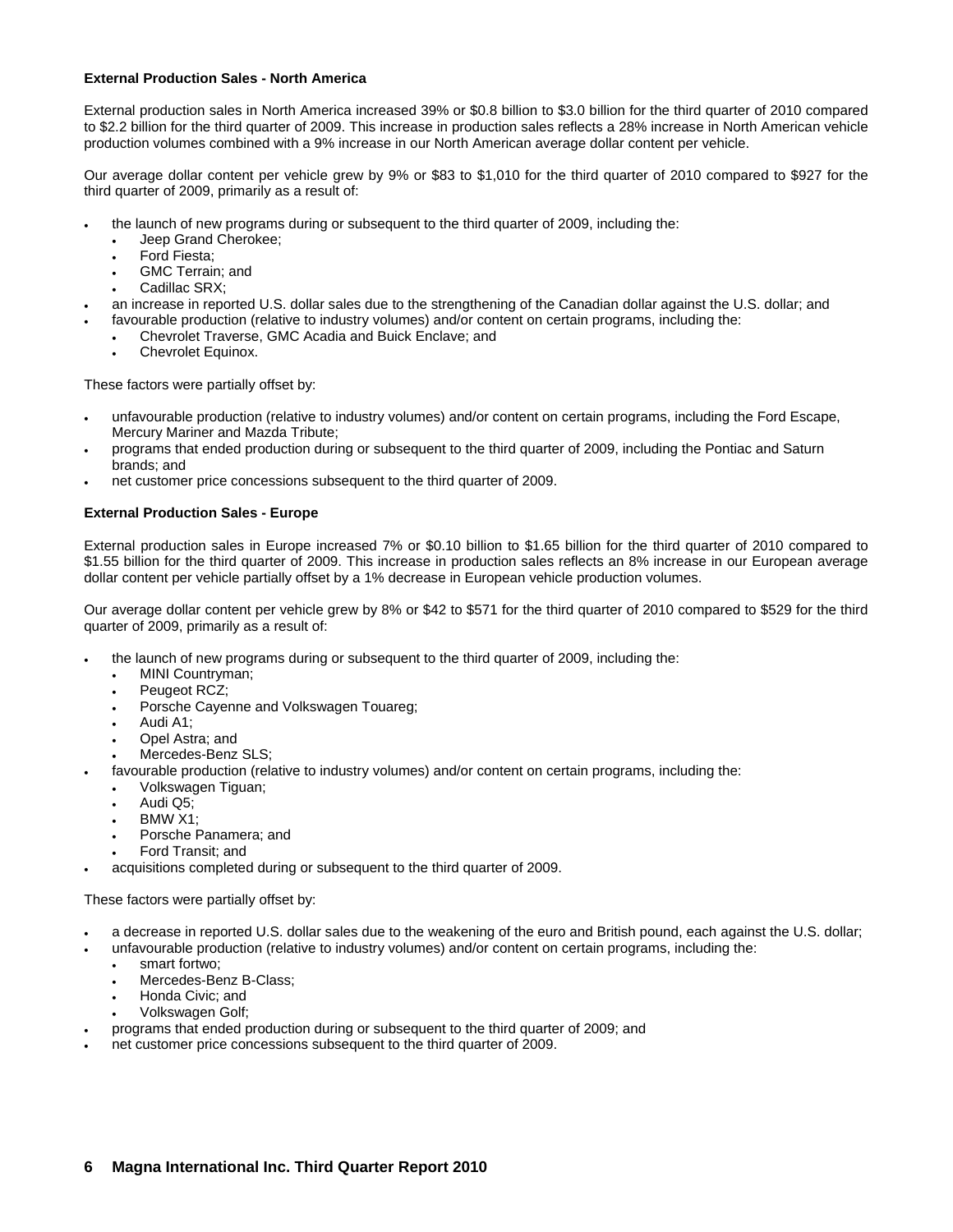### **External Production Sales – Rest of World**

External production sales in Rest of World increased 29% or \$56 million to \$249 million for the third quarter of 2010 compared to \$193 million for the third quarter of 2009, primarily as a result of:

- increased production and/or content on certain programs in China and Korea;
- the acquisition of a Japanese roof systems facility in the first quarter of 2010;
- the launch of new programs during or subsequent to the third quarter of 2009 in China; and
- an increase in reported U.S. dollar sales as a result of the strengthening of the Korean Won and Chinese Renminbi, each against the U.S. dollar.

These factors were partially offset by the sale of our interest in an electronics systems joint venture in China in the first quarter of 2010.

### **Complete Vehicle Assembly Sales**

The terms of our various vehicle assembly contracts differ with respect to the ownership of components and supplies related to the assembly process and the method of determining the selling price to the OEM customer. Under certain contracts we are acting as principal, and purchased components and systems in assembled vehicles are included in our inventory and cost of sales. These costs are reflected on a full-cost basis in the selling price of the final assembled vehicle to the OEM customer. Other contracts provide that third-party components and systems are held on consignment by us, and the selling price to the OEM customer reflects a value-added assembly fee only.

Production levels of the various vehicles assembled by us have an impact on the level of our sales and profitability. In addition, the relative proportion of programs accounted for on a full-cost basis and programs accounted for on a value-added basis also impacts our level of sales and operating margin percentage, but may not necessarily affect our overall level of profitability. Assuming no change in total vehicles assembled, a relative increase in the assembly of vehicles accounted for on a full-cost basis has the effect of increasing the level of total sales, however, because purchased components are included in cost of sales, profitability as a percentage of total sales is reduced. Conversely, a relative increase in the assembly of vehicles accounted for on a value-added basis has the effect of reducing the level of total sales and increasing profitability as a percentage of total sales.

|                                                      |   | For the three months<br>ended September 30, |    |        |        |
|------------------------------------------------------|---|---------------------------------------------|----|--------|--------|
|                                                      |   | 2010                                        |    | 2009   | Change |
| <b>Complete Vehicle Assembly Sales</b>               | S | 519                                         | \$ | 428    | 21%    |
| <b>Complete Vehicle Assembly Volumes (Units)</b>     |   |                                             |    |        |        |
| Full-Costed:                                         |   |                                             |    |        |        |
| MINI Countryman, BMW X3, Peugeot RCZ,                |   |                                             |    |        |        |
| Mercedes-Benz G-Class, Aston Martin Rapide and       |   |                                             |    |        |        |
| Saab 9 <sup>3</sup> Convertible                      |   | 20.664                                      |    | 12.344 |        |
| Value-Added:                                         |   |                                             |    |        |        |
| Chrysler 300, Jeep Grand Cherokee and Jeep Commander |   |                                             |    | 2.330  |        |
|                                                      |   | 20.664                                      |    | 14.674 | 41%    |

Complete vehicle assembly sales increased 21% or \$91 million to \$519 million for the third quarter of 2010 compared to \$428 million for the third quarter of 2009, while assembly volumes increased 41% or 5,990 units.

The increase in complete vehicle assembly sales is primarily as a result of:

- the launch of new assembly programs subsequent to the third quarter of 2009, including the:
	- MINI Countryman;
	- Peugeot RCZ; and
	- Aston Martin Rapide; and
- an increase in assembly volumes for the Mercedes-Benz G-Class.

These factors were partially offset by the end of production on certain assembly programs at our Magna Steyr facility, including the:

- BMW X3 in the third quarter of 2010;
- Saab  $9<sup>3</sup>$  Convertible in the fourth quarter of 2009; and
- Chrysler 300 and Jeep Grand Cherokee in the second quarter of 2010.

In addition, complete vehicle assembly sales were negatively impacted by a decrease in reported U.S. dollar sales due to the weakening of the euro against the U.S. dollar.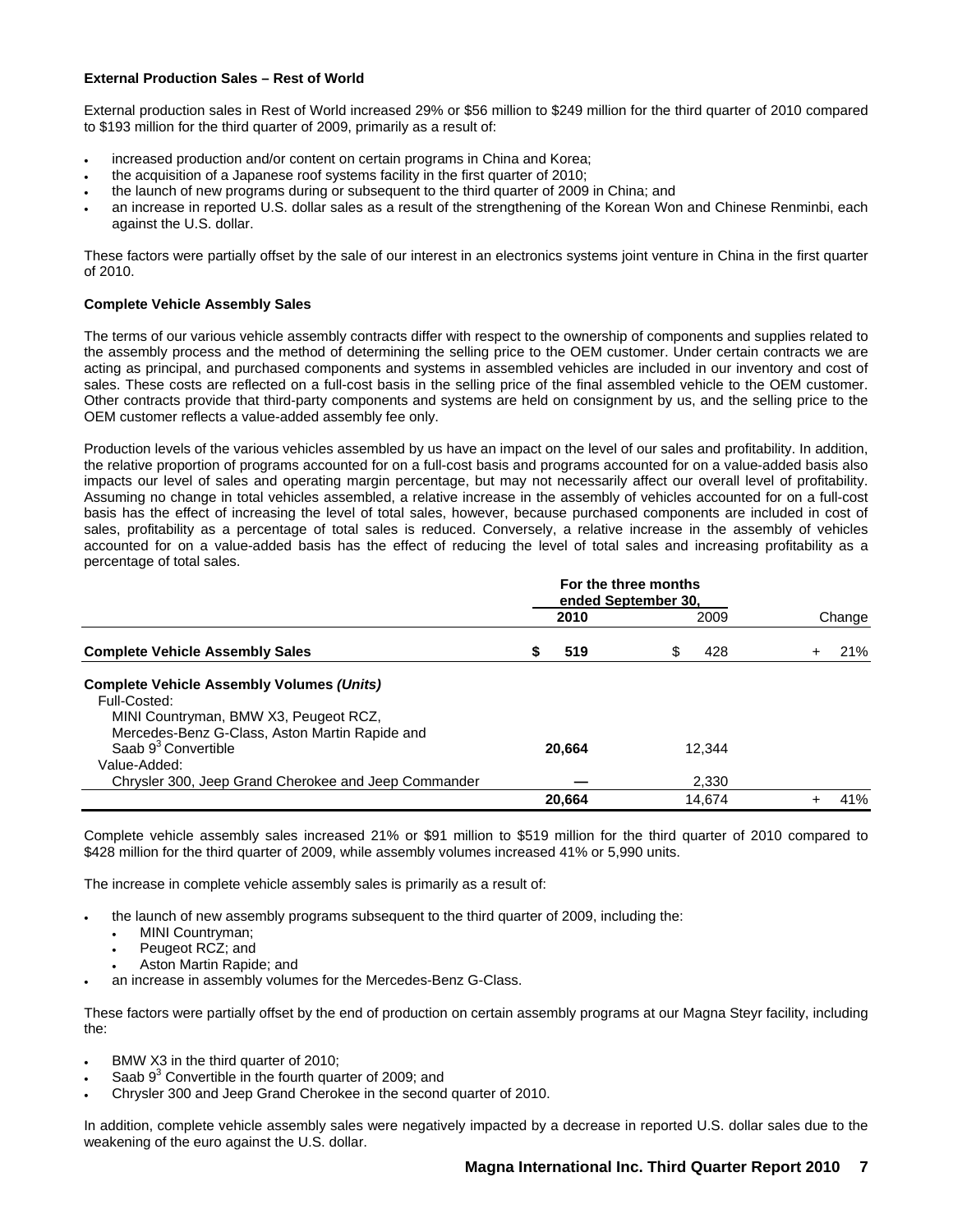### **Tooling, Engineering and Other**

Tooling, engineering and other sales increased 52% or \$172 million to \$502 million for the third quarter of 2010 compared to \$330 million for the third quarter of 2009.

In the third quarter of 2010, the major programs for which we recorded tooling, engineering and other sales were the:

- MINI Cooper and Countryman;
- Jeep Grand Cherokee;
- BMW X3;
- Mercedes-Benz M-Class;
- Porsche Cayenne;
- Chevrolet Silverado and GMC Sierra; and
- Chevrolet Volt.

In the third quarter of 2009, the major programs for which we recorded tooling, engineering and other sales were the:

- Opel/Vauxhall Astra;
- MINI Cooper and Countryman;
- Chevrolet Silverado and GMC Sierra;
- BMW X3;
- Ford F-Series;
- Porsche Panamera;
- Opel Insignia;
- Ford Freestar; and
- Audi Q5.

In addition, tooling, engineering and other sales decreased as a result of the weakening of the euro against the U.S. dollar.

### *Gross Margin*

Gross margin increased \$258 million to \$810 million for the third quarter of 2010 compared to \$552 million for the third quarter of 2009 and gross margin as a percentage of total sales increased to 13.6% for the third quarter of 2010 compared to 11.8% for the third quarter of 2009. The 1.8% increase in gross margin as a percentage of total sales was substantially due to increased gross margin earned as a result of significantly higher vehicle production volumes in North America. In addition, gross margin as a percentage of total sales was positively impacted by:

- the \$33 million benefit of a commercial settlement with a customer related to the recovery of previously expensed engineering and design costs;
- lower restructuring and downsizing costs;
- productivity and efficiency improvements at certain facilities;
- lower warranty costs; and
- lower costs incurred related to launches or for programs that have not fully ramped up production.

These factors were partially offset by:

- operational inefficiencies and other costs at certain facilities, in particular at certain electronics, and exteriors and interiors systems facilities in Europe;
- employee profit sharing, as no profit sharing was recorded in 2009;
- increased commodity costs; and
- net customer price concessions subsequent to the third quarter of 2009.

### *Depreciation and Amortization*

Depreciation and amortization costs decreased 13% or \$25 million to \$161 million for the third quarter of 2010 compared to \$186 million for the third quarter of 2009. The decrease in depreciation and amortization was primarily as a result of:

- the impairment of certain assets subsequent to the third quarter of 2009;
- a decrease in reported U.S. dollar depreciation and amortization due to the weakening of the euro against the U.S. dollar; and
- the disposition of certain facilities subsequent to the third quarter of 2009.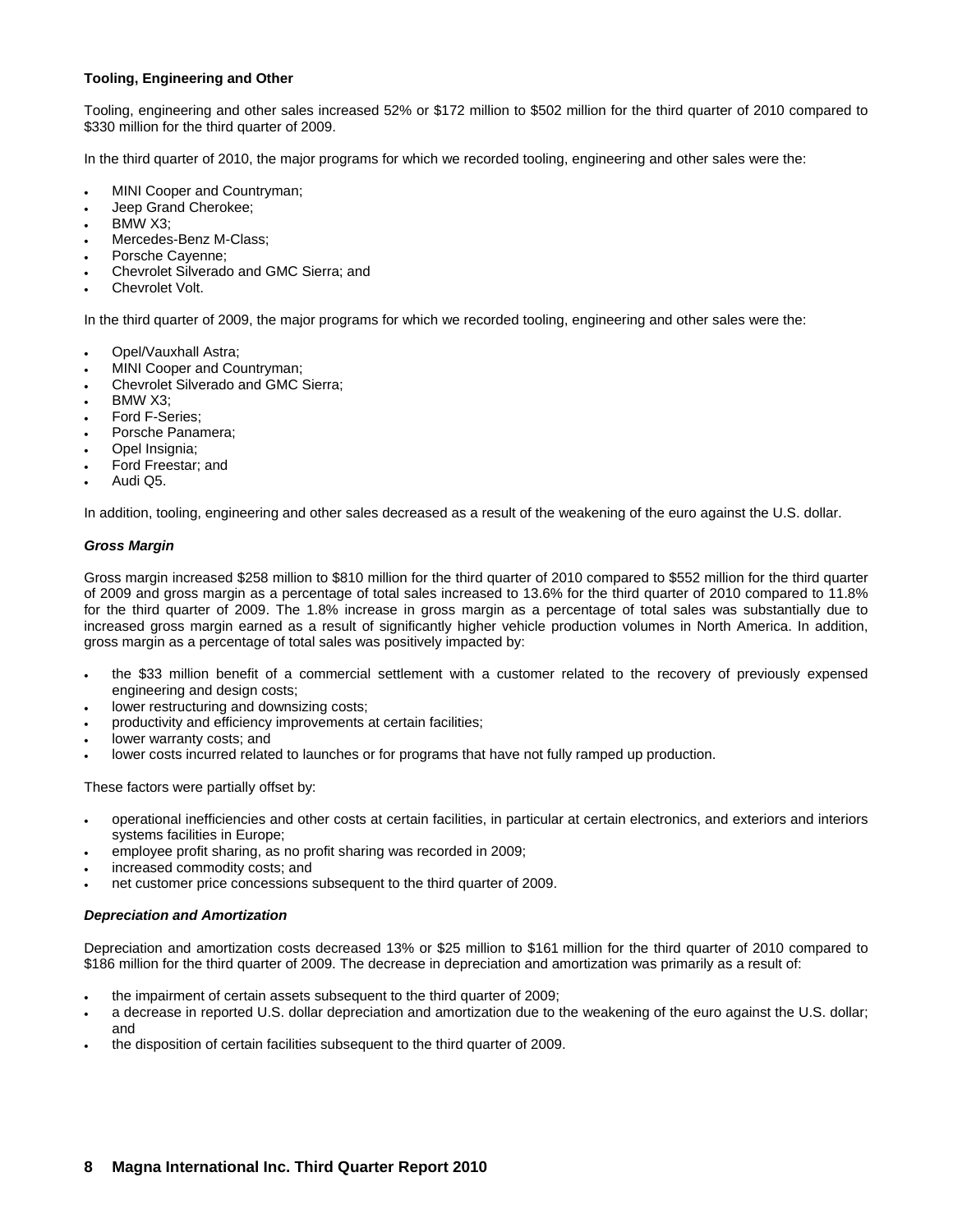### *Selling, General and Administrative ("SG&A")*

SG&A expense as a percentage of sales was 5.8% for the third quarter of 2010, compared to 6.1% for the third quarter of 2009. SG&A expense increased \$56 million to \$342 million for the third quarter of 2010 compared to \$286 million for the third quarter of 2009. The increase in SG&A expense was primarily as a result of:

- higher incentive compensation;
- a \$16 million stock-based compensation charge as a result of modifying option agreements following the resignation of two employees;
- a \$9 million favourable revaluation of our investment in ABCP in the third quarter of 2009;
- higher costs to support the increased sales level; and
- higher stock-based compensation.

These factors were partially offset by:

- a \$16 million accounts receivable valuation allowance in the third quarter of 2009;
- a decrease in reported U.S. dollar SG&A due to the weakening of the euro against the U.S. dollar;
- lower restructuring and downsizing costs; and
- the closure or disposition of certain facilities during or subsequent to the third quarter of 2009.

# *Earnings before Interest and Taxes ("EBIT") (1)*

|                     |       |     |                       |   | For the three months ended September 30, |      |    |             |        |
|---------------------|-------|-----|-----------------------|---|------------------------------------------|------|----|-------------|--------|
|                     |       |     | <b>External Sales</b> |   |                                          |      |    | <b>EBIT</b> |        |
|                     | 2010  |     | 2009                  |   | Change                                   | 2010 |    | 2009        | Change |
| North America       | 3,227 | \$. | 2,304                 | S | 923                                      | 276  | \$ | 108         | 168    |
| Europe              | 2,404 |     | 2,158                 |   | 246                                      | 11   |    | (47)        | 58     |
| Rest of World       | 257   |     | 201                   |   | 56                                       | 19   |    | 18          |        |
| E-Car Systems       |       |     |                       |   |                                          | (16) |    | (13)        | (3)    |
| Corporate and Other | 47    |     | 5                     |   | 42                                       | 24   |    |             |        |
| Total               | 5.942 |     | 4.669                 |   | 1.273                                    | 314  | ۰D | 83          | 231    |

### **North America**

EBIT in North America increased \$168 million to \$276 million for the third quarter of 2010 compared to \$108 million for the third quarter of 2009. The increase in EBIT was substantially due to increased margins earned on higher sales as a result of significantly higher vehicle production volumes. In addition, EBIT was positively impacted by:

- productivity and efficiency improvements at certain facilities;
- lower warranty costs;
- a \$3 million accounts receivable valuation allowance in the third quarter of 2009; and
- lower restructuring and downsizing costs.

These factors were partially offset by:

- increased commodity costs;
- higher incentive compensation;
- employee profit sharing, as no profit sharing was recorded in 2009;
- higher affiliation fees paid to corporate;
- operational inefficiencies and other costs at certain facilities; and
- net customer price concessions subsequent to the third quarter of 2009.

*<sup>(1)</sup> EBIT is defined as income (loss) from operations before income taxes and minority interest as presented on our unaudited interim consolidated financial statements before net interest (income) expense.*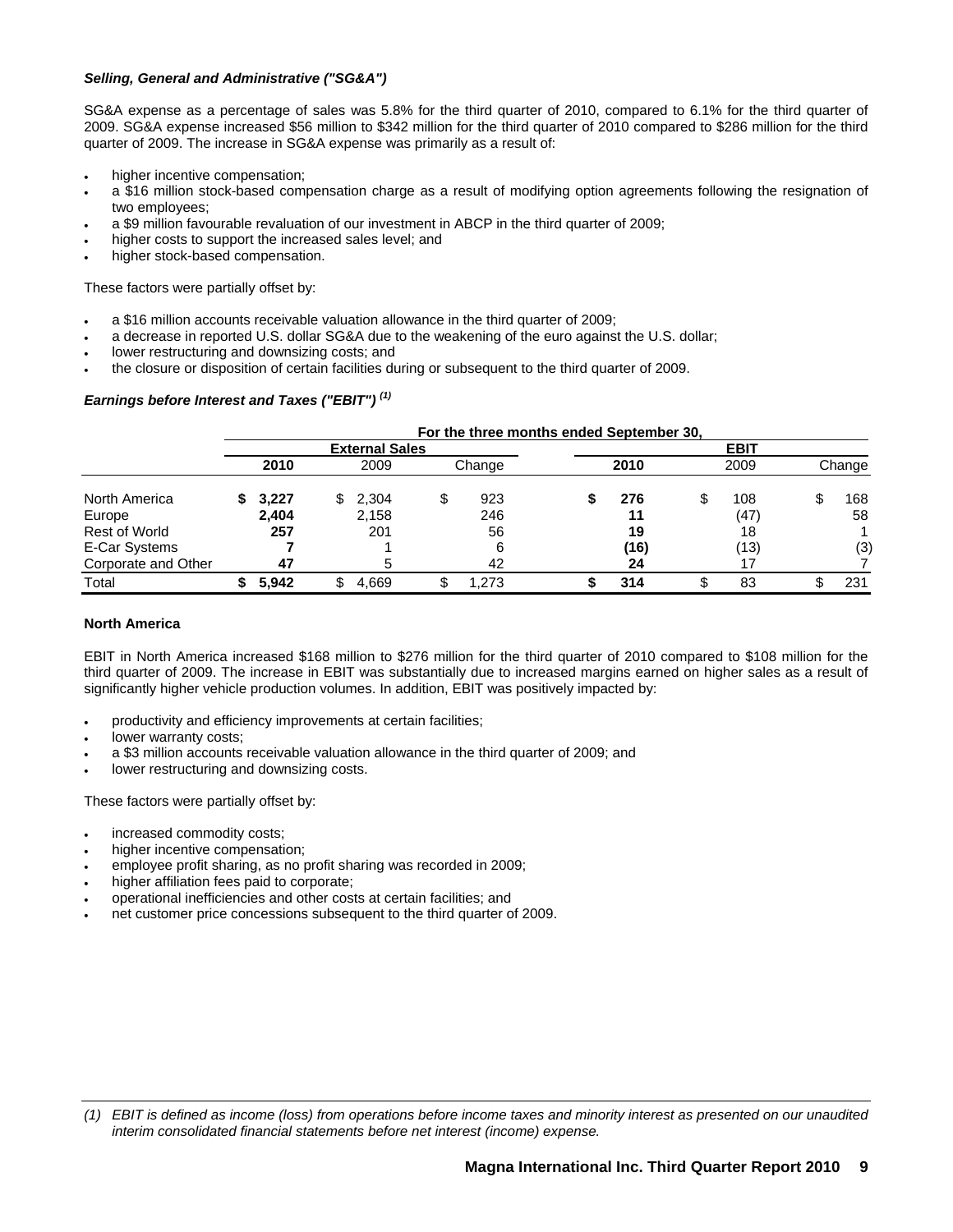# **Europe**

EBIT in Europe increased \$58 million to \$11 million for the third quarter of 2010 compared to a loss of \$47 million for the third quarter of 2009 due to:

- lower costs incurred related to launches or for programs that have not fully ramped up production;
- a \$13 million accounts receivable valuation allowance in the third quarter of 2009;
- lower warranty costs; and
- lower restructuring and downsizing costs.

These factors were partially offset by:

- operational inefficiencies and other costs at certain facilities, in particular at certain electronics, and exteriors and interiors systems facilities;
- employee profit sharing, as no profit sharing was recorded in 2009;
- higher management compensation; and
- net customer price concessions subsequent to the third quarter of 2009.

### **Rest of World**

Rest of World EBIT increased \$1 million to \$19 million for the third quarter of 2010 compared to \$18 million for the third quarter of 2009, primarily as a result of:

- additional margin earned on increased production sales; and
- incremental margin earned on new programs that launched during or subsequent to the third quarter of 2009.

These factors were partially offset by:

- the write-off of certain assets; and
- the sale of our interest in an electronics systems joint venture in China in the first quarter of 2010.

### **E-Car Systems**

E-Car Systems EBIT decreased \$3 million to a loss of \$16 million for the third quarter of 2010 compared to a loss of \$13 million for the third quarter of 2009, primarily as a result of higher development and launch costs.

# **Corporate and Other**

Corporate and Other EBIT increased \$7 million to \$24 million for the third quarter of 2010 compared to \$17 million for the third quarter of 2009, primarily as a result of:

- the \$33 million benefit of a commercial settlement with a customer related to the recovery of previously expensed engineering and design costs;
- an increase in affiliation fees earned from our divisions;
- the positive impact of foreign exchange; and
- an increase in equity income earned.

These factors were partially offset by:

- a \$16 million stock-based compensation charge as a result of modifying option agreements following the resignation of two employees;
- a \$9 million favourable revaluation of our investment in ABCP in the third quarter of 2009;
- higher incentive compensation; and
- higher stock-based compensation.

### *Interest (Income) Expense, net*

During the third quarter of 2010, we recorded net interest income of \$3 million compared to \$2 million of net interest expense for the third quarter of 2009. The \$5 million increase in net interest income is as a result of a reduction in interest expense due to the repayment of our 7.08% Subordinated Debentures during the third quarter of 2009 and our 6.5% Convertible Subordinated Debentures subsequent to the third quarter of 2009.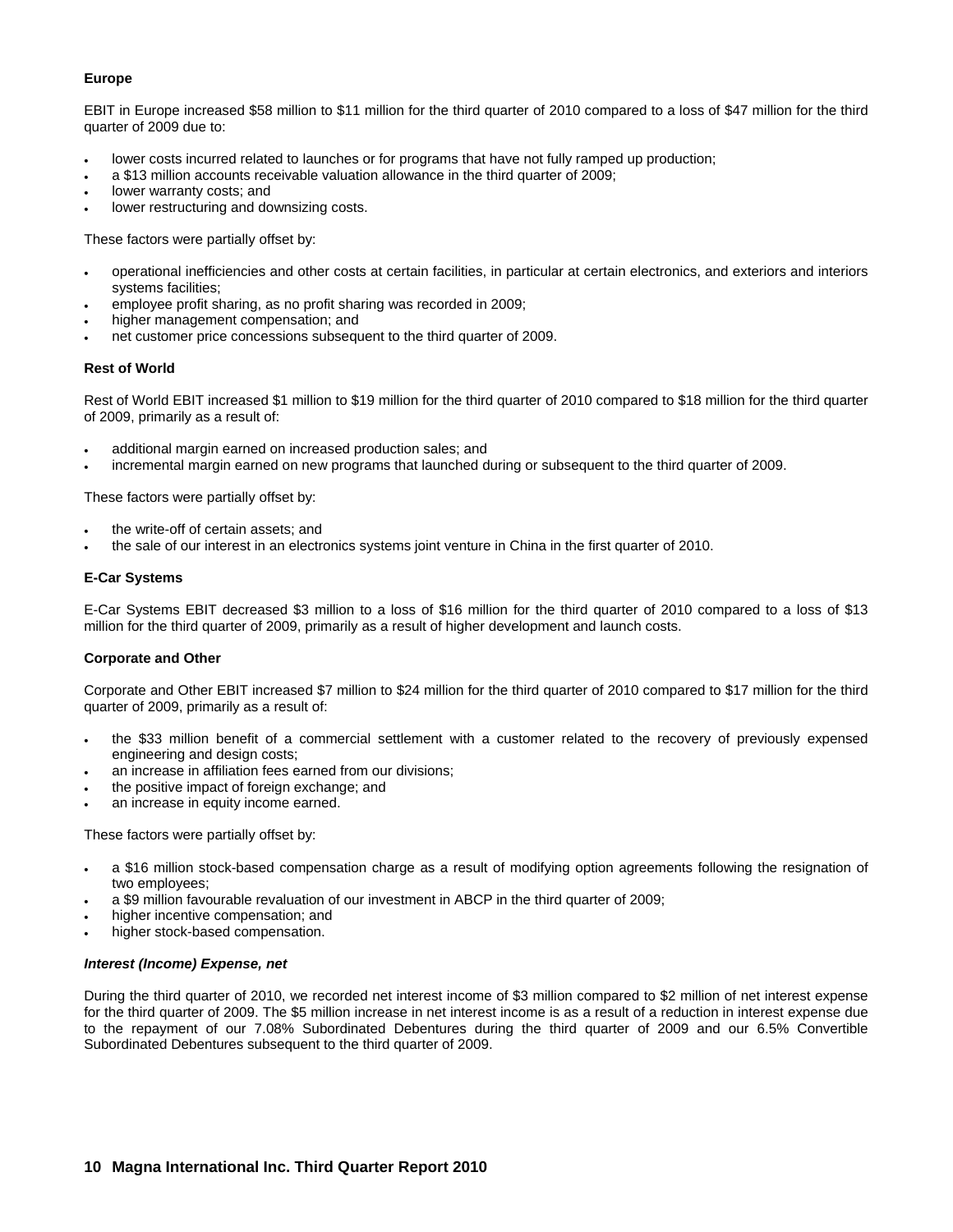### *Operating Income*

Operating income increased \$236 million to \$317 million for the third quarter of 2010 compared to \$81 million for the third quarter of 2009. The increase in operating income is the result of the increase in EBIT and the decrease in net interest expense, both as discussed above.

### *Income Taxes*

Our effective income tax rate on operating income (excluding equity income) decreased to 24.8% for the third quarter of 2010 compared to 38.5% for the third quarter of 2009. The effective income tax rate decreased primarily due to the utilization of losses that were previously not benefited, mainly in the United States.

### *Minority Interest*

During the third quarter of 2010, we recorded \$1 million of minority interest recovery with respect to the loss incurred in our E-Car systems partnership for the month of September.

### *Net Income*

Net income increased \$190 million to \$241 million for the third quarter of 2010 compared to \$51 million for the third quarter of 2009. The increase in net income is the result of the increase in operating income partially offset by higher income taxes, both as discussed above.

### *Earnings per Share*

|                                                    | For the three months<br>ended September 30, |       |    |       |        |        |  |
|----------------------------------------------------|---------------------------------------------|-------|----|-------|--------|--------|--|
|                                                    |                                             | 2010  |    | 2009  |        | Change |  |
| Earnings per Common Share or Class B Share         |                                             |       |    |       |        |        |  |
| Basic                                              | S                                           | 2.08  |    | 0.45  |        | 1.63   |  |
| <b>Diluted</b>                                     | S                                           | 2.06  | \$ | 0.45  | \$     | 1.61   |  |
| Average number of Common Shares and Class B Shares |                                             |       |    |       |        |        |  |
| outstanding (millions)                             |                                             |       |    |       |        |        |  |
| Basic                                              |                                             | 115.2 |    | 111.7 | $\div$ | 3%     |  |
| <b>Diluted</b>                                     |                                             | 116.8 |    | 112.9 |        | 3%     |  |

Diluted earnings per share increased \$1.61 to \$2.06 for the third quarter of 2010 compared to \$0.45 for the third quarter of 2009 as a result of the increase in net income, described above, partially offset by an increase in the weighted average number of diluted shares outstanding during the quarter.

The increase in the weighted average number of diluted shares outstanding was primarily due to the net issue of shares during the third quarter of 2010 related to the Arrangement and an increase in the number of diluted shares associated with stock options.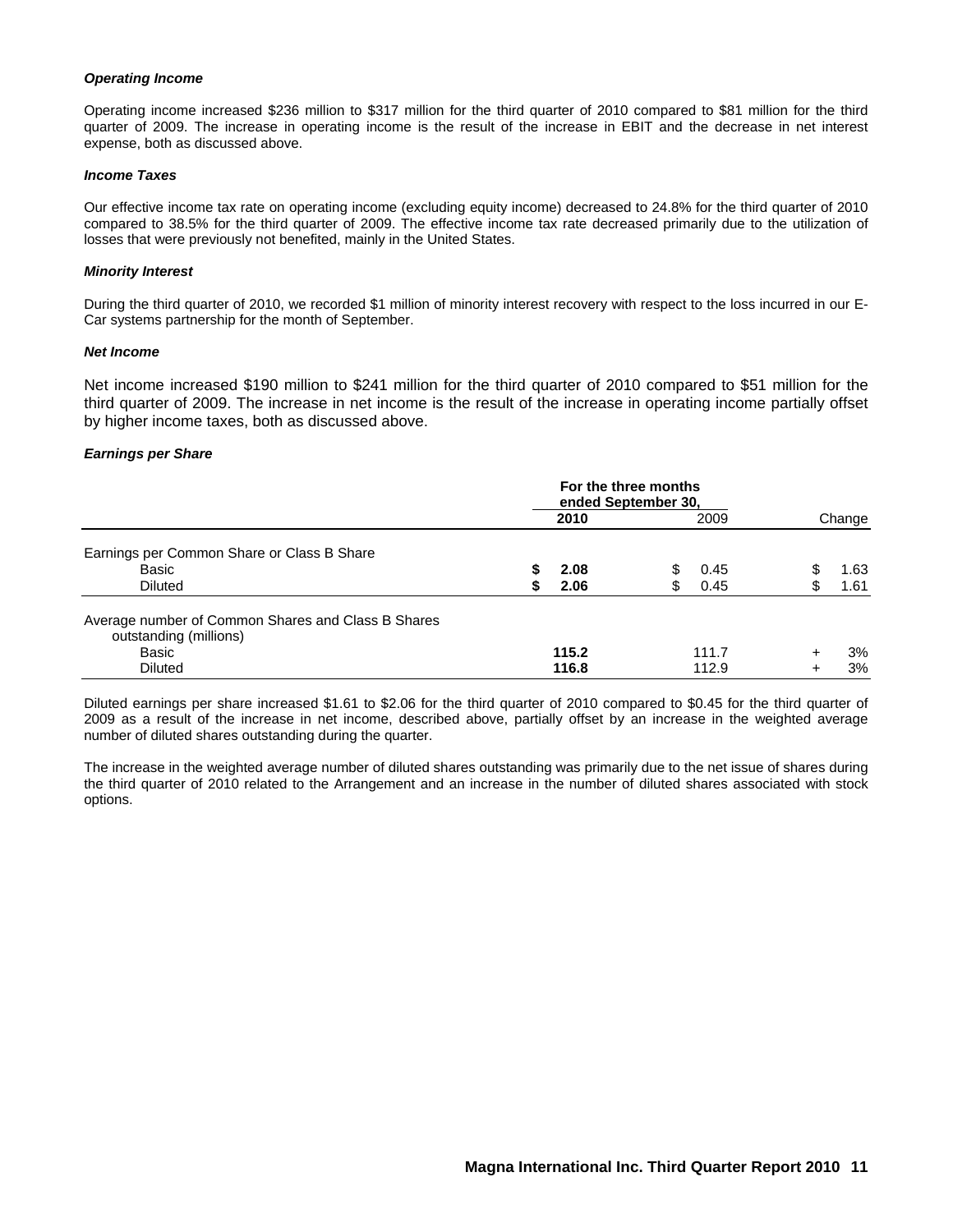### **FINANCIAL CONDITION, LIQUIDITY AND CAPITAL RESOURCES**

### *Cash Flow from Operations*

|                                                      |  | 2010        |   | 2009         |  | Change |
|------------------------------------------------------|--|-------------|---|--------------|--|--------|
| Net income<br>Items not involving current cash flows |  | 241<br>181  |   | 51<br>207    |  |        |
| Changes in non-cash operating assets and liabilities |  | 422<br>(57) |   | 258<br>(234) |  | 164    |
| Cash provided from operating activities              |  | 365         | Ф | 24           |  | 341    |

Cash flow from operations before changes in non-cash operating assets and liabilities increased \$164 million to \$422 million for the third quarter of 2010 compared to \$258 million for the third quarter of 2009. The increase in cash flow from operations was due to a \$190 million increase in net income, as discussed above, partially offset by a \$26 million decrease in items not involving current cash flows. The decrease in items not involving current cash flows was primarily as a result of a \$25 million decrease in depreciation and amortization and a \$34 million decrease in other non-cash charges (including the previously discussed benefit of the commercial settlement) offset in part by the \$40 million increase in future income taxes and non-cash portion of current taxes. Items not involving current cash flows are comprised of the following:

|                                                             | For the three months<br>ended September 30, |      |  |      |  |  |
|-------------------------------------------------------------|---------------------------------------------|------|--|------|--|--|
|                                                             |                                             | 2010 |  | 2009 |  |  |
| Depreciation and amortization                               |                                             | 161  |  | 186  |  |  |
| Amortization of other assets included in cost of goods sold |                                             | 26   |  | 27   |  |  |
| Future income taxes and non-cash portion of current taxes   |                                             | 16   |  | (24) |  |  |
| Amortization of employee wage buydown                       |                                             |      |  | 6    |  |  |
| Minority interest                                           |                                             | (1)  |  |      |  |  |
| Equity income                                               |                                             | (7)  |  | (3)  |  |  |
| Other non-cash charges                                      |                                             | (19) |  | 15   |  |  |
| Items not involving current cash flows                      |                                             | 181  |  | 207  |  |  |

Cash invested in non-cash operating assets and liabilities amounted to \$57 million for the third quarter of 2010 compared to cash invested of \$234 million for the third quarter of 2009. The change in non-cash operating assets and liabilities is comprised of the following sources (and uses) of cash:

|                                                      | For the three months<br>ended September 30, |       |  |       |  |  |
|------------------------------------------------------|---------------------------------------------|-------|--|-------|--|--|
|                                                      |                                             | 2010  |  | 2009  |  |  |
| Accounts receivable                                  | \$                                          | (152) |  | (745) |  |  |
| Inventories                                          |                                             | (130) |  | (96)  |  |  |
| Prepaid expenses and other                           |                                             | (8)   |  | (17)  |  |  |
| Accounts payable                                     |                                             | 191   |  | 541   |  |  |
| Accrued salaries and wages                           |                                             | 34    |  | 51    |  |  |
| Other accrued liabilities                            |                                             | (62)  |  |       |  |  |
| Income taxes payable                                 |                                             | 71    |  | 29    |  |  |
| Deferred revenue                                     |                                             | (1)   |  | (1)   |  |  |
| Changes in non-cash operating assets and liabilities |                                             | (57)  |  | (234) |  |  |

The increases in accounts receivable, inventories and accounts payable in the third quarter of 2010 was primarily due to the increase in production activities at the end of the third quarter of 2010 compared to the end of the second quarter of 2010 and new program launches. The increase in income taxes payable was primarily due to a higher income tax provision, resulting from increased earnings in excess of required instalment payments, as well as the receipt of income tax refunds.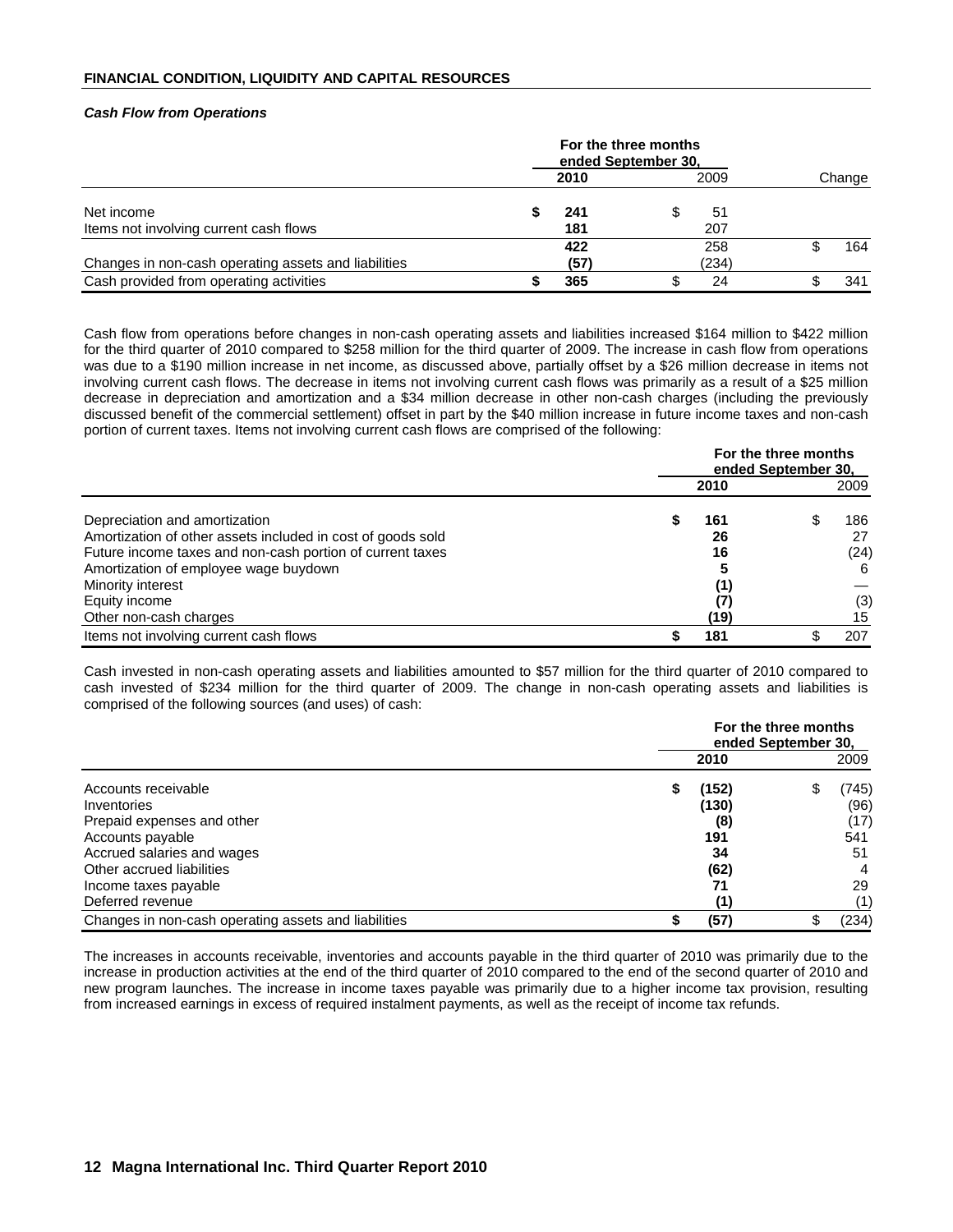### *Capital and Investment Spending*

*.*

|                                                      |  | For the three months<br>ended September 30, |    |       |  |        |
|------------------------------------------------------|--|---------------------------------------------|----|-------|--|--------|
|                                                      |  | 2010                                        |    | 2009  |  | Change |
| Fixed asset additions                                |  | (182)                                       | S  | (153) |  |        |
| Investments and other assets                         |  | (45)                                        |    | (92)  |  |        |
| Fixed assets, investments and other assets additions |  | (227)                                       |    | (245) |  |        |
| Purchase of subsidiaries                             |  | (6)                                         |    | (11)  |  |        |
| Proceeds from disposition                            |  | 52                                          |    | 6     |  |        |
| Cash used for investing activities                   |  | (181)                                       | \$ | (250) |  | 69     |

#### **Fixed and other assets additions**

In the third quarter of 2010, we invested \$182 million in fixed assets. While investments were made to refurbish or replace assets consumed in the normal course of business and for productivity improvements, a large portion of the investment in the third quarter of 2010 was for manufacturing equipment for programs that will be launching subsequent to the third quarter of 2010.

In the third quarter of 2010, we invested \$42 million in other assets related primarily to fully reimbursable tooling costs at our body & chassis systems operations and planning and engineering costs at powertrain systems operations for programs that will be launching subsequent to the third quarter of 2010.

### **Purchase of subsidiaries**

During the third quarter of 2010, we invested \$6 million to purchase subsidiaries.

### **Proceeds from disposition**

Proceeds from disposition in the third quarter of 2010 were \$52 million which included:

- a cash payment received on the sale of a long-term receivable related to fully reimbursable capitalized pre-production costs; and
- normal course fixed and other asset disposals.

### *Financing*

|                                                                                                          |  | 2010          |    | 2009       | Change |
|----------------------------------------------------------------------------------------------------------|--|---------------|----|------------|--------|
| (Decrease) increase in bank indebtedness<br>Repayments of debt<br>Issues of debt                         |  | (13)<br>(31)  | \$ | 6<br>(154) |        |
| Repurchase of Class B Shares<br>Issue of general partnership units by subsidiary                         |  | (300)<br>80   |    |            |        |
| <b>Issues of Common Shares</b><br>Settlement of stock options<br>Settlement of stock appreciation rights |  | (4)           |    | (1)        |        |
| Cash dividends paid<br>Cash used for financing activities                                                |  | (38)<br>(304) | \$ | (145)      | (159)  |

During the third quarter of 2010, we repaid \$29 million of debt assumed on the acquisition of Cadence Innovation s.r.o. ("Cadence").

In connection with the Arrangement, during the third quarter of 2010, we purchased for cancellation all 726,829 outstanding Class B Shares for \$300 million. In addition, the Stronach group invested \$80 million in the Vehicle Electrification Partnership.

In August of 2010 our Board of Directors declared a dividend of \$0.30 per Common Share or Class B Share in respect of the second quarter of 2010. These dividends, which aggregated to \$38 million, were paid in the third quarter of 2010.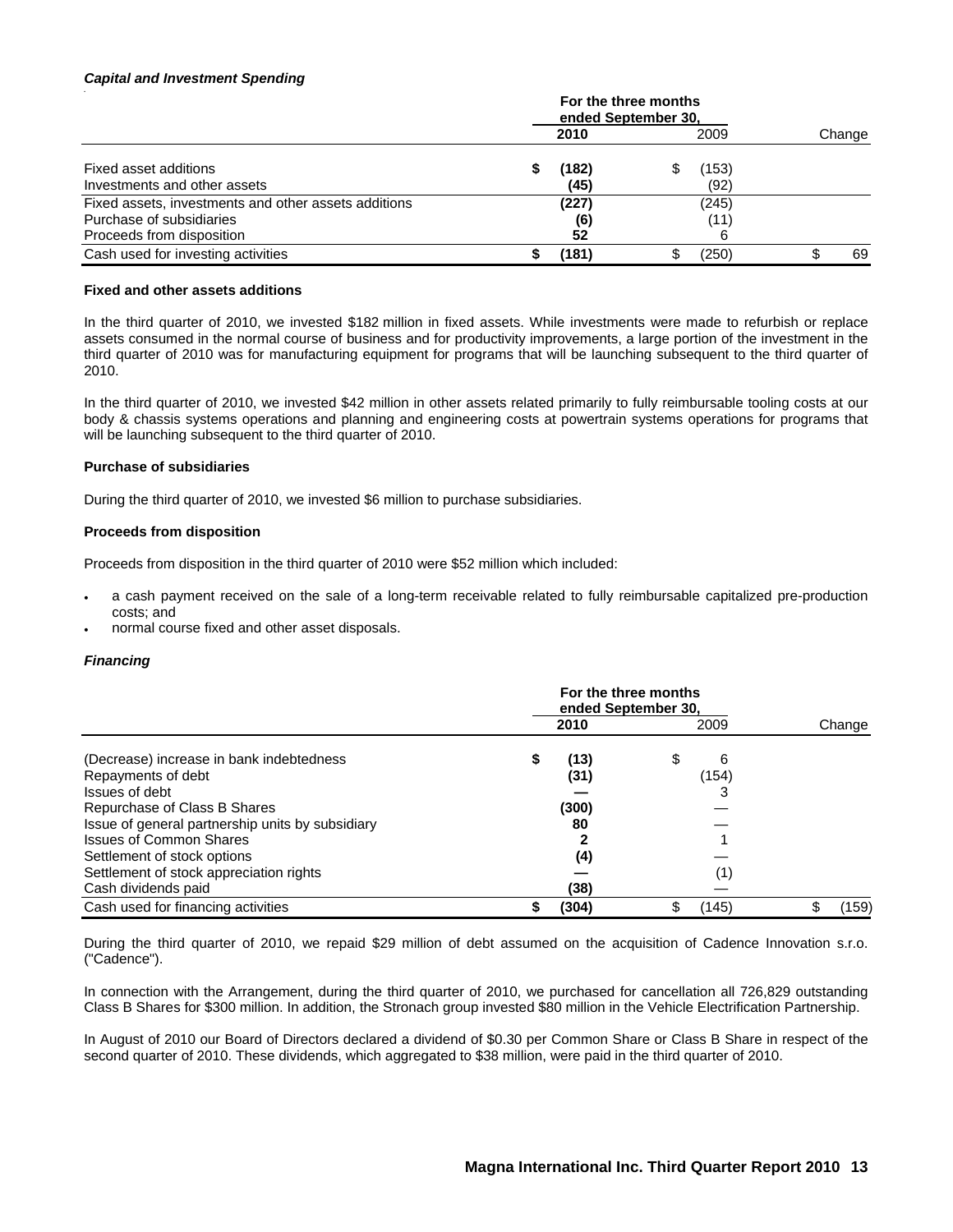### *Financing Resources*

|                                    | As at<br>September 30,<br>2010 |    | December 31, | As at<br>2009 | Change |
|------------------------------------|--------------------------------|----|--------------|---------------|--------|
| <b>Liabilities</b>                 |                                |    |              |               |        |
| <b>Bank indebtedness</b>           |                                | 58 | \$           | 48            |        |
| Long-term debt due within one year |                                | 14 |              | 16            |        |
| Long-term debt                     |                                | 48 |              | 115           |        |
|                                    | 120                            |    |              | 179           |        |
| Minority interest                  |                                | 84 |              |               |        |
| Shareholders' equity               | 7,853                          |    |              | 7,360         |        |
| Total capitalization               | 8,057                          |    | \$.          | 7,539         | 518    |

Total capitalization increased by \$0.52 billion to \$8.06 billion at September 30, 2010 compared to \$7.54 billion at December 31, 2009. The increase in capitalization was a result of a \$493 million increase in shareholders' equity and an \$84 million increase in minority interest partially offset by a \$59 million decrease in liabilities.

The increase in shareholders' equity was primarily as a result of:

- net income earned during the first nine months of 2010;
- net unrealized gains on cash flow hedges, and the reclassification of net gains on cash flow hedges from accumulated other comprehensive income to net income; and
- an increase in contributed surplus related to stock-based compensation expense.

These factors were partially offset by:

- the repurchase of Class B Shares in connection with the Arrangement; and
- dividends paid during the second and third quarters of 2010.

The increase in minority interest was as a result of the formation of the E-Car partnership.

The decrease in liabilities is primarily as a result of the repayment of debt in the second and third quarters of 2010 assumed on the acquisition of Cadence.

# *Cash Resources*

During the first nine months of 2010, our cash resources increased by \$0.3 billion to \$1.7 billion primarily as a result of the cash provided from operating activities partially offset by cash used for investing activities and financing activities (including cash used for the Arrangement), as discussed above. In addition to our cash resources, we had term and operating lines of credit totalling \$2.0 billion. The unused and available portion of our lines of credit was unchanged at \$1.9 billion during the first nine months of 2010.

### *Maximum Number of Shares Issuable*

The following table presents the maximum number of shares that would be outstanding if all of the outstanding options at November 4, 2010 were exercised:

| <b>Common Shares</b>         | .175.773<br>121.17 |
|------------------------------|--------------------|
| Stock options <sup>(i)</sup> | 5.556.330          |
|                              | .063<br>126.732.   |

*(i) Options to purchase Common Shares are exercisable by the holder in accordance with the vesting provisions and upon payment of the exercise price as may be determined from time to time pursuant to our stock option plans.* 

### *Contractual Obligations and Off-Balance Sheet Financing*

There have been no material changes with respect to the contractual obligations requiring annual payments during the third quarter of 2010 that are outside the ordinary course of our business. Refer to our MD&A included in our 2009 Annual Report.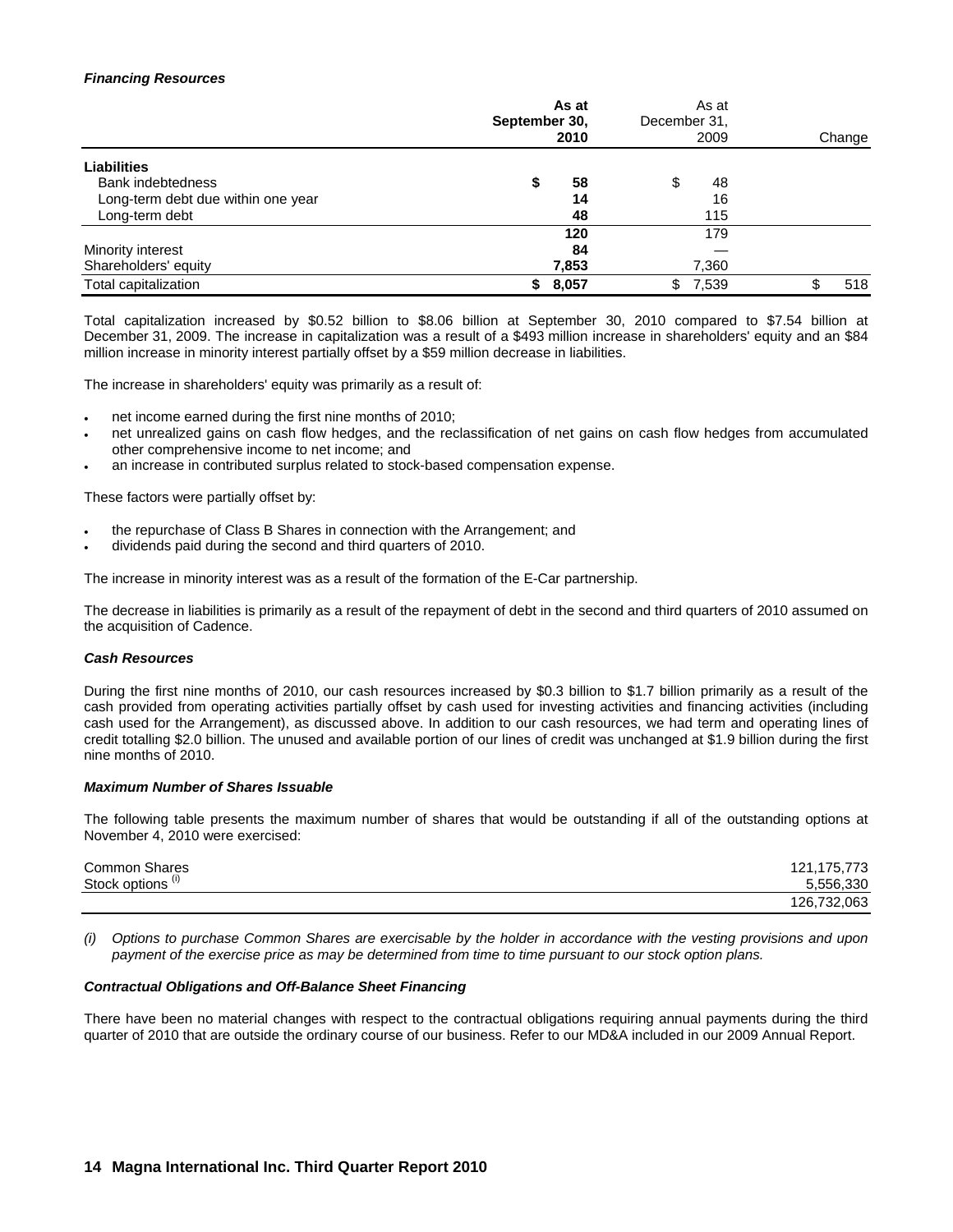### **RESULTS OF OPERATIONS – FOR THE NINE MONTHS ENDED SEPTEMBER 30, 2010**

*Sales* 

|                                                |    | For the nine months<br>ended September 30, |    |        |           |        |
|------------------------------------------------|----|--------------------------------------------|----|--------|-----------|--------|
|                                                |    | 2010                                       |    |        |           | Change |
| Vehicle Production Volumes (millions of units) |    |                                            |    |        |           |        |
| North America                                  |    | 8.967                                      |    | 5.838  | $\pm$     | 54%    |
| Europe                                         |    | 9.767                                      |    | 8.540  | $\pm$     | 14%    |
| <b>Average Dollar Content Per Vehicle</b>      |    |                                            |    |        |           |        |
| North America                                  | \$ | 979                                        | \$ | 873    |           | 12%    |
| Europe                                         | \$ | 530                                        | \$ | 484    | $+$       | 10%    |
| <b>Sales</b>                                   |    |                                            |    |        |           |        |
| <b>External Production</b>                     |    |                                            |    |        |           |        |
| North America                                  | \$ | 8,783                                      | \$ | 5,098  |           | 72%    |
| Europe                                         |    | 5,181                                      |    | 4,135  | $\pm$     | 25%    |
| <b>Rest of World</b>                           |    | 739                                        |    | 455    | $\ddot{}$ | 62%    |
| Complete Vehicle Assembly                      |    | 1,555                                      |    | 1,252  | $\pm$     | 24%    |
| Tooling, Engineering and Other                 |    | 1,246                                      |    | 1,008  | $+$       | 24%    |
| <b>Total Sales</b>                             | \$ | 17,504                                     | \$ | 11,948 | $\pm$     | 47%    |

### **External Production Sales - North America**

External production sales in North America increased 72% or \$3.7 billion to \$8.8 billion for the nine months ended September 30, 2010 compared to \$5.1 billion for the nine months ended September 30, 2009. This increase in production sales reflects a 54% increase in North American vehicle production volumes combined with a 12% increase in our North American average dollar content per vehicle.

Our average dollar content per vehicle grew by 12% or \$106 to \$979 for the nine months ended September 30, 2010 compared to \$873 for the nine months ended September 30, 2009, primarily as a result of:

- the launch of new programs during or subsequent to the nine months ended September 30, 2009, including the:
	- Chevrolet Equinox and GMC Terrain;
	- Jeep Grand Cherokee;
	- Cadillac SRX; and
	- Chevrolet Cruze:
- an increase in reported U.S. dollar sales due to the strengthening of the Canadian dollar against the U.S. dollar;
- favourable production (relative to industry volumes) and/or content on certain programs, including the:
- Dodge Grand Caravan, Chrysler Town & Country and Volkswagen Routan;
	- Chevrolet Traverse, GMC Acadia and Buick Enclave;
	- GM full-sized SUVs;
	- Dodge Journey; and
	- Jeep Wrangler; and
- the acquisition of several facilities from Meridian Automotive Systems Inc. in the third quarter of 2009.

These factors were partially offset by:

- programs that ended production during or subsequent to the nine months ended September 30, 2009, including the Pontiac and Saturn brands;
- unfavourable production (relative to industry volumes) and/or content on certain programs, including the Ford Escape, Mercury Mariner and Mazda Tribute; and
- net customer price concessions subsequent to the nine months ended September 30, 2009.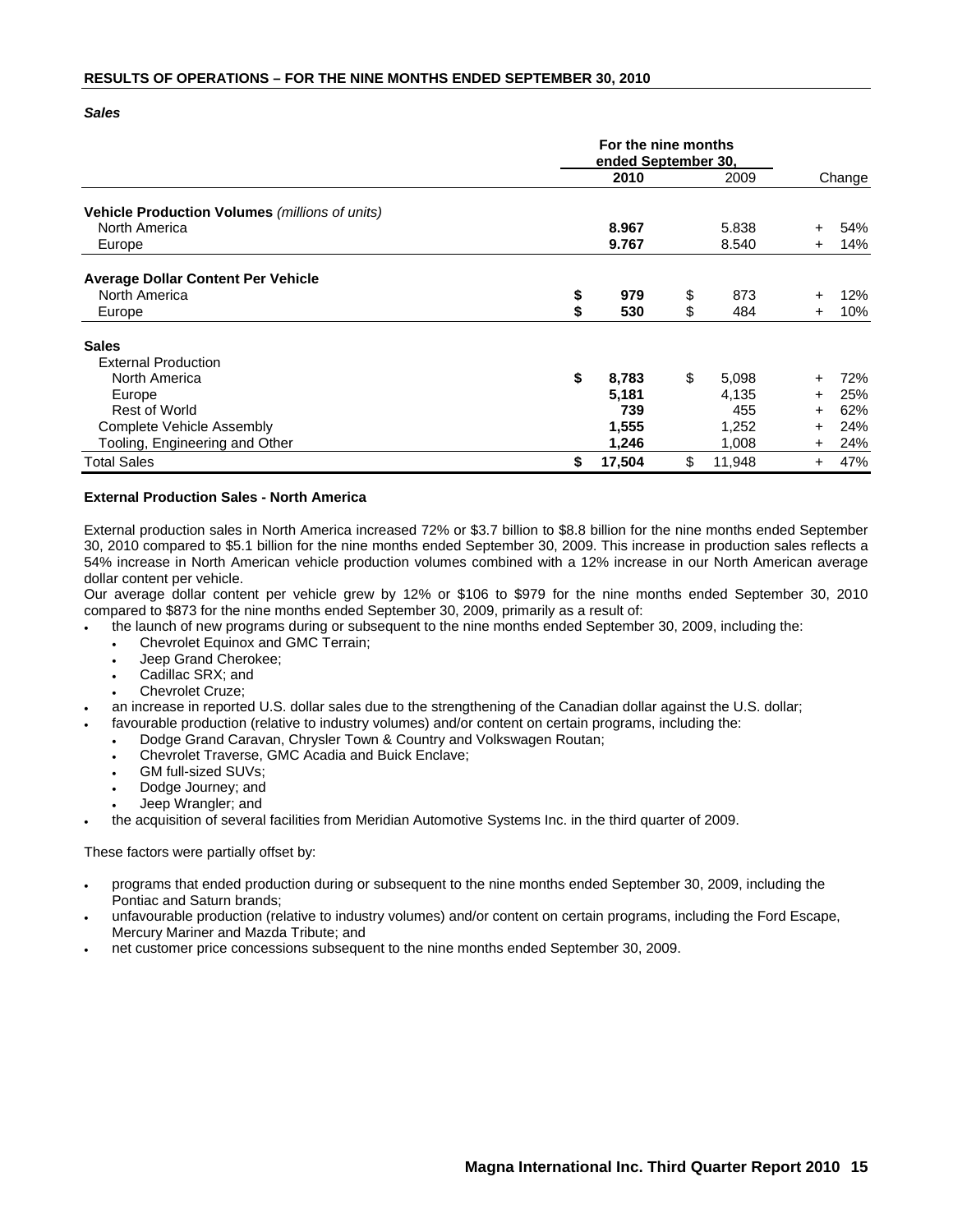### **External Production Sales - Europe**

External production sales in Europe increased 25% or \$1.05 billion to \$5.18 billion for the nine months ended September 30, 2010 compared to \$4.13 billion for the nine months ended September 30, 2009. This increase in production sales reflects a 14% increase in European vehicle production volumes combined with a 10% increase in our European average dollar content per vehicle.

Our average dollar content per vehicle grew by 10% or \$46 to \$530 for the nine months ended September 30, 2010 compared to \$484 for the nine months ended September 30, 2009, primarily as a result of:

- the launch of new programs during or subsequent to the nine months ended September 30, 2009, including the:
	- Porsche Panamera;
	- Peugeot RCZ:
	- Mercedes-Benz SLS:
	- Opel Astra:
	- MINI Countryman; and
	- Skoda Yeti;
- acquisitions completed during or subsequent to the nine months ended September 30, 2009, including Cadence; and
- favourable production (relative to industry volumes) and/or content on certain programs, including the BMW X1.

These factors were partially offset by:

- a decrease in reported U.S. dollar sales due to the weakening of the euro, against the U.S. dollar;
- unfavourable production (relative to industry volumes) and/or content on certain programs, including the smart fortwo; and
- net customer price concessions subsequent to the nine months ended September 30, 2009.

### **External Production Sales – Rest of World**

External production sales in Rest of World increased 62% or \$284 million to \$739 million for the nine months ended September 30, 2010 compared to \$455 million for the nine months ended September 30, 2009, primarily as a result of:

- increased production and/or content on certain programs in China, Korea, Brazil and South Africa;
- the acquisition of a Japanese roof systems facility in the first quarter of 2010;
- the launch of new programs during or subsequent to the third quarter of 2009 in China and Japan; and
- an increase in reported U.S. dollar sales as a result of the strengthening of the Brazilian real and Korean Won, both against the U.S. dollar.

These factors were partially offset by the sale of our interest in an electronics systems joint venture in China in the first quarter of 2010.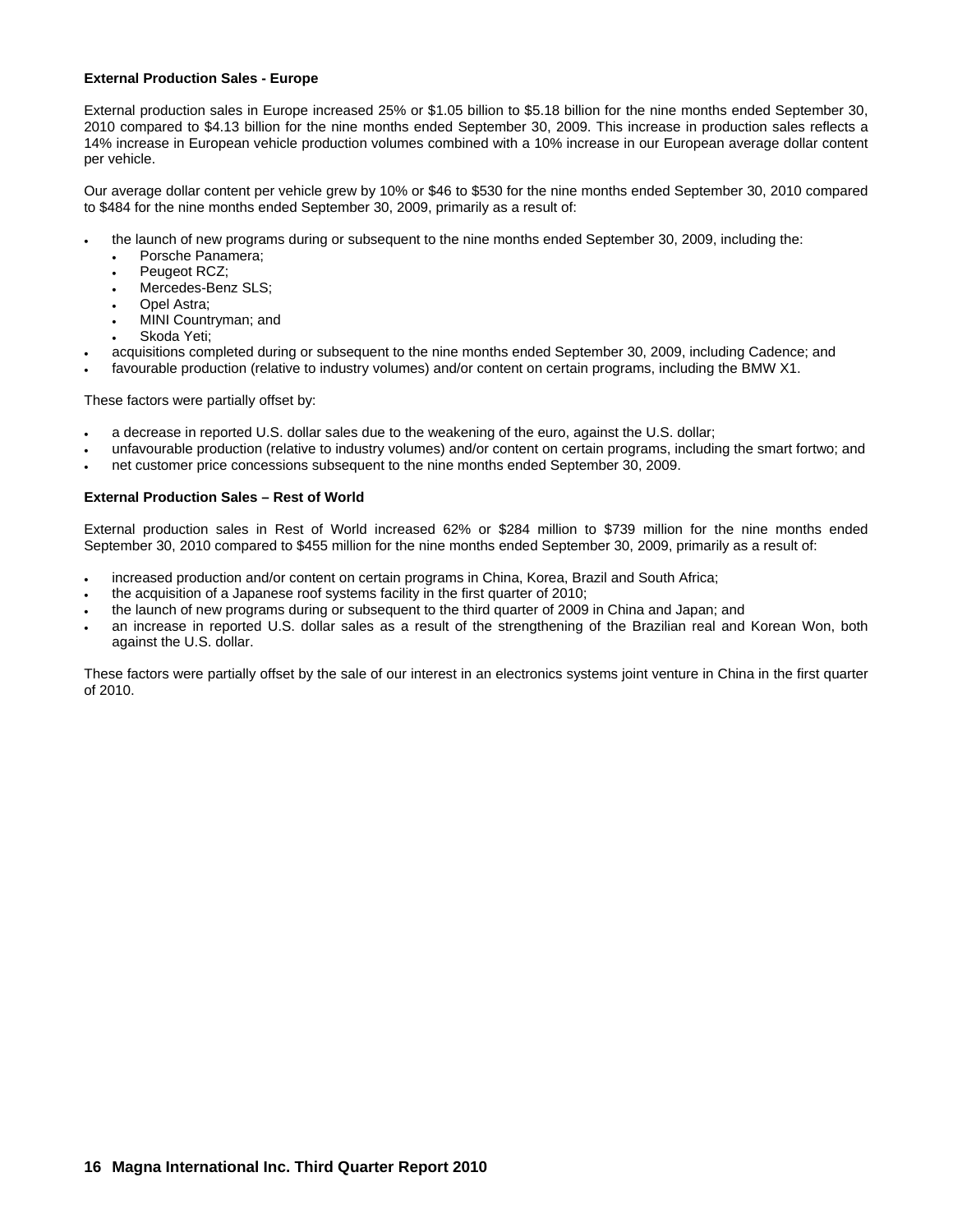### **Complete Vehicle Assembly Sales**

|                                                      |   | 2010   | 2009        | Change |
|------------------------------------------------------|---|--------|-------------|--------|
| <b>Complete Vehicle Assembly Sales</b>               | S | 1.555  | \$<br>1,252 | 24%    |
| <b>Complete Vehicle Assembly Volumes (Units)</b>     |   |        |             |        |
| Full-Costed:                                         |   |        |             |        |
| BMW X3, Peugeot RCZ, MINI Countryman,                |   |        |             |        |
| Mercedes-Benz G-Class, Aston Martin Rapide and       |   |        |             |        |
| Saab 9 <sup>3</sup> Convertible                      |   | 55,519 | 37,363      |        |
| Value-Added:                                         |   |        |             |        |
| Chrysler 300, Jeep Grand Cherokee and Jeep Commander |   | 5.497  | 3,405       |        |
|                                                      |   | 61,016 | 40.768      | 50%    |

Complete vehicle assembly sales increased 24% or \$0.3 billion to \$1.6 billion for the nine months ended September 30, 2010 compared to \$1.3 billion for the nine months ended September 30, 2009, while assembly volumes increased 50% or 20,248 units.

The increase in complete vehicle assembly sales is primarily as a result of:

- the launch of new assembly programs subsequent to the nine months ended September 30, 2009, including the:
	- Peugeot RCZ;
	- Aston Martin Rapide; and
	- MINI Countryman; and
- an increase in assembly volumes for the Mercedes-Benz G-Class.

These factors were partially offset by the end of production on certain assembly programs at our Magna Steyr facility, including the:

- BMW X3 in the third quarter of 2010;
- Saab  $9<sup>3</sup>$  Convertible in the fourth quarter of 2009; and
- Chrysler 300 and Jeep Grand Cherokee in the second quarter of 2010.

In addition, complete vehicle assembly sales were negatively impacted by a decrease in reported U.S. dollar sales due to the weakening of the euro against the U.S. dollar.

### **Tooling, Engineering and Other**

Tooling, engineering and other sales increased 24% or \$0.2 billion to \$1.2 billion for the nine months ended September 30, 2010 compared to \$1.0 billion for the nine months ended September 30, 2009.

In the nine months ended September 30, 2010, the major programs for which we recorded tooling, engineering and other sales were the:

- MINI Cooper and Countryman;
- Ford Fiesta;
- Jeep Grand Cherokee;
- BMW X3:
- Mercedes-Benz M-Class:
- Chevrolet Silverado and GMC Sierra;
- Porsche Cayenne
- Audi A8; and
- Peugeot RCZ.

In the nine months ended September 30, 2009, the major programs for which we recorded tooling, engineering and other sales were the:

- MINI Cooper, Clubman and Countryman;
- Chevrolet Silverado and GMC Sierra;
- Opel/Vauxhall Astra;
- Porsche Panamera;
- BMW X3:
- Cadillac SRX and Saab 9-4X;
- Ford F-Series;
- Audi Q3; and
- Buick LaCrosse.

In addition, tooling, engineering and other sales decreased as a result of the weakening of the euro against the U.S. dollar.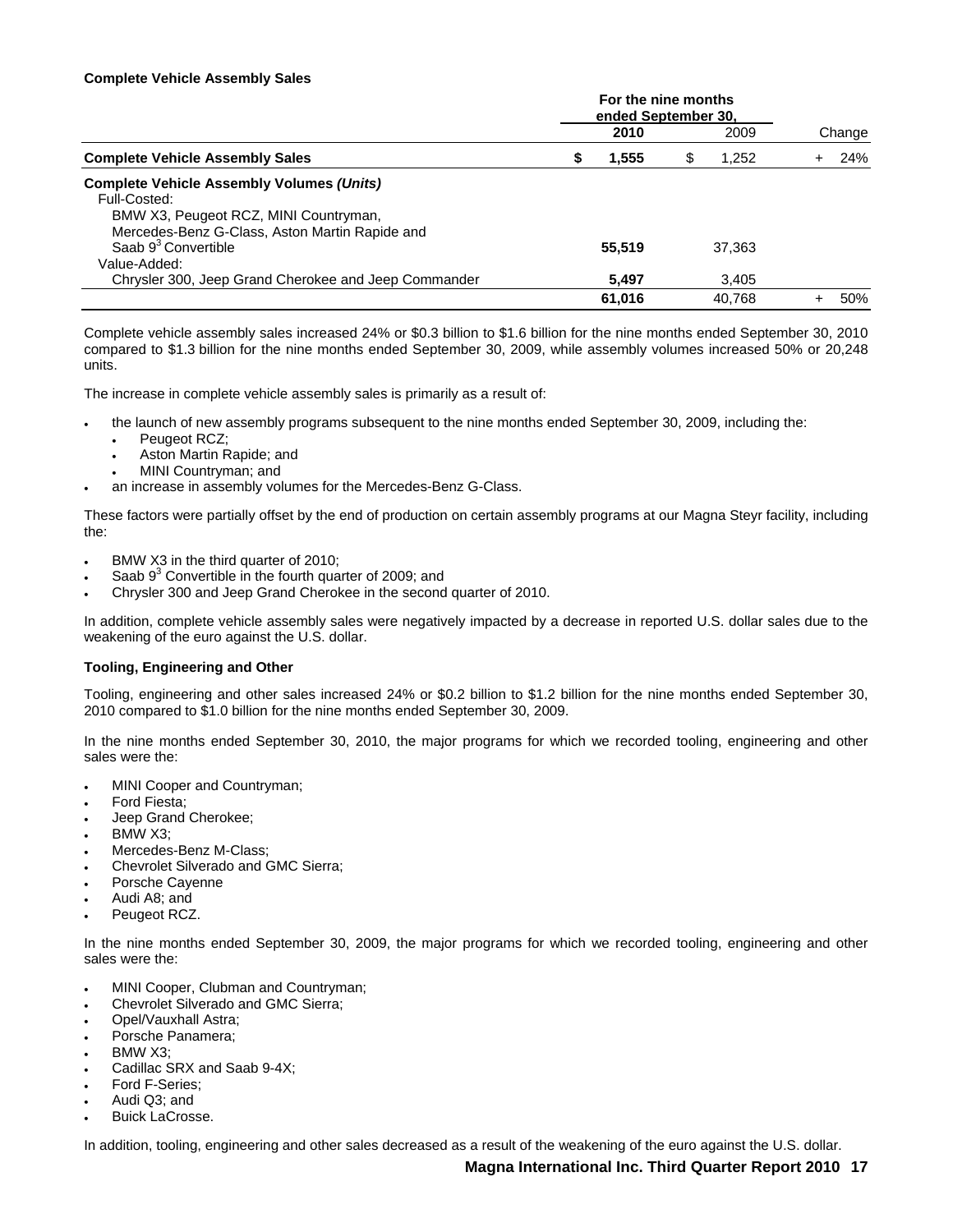|                      | For the nine months ended September 30. |     |          |   |             |  |      |   |       |  |        |  |
|----------------------|-----------------------------------------|-----|----------|---|-------------|--|------|---|-------|--|--------|--|
|                      | <b>External Sales</b>                   |     |          |   | <b>EBIT</b> |  |      |   |       |  |        |  |
|                      | 2010                                    |     | 2009     |   | Change      |  | 2010 |   | 2009  |  | Change |  |
| North America        | 9,310                                   | SS. | 5,571    | S | 3.739       |  | 825  | S | (165) |  | 990    |  |
| Europe               | 7,354                                   |     | 5,864    |   | 1.490       |  | 98   |   | (197) |  | 295    |  |
| <b>Rest of World</b> | 778                                     |     | 497      |   | 281         |  | 76   |   | 25    |  | 51     |  |
| E-Car Systems        |                                         |     |          |   |             |  | (52) |   | (28)  |  | (24)   |  |
| Corporate and Other  |                                         | 54  | 13       |   | 41          |  | 22   |   | (13)  |  | 35     |  |
| Total                | \$17.504                                |     | \$11.948 |   | 5.556       |  | 969  |   | (378) |  | 1,347  |  |

Included in EBIT for the nine-month periods ended September 30, 2010 and 2009 were the following unusual items, which have been discussed in the "Unusual Items" section above.

|                       |      | For the nine months<br>ended September 30, |      |  |  |  |  |
|-----------------------|------|--------------------------------------------|------|--|--|--|--|
|                       | 2010 |                                            | 2009 |  |  |  |  |
| <b>North America</b>  |      |                                            |      |  |  |  |  |
| Impairment charges    | 5    |                                            | (75) |  |  |  |  |
| Restructuring charges | (24) |                                            | (6)  |  |  |  |  |
| Curtailment gain      |      |                                            | 26   |  |  |  |  |
|                       | (24) |                                            | (55) |  |  |  |  |
| <b>Rest of World</b>  |      |                                            |      |  |  |  |  |
| Sale of facility      | 14   |                                            |      |  |  |  |  |
|                       | (10) |                                            | (55) |  |  |  |  |

### **North America**

EBIT in North America increased \$990 million to \$825 million for the nine months ended September 30, 2010 compared to a loss of \$165 million for the nine months ended September 30, 2009. Excluding the North American unusual items discussed in the "Unusual Items" section, the \$959 million increase in EBIT was substantially due to increased margins earned on higher sales as a result of higher vehicle production volumes. In addition, EBIT was positively impacted by:

- the benefit of restructuring and downsizing activities and cost saving initiatives undertaken during or subsequent to the nine months ended September 30, 2009;
- lower restructuring and downsizing costs;
- productivity and efficiency improvements at certain facilities; and
- lower warranty costs.

These factors were partially offset by:

- higher affiliation fees paid to corporate;
- employee profit sharing, as no profit sharing was recorded in 2009;
- higher incentive compensation;
- increased commodity costs; and
- net customer price concessions subsequent to the nine months ended September 30, 2009.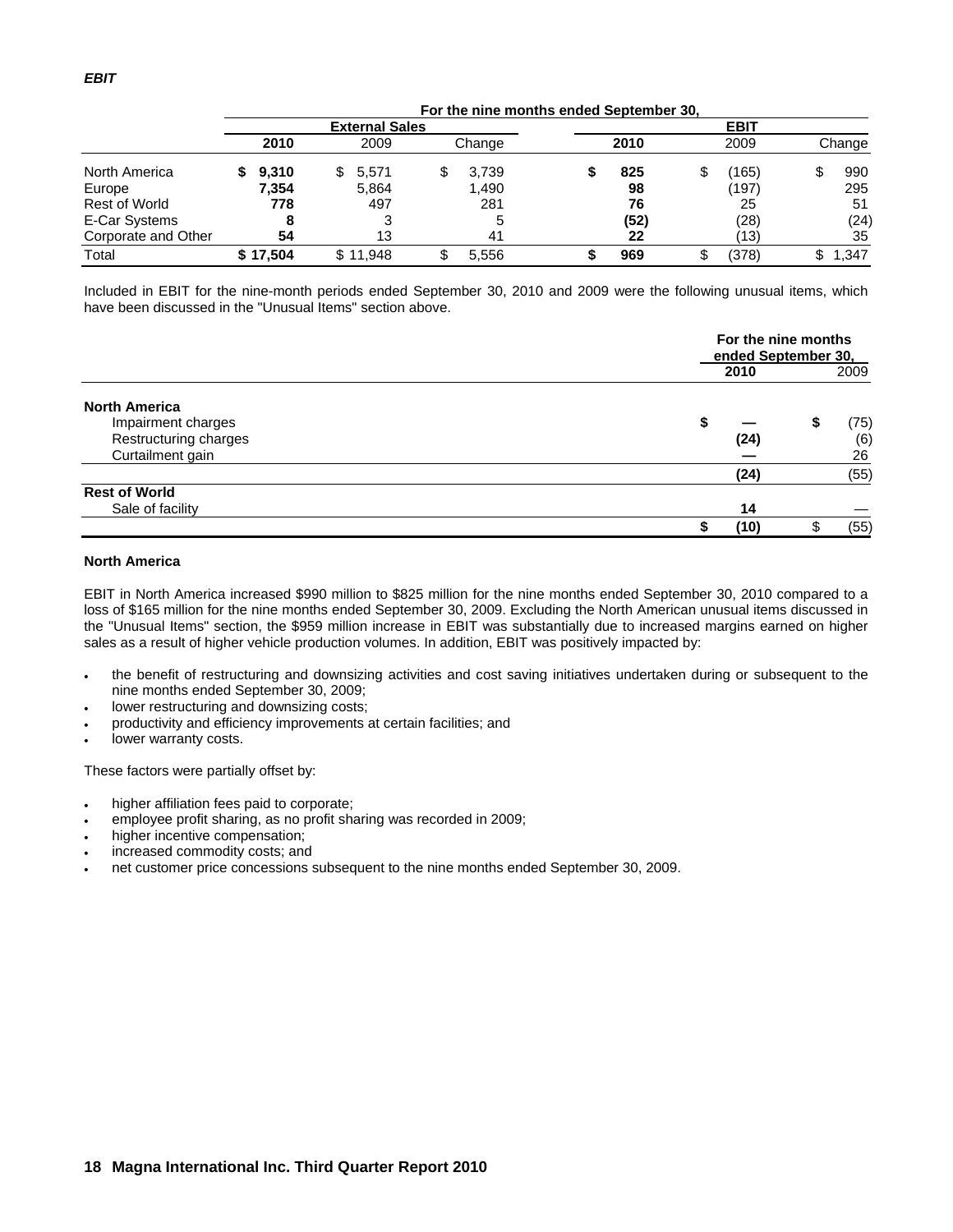# **Europe**

EBIT in Europe increased \$295 million to \$98 million for the nine months ended September 30, 2010 compared to a loss of \$197 million for the nine months ended September 30, 2009 substantially due to increased margins earned on higher sales as a result of significantly higher vehicle production volumes. In addition, EBIT was positively impacted by:

- favourable settlement of certain commercial items;
- incremental margin earned related to the acquisition of Cadence;
- a \$10 million recovery, during the first nine months 2010, of receivables that had a \$13 million accounts receivable valuation allowance recorded in the third quarter of 2009;
- lower restructuring and downsizing costs;
- the benefit of restructuring and downsizing activities and cost saving initiatives undertaken during or subsequent to the nine months ended September 30, 2009;
- the sale or closure of certain underperforming divisions subsequent to the nine months ended September 30, 2009;
- lower costs incurred related to launches or for programs that have not fully ramped up production; and
- productivity and efficiency improvements at certain facilities.

These factors were partially offset by:

- operational inefficiencies and other costs at certain facilities, in particular at certain electronics, and exteriors and interiors systems facilities;
- employee profit sharing, as no profit sharing was recorded in 2009;
- higher warranty costs;
- higher affiliation fees paid to corporate;
- increased commodity costs;
- higher incentive compensation; and
- net customer price concessions subsequent to the third quarter of 2009.

### **Rest of World**

EBIT in Rest of World increased \$51 million to \$76 million for the nine months ended September 30, 2010 compared to \$25 million for the nine months ended September 30, 2009. Excluding the Rest of World unusual items discussed in the "Unusual Items" section, the \$37 million increase in EBIT was primarily as a result of:

- additional margin earned on increased production sales; and
- incremental margin earned on new programs that launched during or subsequent to the nine months ended September 30, 2009.

# **E-Car Systems**

E-Car Systems EBIT decreased \$24 million to a loss of \$52 million for the nine months ended September 30, 2010 compared to a loss of \$28 million for the nine months ended September 30, 2009, primarily as a result of higher development and launch costs.

### **Corporate and Other**

Corporate and Other EBIT increased \$35 million to \$22 million for the nine months ended September 30, 2010 compared to a loss of \$13 million for the nine months ended September 30, 2009, primarily as a result of:

- the \$33 million benefit of a commercial settlement with a customer related to the recovery of previously expensed engineering and design costs;
- an increase in affiliation fees earned from our divisions;
- the positive impact of foreign exchange; and
- an increase in equity income earned.

These factors were partially offset by:

- increased incentive compensation; and
- a \$16 million stock-based compensation charge as a result of modifying option agreements following the resignation of two employees;
- a \$9 million favourable revaluation of our investment in asset-backed commercial paper in the third quarter of 2009; and
- increased stock-based compensation.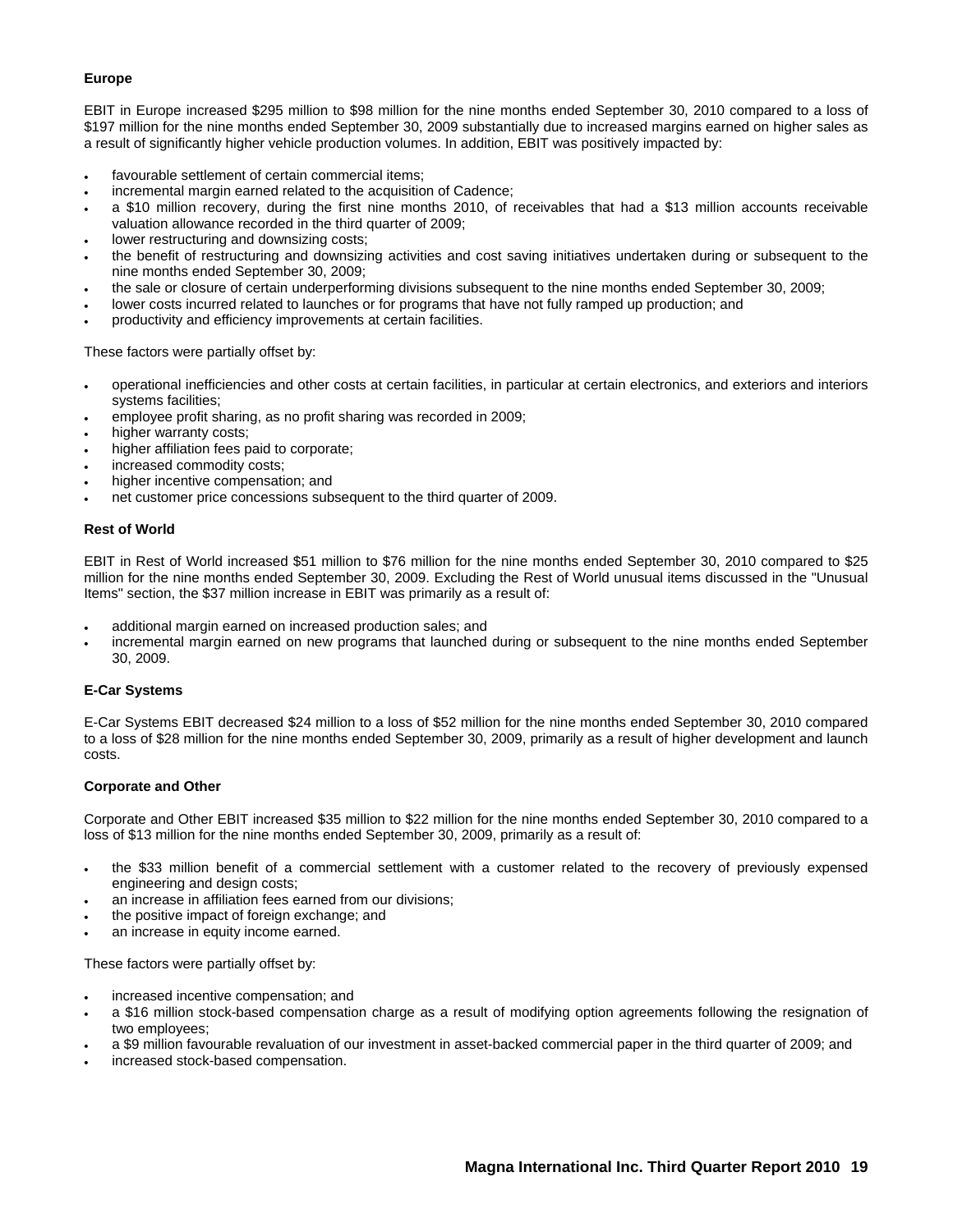From time to time, we may be contingently liable for litigation and other claims.

Refer to note 24 of our 2009 audited consolidated financial statements, which describes these claims.

For a discussion of risk factors relating to legal and other claims against us, refer to page 35 of our Annual Information Form and Annual Report on Form 40-F, each in respect of the year ended December 31, 2009.

#### **CONTROLS AND PROCEDURES**

There have been no changes in our internal controls over financial reporting that occurred during the nine months ended September 30, 2010 that have materially affected, or are reasonably likely to materially affect, our internal control over financial reporting.

### **FORWARD-LOOKING STATEMENTS**

The previous discussion contains statements that constitute "forward-looking statements" within the meaning of applicable securities legislation, including, but not limited to, statements relating to: future purchases of Common Shares pursuant to our normal course issuer bid and any resultant offsetting of dilution. The forward-looking information in this document is presented for the purpose of providing information about management's current expectations and plans and such information may not be appropriate for other purposes. Forward-looking statements may include financial and other projections, as well as statements regarding our future plans, objectives or economic performance, or the assumptions underlying any of the foregoing, and other statements that are not recitations of historical fact. We use words such as "may", "would", "could", "should", "will", "likely", "expect", "anticipate", "believe", "intend", "plan", "forecast", "outlook", "project", "estimate" and similar expressions suggesting future outcomes or events to identify forward-looking statements. Any such forward-looking statements are based on information currently available to us, and are based on assumptions and analyses made by us in light of our experience and our perception of historical trends, current conditions and expected future developments, as well as other factors we believe are appropriate in the circumstances. However, whether actual results and developments will conform with our expectations and predictions is subject to a number of risks, assumptions and uncertainties, many of which are beyond our control, and the effects of which can be difficult to predict, including, without limitation: the potential for a slower than anticipated economic recovery or a deterioration of economic conditions; production volumes and sales levels which are below forecast levels; our dependence on outsourcing by our customers; the termination or non renewal by our customers of any material contracts; our ability to identify and successfully exploit shifts in technology; restructuring, downsizing and/or other significant non-recurring costs; impairment charges; our ability to successfully grow our sales to non-traditional customers; unfavourable product or customer mix; risks of conducting business in foreign countries, including China, India, Brazil, Russia and other developing markets; our ability to quickly shift our manufacturing footprint to take advantage of lower cost manufacturing opportunities; disruptions in the capital and credit markets; fluctuations in relative currency values; our ability to successfully identify, complete and integrate acquisitions; pricing pressures, including our ability to offset price concessions demanded by our customers; warranty and recall costs; the financial condition and credit worthiness of some of our OEM customers, including the potential that such customers may not make, or may seek to delay or reduce, payments owed to us; the financial condition of some of our suppliers and the risk of their insolvency, bankruptcy or financial restructuring; the highly competitive nature of the automotive parts supply business; product liability claims in excess of our insurance coverage; changes in our mix of earnings between jurisdictions with lower tax rates and those with higher tax rates, as well as our ability to fully benefit tax losses; other potential tax exposures; legal claims against us; work stoppages and labour relations disputes; changes in laws and governmental regulations; costs associated with compliance with environmental laws and regulations; risks associated with our partnership with the Stronach group to pursue opportunities in the vehicle electrification business; and other factors set out in our Annual Information Form filed with securities commissions in Canada and our annual report on Form 40-F filed with the United States Securities and Exchange Commission, and subsequent filings, including, without limitation, factors set out in our Management Information Circular/Proxy Statement, dated May 31, 2010 under the heading "Risks Relating to the Vehicle Electrification Joint Venture." In evaluating forward-looking statements, we caution readers not to place undue reliance on any forward-looking statements and readers should specifically consider the various factors which could cause actual events or results to differ materially from those indicated by such forward-looking statements. Unless otherwise required by applicable securities laws, we do not intend, nor do we undertake any obligation, to update or revise any forward-looking statements to reflect subsequent information, events, results or circumstances or otherwise.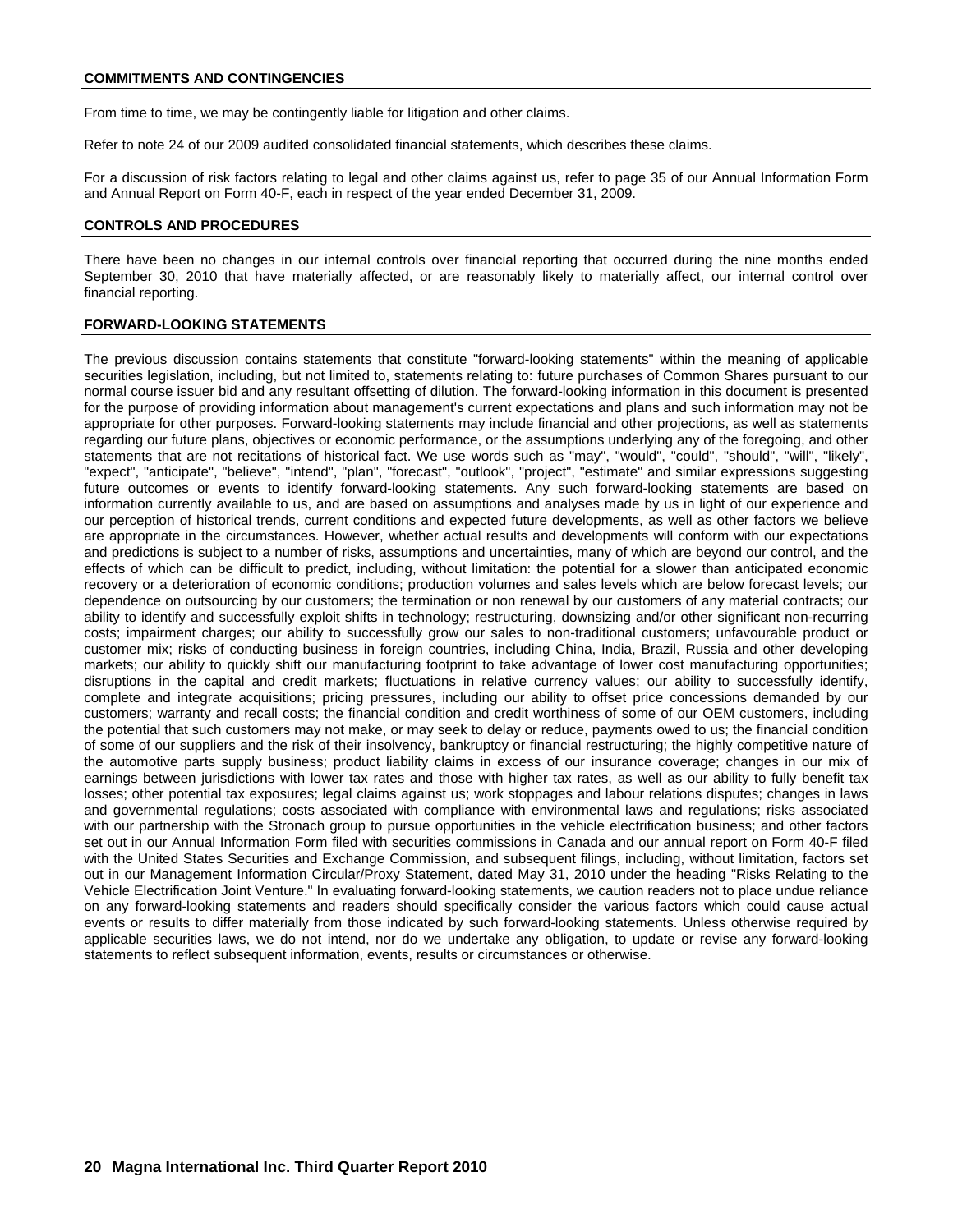# **MAGNA INTERNATIONAL INC. CONSOLIDATED STATEMENTS OF INCOME (LOSS) AND COMPREHENSIVE INCOME**

*[Unaudited]* 

*[U.S. dollars in millions, except per share figures]* 

|                                                        |             | Three months ended<br>September 30, |                 | Nine months ended<br>September 30. |              |
|--------------------------------------------------------|-------------|-------------------------------------|-----------------|------------------------------------|--------------|
|                                                        | <b>Note</b> | 2010                                | 2009            | 2010                               | 2009         |
| <b>Sales</b>                                           |             | \$<br>5,942                         | \$<br>4,669     | \$17,504                           | \$11,948     |
| <b>Costs and expenses</b>                              |             |                                     |                 |                                    |              |
| Cost of goods sold                                     | 3           | 5,132                               | 4,117           | 15,092                             | 10,853       |
| Depreciation and amortization                          |             | 161                                 | 186             | 490                                | 536          |
| Selling, general and administrative                    | 3,8         | 342                                 | 286             | 976                                | 863          |
| Interest (income) expense, net                         |             | (3)                                 | 2               | (6)                                | 8            |
| Equity income                                          |             | (7)                                 | (3)             | (23)                               | (1)          |
| Impairment charges                                     | 3           |                                     |                 |                                    | 75           |
| Income (loss) from operations before income taxes      |             |                                     |                 |                                    |              |
| and minority interest                                  |             | 317                                 | 81              | 975                                | (386)        |
| Income taxes                                           |             | 77                                  | 30              | 219                                | (32)         |
| Minority interest                                      | 2           | (1)                                 |                 | (1)                                |              |
| Net income (loss)                                      |             | $\overline{241}$                    | $\overline{51}$ | 757                                | (354)        |
| Other comprehensive income (loss):                     | 11          |                                     |                 |                                    |              |
| Net unrealized gains on translation of net investment  |             |                                     |                 |                                    |              |
| in foreign operations                                  |             | 290                                 | 261             | 8                                  | 354          |
| Net unrealized gains (losses) on cash flow hedges      |             | 30                                  | (13)            | 65                                 | 32           |
| Net unrealized gains on available-for-sale investments |             | 8                                   |                 | 8                                  |              |
| Reclassifications of net (gains) losses on cash flow   |             |                                     |                 |                                    |              |
| hedges to net income (loss)                            |             | (4)                                 | 8               | (20)                               | 51           |
| <b>Comprehensive income</b>                            |             | \$<br>565                           | \$<br>307       | \$<br>818                          | \$<br>83     |
|                                                        |             |                                     |                 |                                    |              |
| Earnings (loss) per Common Share or Class B Share:     |             |                                     |                 |                                    |              |
| Basic                                                  |             | \$<br>2.08                          | \$<br>0.45      | \$<br>6.69                         | \$<br>(3.17) |
| <b>Diluted</b>                                         |             | \$<br>2.06                          | \$<br>0.45      | \$<br>6.61                         | \$<br>(3.17) |
| Cash dividends paid per Common Share or Class B Share  |             | \$<br>0.30                          | \$              | \$<br>0.48                         | \$<br>0.18   |
|                                                        |             |                                     |                 |                                    |              |
| Average number of Common Shares and Class B Shares     |             |                                     |                 |                                    |              |
| outstanding during the period [in millions]:           |             | 115.2                               |                 |                                    |              |
| <b>Basic</b>                                           |             |                                     | 111.7           | 113.1                              | 111.7        |
| Diluted                                                |             | 116.8                               | 112.9           | 114.4                              | 111.7        |

# **CONSOLIDATED STATEMENTS OF RETAINED EARNINGS**

*[Unaudited] [U.S. dollars in millions]*

|                                               | Three months ended<br>September 30, |         |  | Nine months ended<br>September 30, |    |       |     |       |
|-----------------------------------------------|-------------------------------------|---------|--|------------------------------------|----|-------|-----|-------|
|                                               |                                     | 2010    |  | 2009                               |    | 2010  |     | 2009  |
| Retained earnings, beginning of period        |                                     | \$3,339 |  | \$2,931                            | S. | 2,843 | SS. | 3,357 |
| Net income (loss)                             |                                     | 241     |  | 51                                 |    | 757   |     | (354) |
| Dividends on Common Shares and Class B Shares |                                     | (38)    |  |                                    |    | (58)  |     | (21)  |
| Repurchase of Class B Shares                  |                                     | (976)   |  |                                    |    | (976) |     |       |
| Retained earnings, end of period              |                                     | 2.566   |  | 2.982                              |    | 2.566 |     | 2.982 |

*See accompanying notes*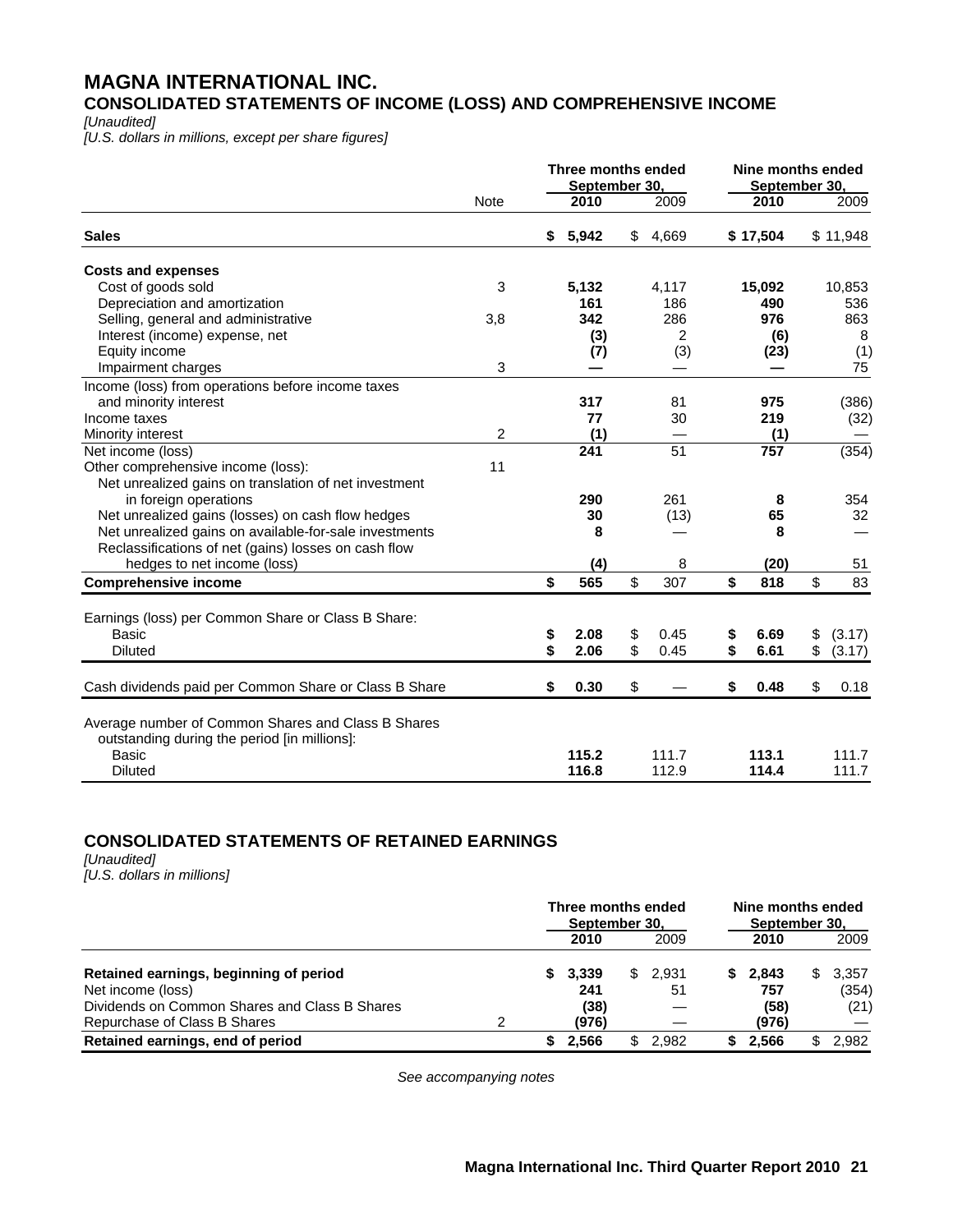# **MAGNA INTERNATIONAL INC. CONSOLIDATED STATEMENTS OF CASH FLOWS**

*[Unaudited] [U.S. dollars in millions]* 

|                                                              |                | Three months ended<br>September 30, |    |              | Nine months ended<br>September 30. |       |                         |              |  |
|--------------------------------------------------------------|----------------|-------------------------------------|----|--------------|------------------------------------|-------|-------------------------|--------------|--|
|                                                              | <b>Note</b>    | 2010                                |    | 2009         |                                    | 2010  |                         | 2009         |  |
| Cash provided from (used for):                               |                |                                     |    |              |                                    |       |                         |              |  |
| <b>OPERATING ACTIVITIES</b>                                  |                |                                     |    |              |                                    |       |                         |              |  |
| Net income (loss)                                            |                | \$<br>241                           | \$ | 51           | \$                                 | 757   | \$                      | (354)        |  |
| Items not involving current cash flows                       | 4              | 181                                 |    | 207          |                                    | 523   |                         | 708          |  |
|                                                              |                | 422                                 |    | 258          |                                    | 1,280 |                         | 354          |  |
| Changes in non-cash operating assets and liabilities         | 4              | (57)                                |    | (234)        |                                    | (322) |                         | (341)        |  |
| Cash provided from operating activities                      |                | 365                                 |    | 24           |                                    | 958   |                         | 13           |  |
| <b>INVESTMENT ACTIVITIES</b>                                 |                |                                     |    |              |                                    |       |                         |              |  |
| <b>Fixed asset additions</b>                                 |                | (182)                               |    | (153)        |                                    | (479) |                         | (399)        |  |
| Purchase of subsidiaries                                     |                | (6)                                 |    | (11)         |                                    | (8)   |                         | (50)         |  |
| Increase in investments and other assets                     | 5              | (45)                                |    | (92)         |                                    | (99)  |                         | (198)        |  |
| Proceeds from disposition                                    |                | 52                                  |    | 6            |                                    | 245   |                         | 17           |  |
| Cash used for investing activities                           |                | (181)                               |    | (250)        |                                    | (341) |                         | (630)        |  |
| <b>FINANCING ACTIVITIES</b>                                  |                |                                     |    |              |                                    |       |                         |              |  |
| (Decrease) increase in bank indebtedness                     |                | (13)                                |    | 6            |                                    | 18    |                         | (597)        |  |
| Repayments of debt                                           |                | (31)                                |    | (154)        |                                    | (67)  |                         | (169)        |  |
| Issues of debt                                               |                |                                     |    | 3            |                                    | 5     |                         | 5            |  |
| Repurchase of Class B Shares                                 | 2              | (300)                               |    |              |                                    | (300) |                         |              |  |
| Issue of general partnership units by subsidiary             | $\overline{2}$ | 80                                  |    |              |                                    | 80    |                         |              |  |
| <b>Issues of Common Shares</b>                               |                | 2                                   |    | $\mathbf{1}$ |                                    | 11    |                         | $\mathbf{1}$ |  |
| Settlement of stock options                                  | 8              | (4)                                 |    |              |                                    | (4)   |                         |              |  |
| Settlement of stock appreciation rights                      | 8              |                                     |    | (1)          |                                    |       |                         | (1)          |  |
| <b>Dividends</b>                                             |                | (38)                                |    |              |                                    | (58)  |                         | (21)         |  |
| Cash used for financing activities                           |                | (304)                               |    | (145)        |                                    | (315) |                         | (782)        |  |
| Effect of exchange rate changes on cash and cash equivalents |                | 80                                  |    | 51           |                                    | 19    |                         | 51           |  |
| Net (decrease) increase in cash and cash equivalents         |                |                                     |    |              |                                    |       |                         |              |  |
| during the period                                            |                | (40)                                |    | (320)        |                                    | 321   |                         | (1,348)      |  |
| Cash and cash equivalents, beginning of period               |                | 1,695                               |    | 1,729        |                                    | 1,334 |                         | 2,757        |  |
| Cash and cash equivalents, end of period                     |                | \$<br>1,655                         | \$ | 1.409        | $\overline{\boldsymbol{s}}$        | 1,655 | $\overline{\mathbb{S}}$ | 1,409        |  |

*See accompanying notes*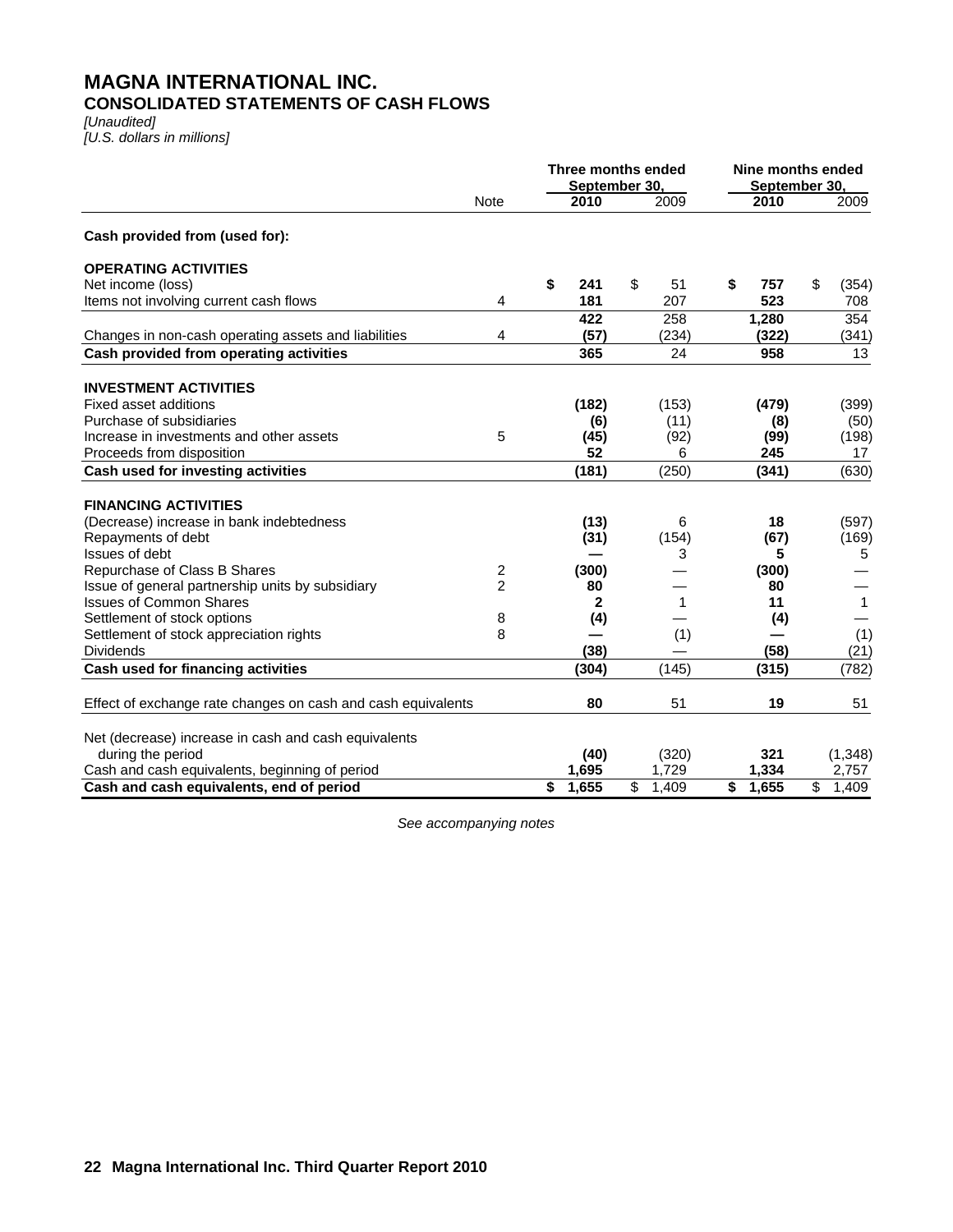# **MAGNA INTERNATIONAL INC. CONSOLIDATED BALANCE SHEETS**

*[Unaudited] [U.S. dollars in millions]* 

|                                                        |                | As at         | As at        |
|--------------------------------------------------------|----------------|---------------|--------------|
|                                                        |                | September 30, | December 31, |
|                                                        | Note           | 2010          | 2009         |
| <b>ASSETS</b>                                          |                |               |              |
| <b>Current assets</b>                                  |                |               |              |
| Cash and cash equivalents                              | 4              | \$1,655       | \$<br>1,334  |
| Accounts receivable                                    |                | 4,257         | 3,062        |
| Inventories                                            |                | 2,029         | 1,721        |
| Income taxes receivable                                |                |               | 50           |
| Prepaid expenses and other                             |                | 171           | 136          |
|                                                        |                | 8,112         | 6,303        |
|                                                        |                |               |              |
| Investments                                            | 13             | 257           | 238          |
| Fixed assets, net                                      |                | 3,747         | 3,811        |
| Goodwill                                               | 3              | 1,124         | 1,132        |
| Future tax assets                                      |                | 152           | 168          |
| Other assets                                           | 5              | 531           | 651          |
|                                                        |                | \$13,923      | \$12,303     |
| <b>LIABILITIES AND SHAREHOLDERS' EQUITY</b>            |                |               |              |
| <b>Current liabilities</b>                             |                |               |              |
| <b>Bank indebtedness</b>                               |                | \$<br>58      | \$<br>48     |
| Accounts payable                                       |                | 3,706         | 3,001        |
| Accrued salaries and wages                             |                | 525           | 372          |
| Other accrued liabilities                              | 6              | 985           | 862          |
| Income taxes payable                                   |                | 135           |              |
| Long-term debt due within one year                     |                | 14            | 16           |
|                                                        |                | 5,423         | 4,299        |
| Deferred revenue                                       |                | 15            | 19           |
| Long-term debt                                         |                | 48            | 115          |
| Other long-term liabilities                            | 7              | 360           | 369          |
| <b>Future tax liabilities</b>                          |                | 140           | 141          |
| Minority interest                                      | $\overline{2}$ | 84            |              |
|                                                        |                | 6,070         | 4,943        |
|                                                        |                |               |              |
| <b>Shareholders' equity</b>                            |                |               |              |
| Capital stock                                          | 2, 9           |               |              |
| <b>Common Shares</b>                                   |                |               |              |
| [issued: 121,122,473; December 31, 2009 - 111,933,031] |                | 4,296         | 3,613        |
| Class B Shares                                         |                |               |              |
| [issued: nil; December 31, 2009 - 726,829]             |                |               |              |
| Contributed surplus                                    | 10             | 89            | 63           |
| Retained earnings                                      |                | 2,566         | 2,843        |
| Accumulated other comprehensive income                 | 11             | 902           | 841          |
|                                                        |                | 7,853         | 7,360        |
|                                                        |                | \$13,923      | \$12,303     |

*See accompanying notes*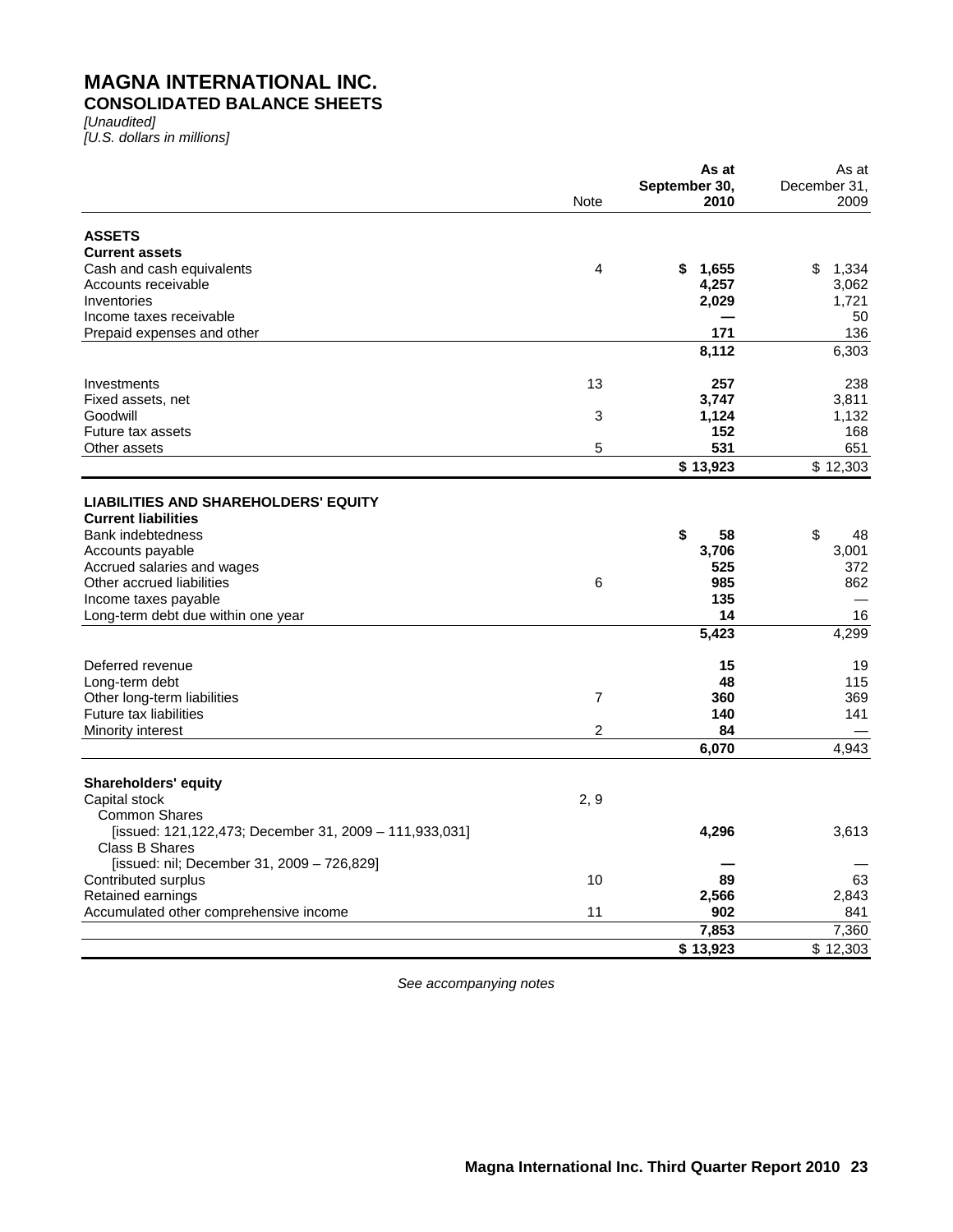*[Unaudited]* 

[All amounts in U.S. dollars and all tabular amounts in millions unless otherwise noted]

### **1. BASIS OF PRESENTATION**

The unaudited interim consolidated financial statements of Magna International Inc. and its subsidiaries [collectively "Magna" or the "Company"] have been prepared in United States dollars following Canadian generally accepted accounting principles ["GAAP"] with respect to the preparation of interim financial information. Accordingly, they do not include all the information and footnotes required in the preparation of annual financial statements and therefore should be read in conjunction with the December 31, 2009 audited consolidated financial statements and notes included in the Company's 2009 Annual Report. These interim consolidated financial statements have been prepared using the same accounting policies as the December 31, 2009 annual consolidated financial statements.

In the opinion of management, the unaudited interim consolidated financial statements reflect all adjustments, which consist only of normal and recurring adjustments, necessary to present fairly the financial position at September 30, 2010 and the results of operations and cash flows for the three-month and nine-month periods ended September 30, 2010 and 2009.

### **Seasonality**

Our businesses are generally not seasonal. However, our sales and profits are closely related to our automotive customers' vehicle production schedules. Our largest North American customers typically halt production for approximately 2 weeks in July and one week in December. Additionally, many of our customers in Europe typically shutdown vehicle production during portions of August and one week in December.

### **2. PLAN OF ARRANGEMENT**

On August 31, 2010, following approval by the Class A Subordinate Voting and Class B Shareholders of the Company, we completed the court-approved plan of arrangement (the "Arrangement") with the Stronach group whereby the Company's dual-class share structure was collapsed. The transaction also: (i) set a termination date and declining fee schedule for the consulting, business development and business services contracts Magna has in place with Frank Stronach and his affiliated entities; and (ii) established a partnership with the Stronach group to pursue opportunities in the vehicle electrification business.

### **[a] Capital Transaction**

The Company purchased for cancellation all 726,829 outstanding Class B Shares, which were held indirectly by the Stronach group, for \$300 million in cash and 9.0 million newly issued Class A Subordinate Voting Shares. The newly issued shares held indirectly by the Stronach group represented an equal equity ownership and voting interest of 7.4% as of August 31, 2010. The costs related to the Arrangement were \$13 million.

In addition, Magna's Articles were amended to remove the Class B Shares from the authorized capital and to make non-substantive consequential changes to its Articles, including renaming the Class A Subordinate Voting Shares as Common Shares and eliminating provisions which no longer apply due to the elimination of the Class B Shares.

### **[b] Vehicle Electrification Partnership**

The partnership involves the engineering, development and integration of electric vehicles of any type, the development, testing and manufacturing of batteries and battery packs for hybrid (H) and electric vehicles (EV) and all ancillary activities in connection with electric vehicle technologies. Magna's original investment in the partnership included the assets of the Company's recently established E-Car Systems vehicle electrification and battery business unit, certain other vehicle electrification assets, and \$145 million in cash. On August 31, 2010, the Stronach group invested \$80 million in cash for a 27% equity interest in the partnership, reducing Magna's equity interest to 73%. The partnership is controlled by the Stronach group.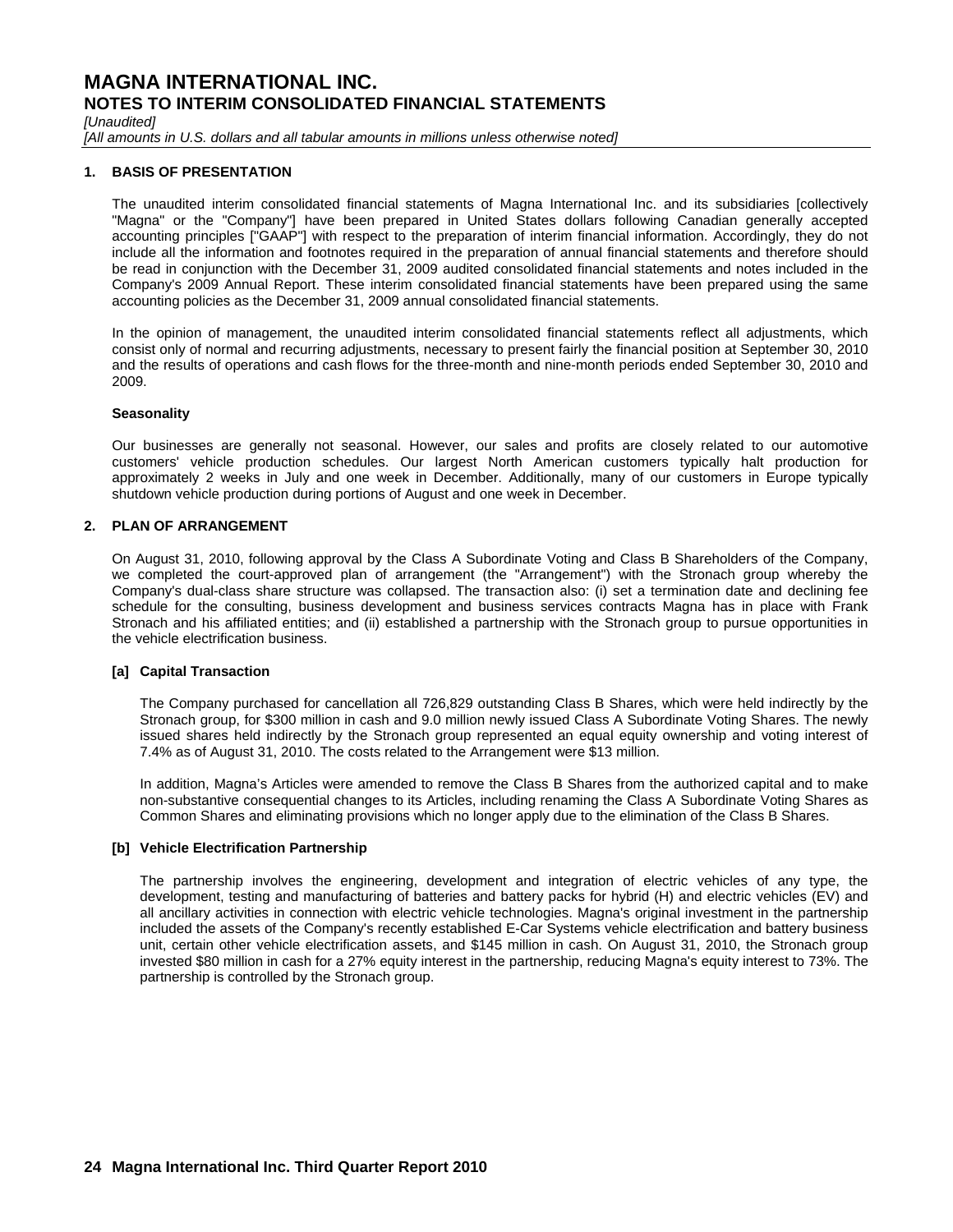*[Unaudited]* 

[All amounts in U.S. dollars and all tabular amounts in millions unless otherwise noted]

# **2. PLAN OF ARRANGEMENT (CONTINUED)**

The impact of the Arrangement on the consolidated balance sheet was as follows:

|                                                            | <b>Class A</b><br><b>Subordinate</b><br><b>Voting Share</b><br><b>Issuance</b> | <b>Class B</b><br><b>Share</b><br>Repurchase | <b>Stronach</b><br>Group<br><b>Investment</b><br>in E-Car | <b>Net</b><br>Impact |
|------------------------------------------------------------|--------------------------------------------------------------------------------|----------------------------------------------|-----------------------------------------------------------|----------------------|
| Number of shares issued (repurchased)                      | 9,000,000                                                                      | (726, 829)                                   |                                                           | 8,273,171            |
| Cash received (paid)                                       | (13)                                                                           | (300)                                        | 80                                                        | (233)                |
| Increase in Minority interest                              |                                                                                |                                              | 80                                                        | 80                   |
| Increase in capital stock<br>Decrease in retained earnings | 663<br>(676)                                                                   | (300)                                        |                                                           | 663<br>(976)         |
| Decrease in shareholders' equity                           | (13)                                                                           | (300)                                        |                                                           | (313)                |

# **3. RESTRUCTURING AND IMPAIRMENT CHARGES**

### **[a] For the nine months ended September 30, 2010**

During the second quarter of 2010, the Company recorded restructuring and rationalization costs of \$21 million [\$18 million after tax] in costs of goods sold and \$3 million [\$3 million after tax] in selling, general and administrative expense related to the planned closure of a powertrain systems facility and two body & chassis systems facilities in the United States.

### **[b] For the nine months ended September 30, 2009**

During the second quarter of 2009, after failing to reach a favourable labour agreement at a powertrain systems facility in Syracuse, New York, the Company decided to wind down these operations. Given the significance of the facility's cashflows in relation to the reporting unit, management determined that it was more likely than not that goodwill at its Powertrain North America reporting unit could potentially be impaired. Therefore, the Company recorded a \$75 million goodwill impairment charge.

The goodwill impairment charge was calculated by determining the implied fair value of goodwill in the same manner as if the Company had acquired the reporting unit as at June 30, 2009.

During the second quarter of 2009, the Company recorded restructuring costs of \$6 million [\$6 million after tax] in costs of goods sold related to the planned closure of this powertrain systems facility.

# **4. DETAILS OF CASH FROM OPERATING ACTIVITIES**

[a] Cash and cash equivalents:

|                                                                                                                 | September 30, | 2010                  | December 31, | 2009             |
|-----------------------------------------------------------------------------------------------------------------|---------------|-----------------------|--------------|------------------|
| Bank term deposits, bankers acceptances and government paper<br>Cash<br>Cash in joint ventures and partnerships |               | \$1,178<br>258<br>219 |              | 852<br>409<br>73 |
|                                                                                                                 |               | 1,655                 |              | .334             |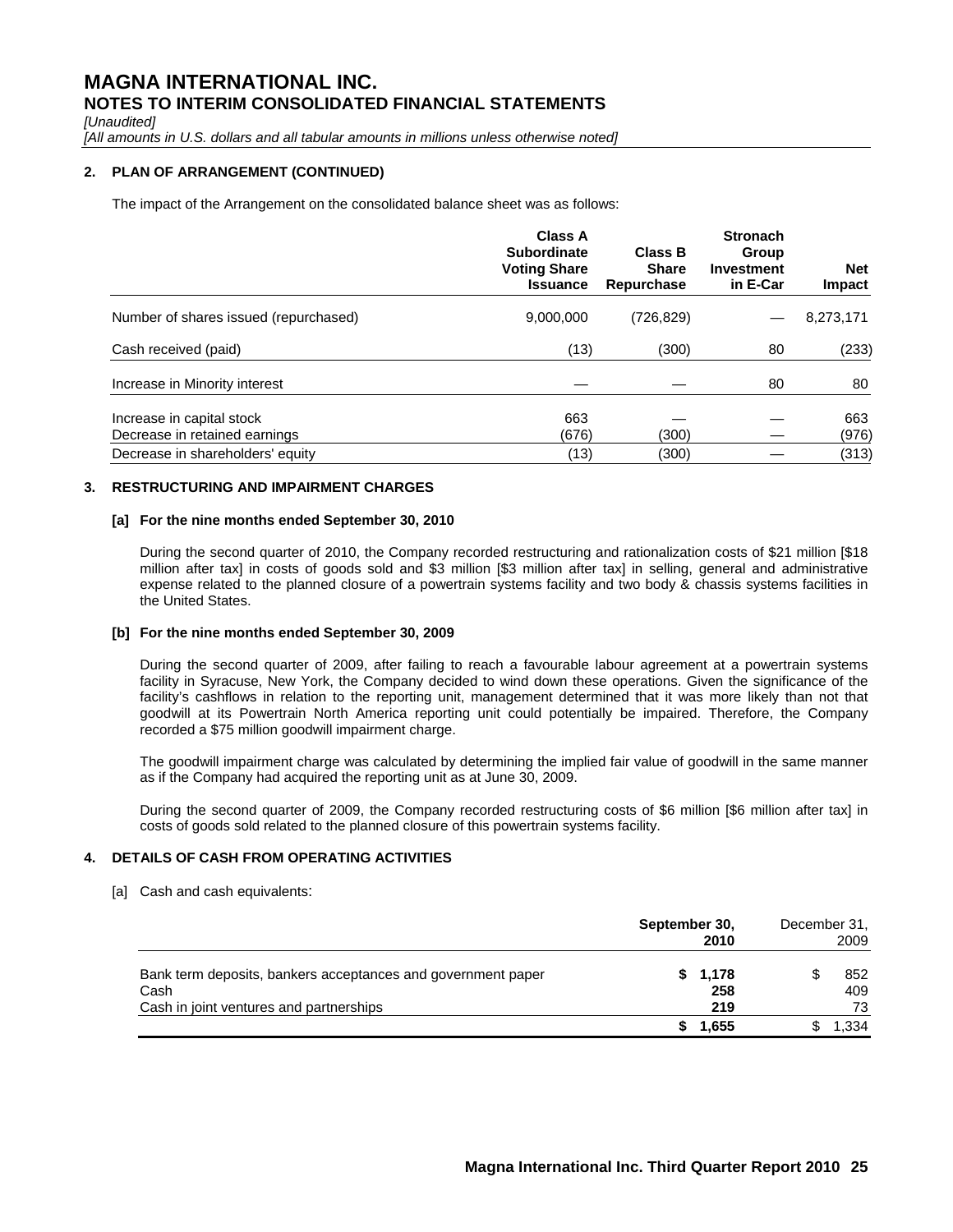*[Unaudited]* 

*[All amounts in U.S. dollars and all tabular amounts in millions unless otherwise noted]* 

# **4. DETAILS OF CASH FROM OPERATING ACTIVITIES (CONTINUED)**

[b] Items not involving current cash flows:

|                                                                                                                                                                                                                                                                                                                                | Three months ended<br>September 30, |                                            |    |                                     | Nine months ended<br>September 30. |                                        |    |                                                    |
|--------------------------------------------------------------------------------------------------------------------------------------------------------------------------------------------------------------------------------------------------------------------------------------------------------------------------------|-------------------------------------|--------------------------------------------|----|-------------------------------------|------------------------------------|----------------------------------------|----|----------------------------------------------------|
|                                                                                                                                                                                                                                                                                                                                |                                     | 2010                                       |    | 2009                                |                                    | 2010                                   |    | 2009                                               |
| Depreciation and amortization<br>Amortization of other assets included in cost of goods sold<br>Future income taxes and non-cash portion of current taxes<br>Amortization of employee wage buydown [note 5]<br>Impairment charges<br>Curtailment Gain [note 7]<br>Minority interest<br>Equity income<br>Other non-cash charges | 5                                   | 161<br>26<br>16<br>5<br>(1)<br>(7)<br>(19) | \$ | 186<br>27<br>(24)<br>6<br>(3)<br>15 | \$                                 | 490<br>55<br>14<br>(1)<br>(23)<br>(15) | \$ | 536<br>70<br>(11)<br>18<br>75<br>(26)<br>(1)<br>47 |
|                                                                                                                                                                                                                                                                                                                                |                                     | 181                                        | \$ | 207                                 |                                    | 523                                    |    | 708                                                |

[c] Changes in non-cash operating assets and liabilities:

|                                   | Three months ended<br>September 30, |       |    | Nine months ended<br>September 30, |    |           |   |       |
|-----------------------------------|-------------------------------------|-------|----|------------------------------------|----|-----------|---|-------|
|                                   |                                     | 2010  |    | 2009                               |    | 2010      |   | 2009  |
| Accounts receivable               | \$                                  | (152) | \$ | (745)                              |    | \$(1,191) | S | (319) |
| Inventories                       |                                     | (130) |    | (96)                               |    | (313)     |   | (85)  |
| Prepaid expenses and other        |                                     | (8)   |    | (17)                               |    | (21)      |   | (16)  |
| Accounts payable                  |                                     | 191   |    | 541                                |    | 721       |   | 210   |
| Accrued salaries and wages        |                                     | 34    |    | 51                                 |    | 144       |   | (16)  |
| Other accrued liabilities         |                                     | (62)  |    |                                    |    | 158       |   | (45)  |
| Income taxes payable (receivable) |                                     | 71    |    | 29                                 |    | 184       |   | (58)  |
| Deferred revenue                  |                                     |       |    |                                    |    | (4)       |   | (12)  |
|                                   | \$                                  | (57)  | \$ | (234)                              | \$ | (322)     |   | (341) |

# **5. OTHER ASSETS**

| Other assets consist of:                                                                                                                                                                                     | September 30,<br>2010        |  | December 31,<br>2009         |
|--------------------------------------------------------------------------------------------------------------------------------------------------------------------------------------------------------------|------------------------------|--|------------------------------|
| Preproduction costs related to long-term supply agreements with<br>contractual guarantee for reimbursement<br>Long-term receivables<br>Patents and licences, net<br>Employee wage buydown, net<br>Other, net | 327<br>62<br>24<br>11<br>107 |  | 433<br>50<br>20<br>25<br>123 |
|                                                                                                                                                                                                              | 531                          |  | 651                          |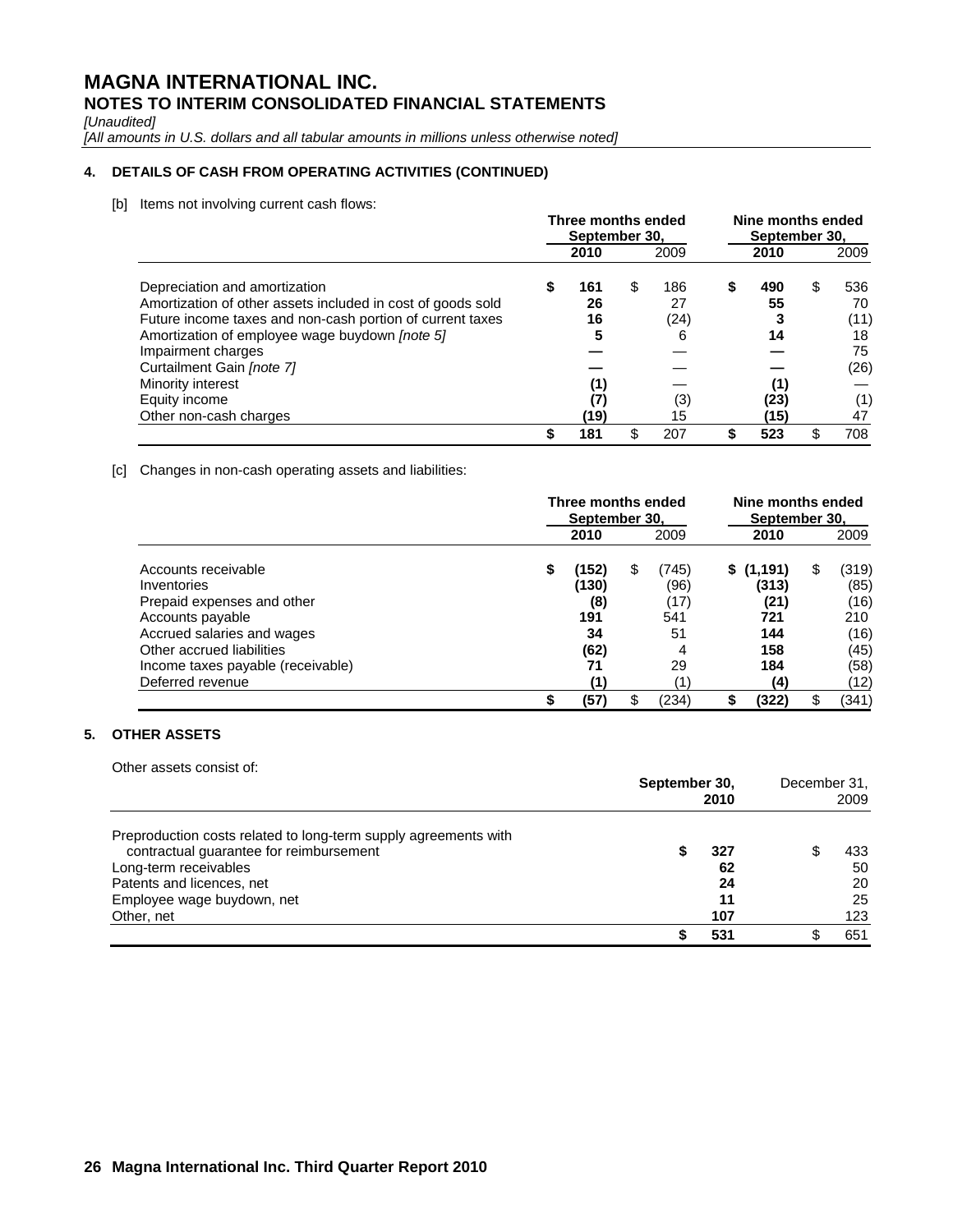*[Unaudited]* 

[All amounts in U.S. dollars and all tabular amounts in millions unless otherwise noted]

# **6. WARRANTY**

The following is a continuity of the Company's warranty accruals:

|                              | 2010     | 2009        |
|------------------------------|----------|-------------|
| Balance, beginning of period | 75<br>\$ | \$<br>75    |
| Expense, net                 | 10       | 5           |
| <b>Settlements</b>           |          | (4)<br>(10) |
| Foreign exchange and other   |          | (2)<br>(2)  |
| Balance, March 31,           | 79       | 68          |
| Expense (income), net        | 11       | (1)         |
| <b>Settlements</b>           | (19)     | (6)         |
| Foreign exchange and other   | (4)      |             |
| Balance, June 30,            | 67       | 65          |
| (Income) expense, net        |          | (2)         |
| <b>Settlements</b>           |          | (4)<br>(10) |
| Foreign exchange and other   |          | 5           |
| Balance, September 30,       | 66       | 63          |

# **7. EMPLOYEE FUTURE BENEFIT PLANS**

The Company recorded employee future benefit expenses as follows:

|                                                                                                                              | Three months ended<br>September 30, |      |  | Nine months ended<br>September 30, |      |  |                  |
|------------------------------------------------------------------------------------------------------------------------------|-------------------------------------|------|--|------------------------------------|------|--|------------------|
|                                                                                                                              |                                     | 2010 |  | 2009                               | 2010 |  | 2009             |
| Defined benefit pension plans and other<br>Termination and long service arrangements<br>Retirement medical benefits plan [a] |                                     |      |  |                                    | 10   |  | 10<br>25<br>(18) |
|                                                                                                                              |                                     |      |  |                                    |      |  |                  |

[a] During the three months ended June 30, 2009, the Company amended its Retiree Premium Reimbursement Plan in Canada and the United States, such that most employees retiring on or after August 1, 2009 would no longer participate in the plan. The amendment reduced service costs and retirement medical benefit expense in 2009 and future years. As a result of amending the plan, a curtailment gain of \$26 million was recorded in cost of goods sold in the three-month period ended June 30, 2009.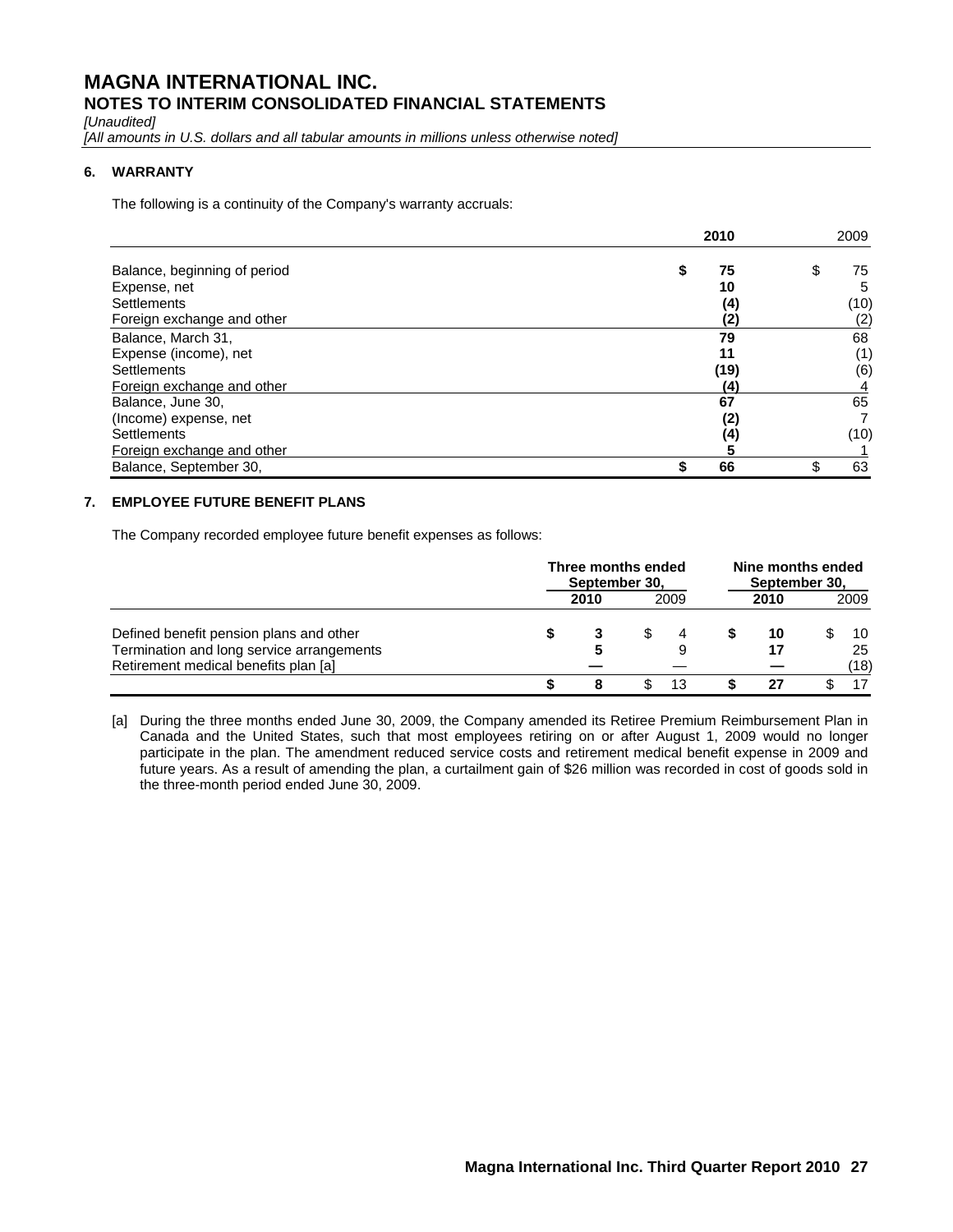*[Unaudited]* 

[All amounts in U.S. dollars and all tabular amounts in millions unless otherwise noted]

### **8. STOCK-BASED COMPENSATION**

### **[a] Incentive Stock Option Plan**

 The following is a continuity schedule of options outstanding [number of options in the table below are expressed in whole numbers]:

|                                                             | 2010<br>2009                         |                                         |                                               |                                      |                         |                                               |
|-------------------------------------------------------------|--------------------------------------|-----------------------------------------|-----------------------------------------------|--------------------------------------|-------------------------|-----------------------------------------------|
|                                                             | <b>Options outstanding</b>           |                                         |                                               | Options outstanding                  |                         |                                               |
|                                                             | <b>Number</b><br>of options          | <b>Exercise</b><br>price <sup>(i)</sup> | <b>Number</b><br>of options<br>exercisable    | Number<br>of options                 | Exercise<br>price (i)   | Number<br>of options<br>exercisable           |
| Beginning of period<br>Granted<br>Exercised                 | 3,575,272<br>2,525,000<br>(204,462)  | 68.51<br>60.00<br>45.04                 | 2,494,272<br>(204, 462)                       | 2,746,145<br>1,075,000               | 82.01<br>33.09          | 2,724,145                                     |
| Cancelled<br>Vested                                         | (25, 500)                            | 73.27                                   | (25,500)<br>358,333                           | (1,085)                              | 68.55                   | (1,085)<br>2,000                              |
| March 31<br>Granted                                         | 5,870,310<br>35,000                  | 65.65<br>71.96                          | 2,622,643                                     | 3,820,060                            | 68.25                   | 2,725,060                                     |
| Exercised<br>Cancelled<br>Vested                            | (48,590)<br>(6,906)                  | 51.72<br>87.44                          | (48, 590)<br>(6,906)<br>1,000                 | (14, 359)                            | 79.16                   | (4, 359)<br>1,000                             |
| June 30<br>Exercised<br>Cancelled <sup>(ii)</sup><br>Vested | 5,849,814<br>(26, 984)<br>(121, 500) | 65.77<br>56.25<br>53.13                 | 2,568,147<br>(26, 984)<br>(121, 500)<br>1,000 | 3,805,701<br>(30, 289)<br>(166, 411) | 68.20<br>63.02<br>63.02 | 2,721,701<br>(30, 289)<br>(166, 411)<br>1,000 |
| September 30                                                | 5,701,330                            | 66.09                                   | 2,420,663                                     | 3,609,001                            | 68.49                   | 2,526,001                                     |

 *(i) The exercise price noted above represents the weighted average exercise price in Canadian dollars.* 

*(ii) On August 19, 2010, options to acquire 121,500 Common Shares were surrendered for cancellation in exchange*  for payment of the in-the-money value of such options on such date. The aggregate in-the-money value of the *options surrendered was \$4 million and was charged to contributed surplus [note 10].* 

 *On August 12, 2009, following approval by the Company's Corporate Governance and Compensation Committee and in accordance with the Amended and Restated Incentive Stock Option Plan, the Company granted stock appreciation rights ["SARs"] to certain executives in respect of 191,700 previously granted and unexercised stock options.* 

*On August 14, 2009, 166,411 SARs were exercised and an equal number of previously granted and unexercised stock options were surrendered and cancelled. On exercise of the SARs, the executives received, in aggregate, cash of \$1 million, representing an amount equal to the difference between the aggregate fair market value of the shares covered by the surrendered options and the aggregate exercise price of such surrendered options.*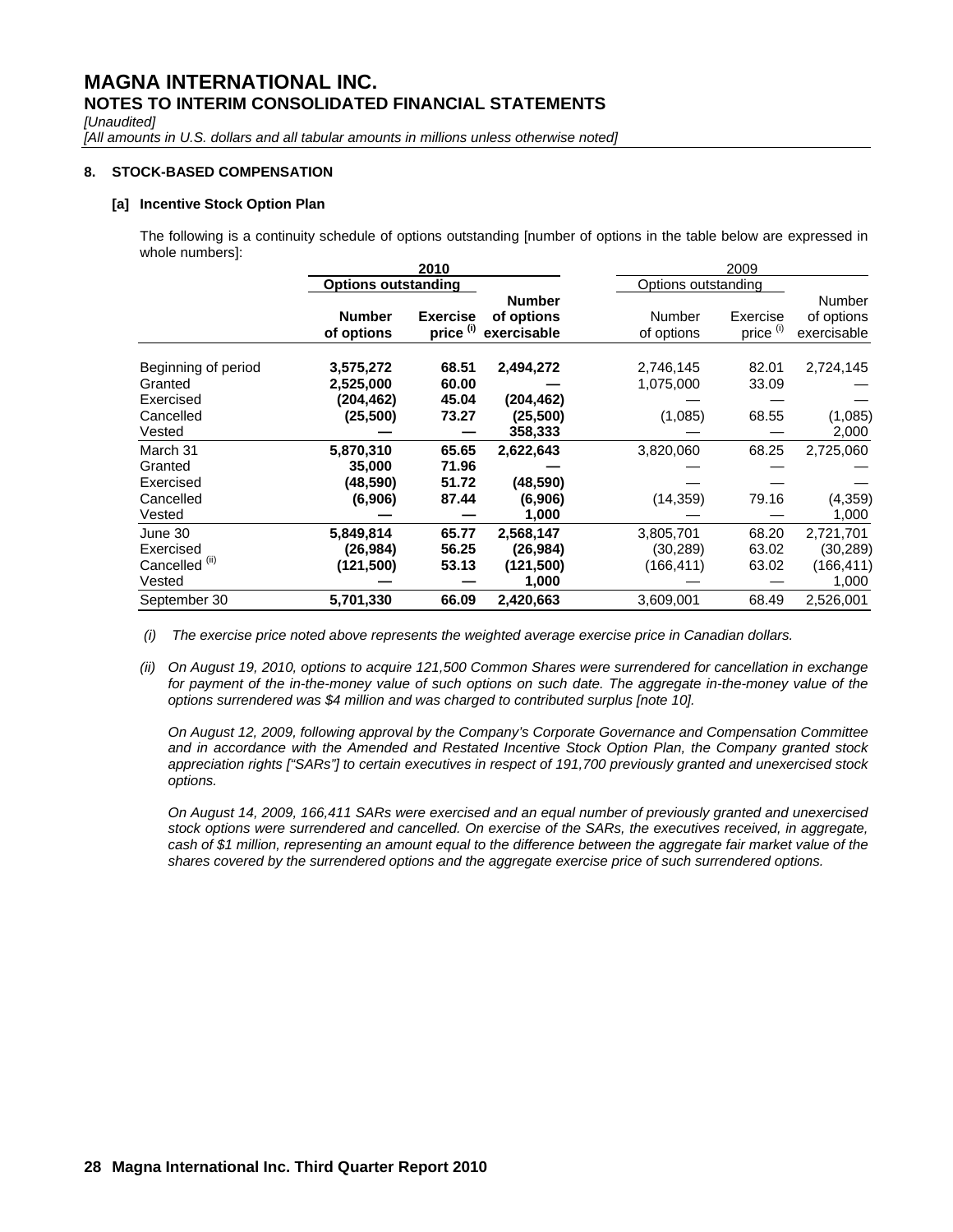*[Unaudited]* 

[All amounts in U.S. dollars and all tabular amounts in millions unless otherwise noted]

### **8. STOCK-BASED COMPENSATION (CONTINUED)**

The weighted average assumptions used in measuring the fair value of stock options granted and/or modified and the compensation expense recorded in selling, general and administrative expenses are as follows:

|                                        | Three months ended<br>September 30. |      |         | Nine months ended<br>September 30. |
|----------------------------------------|-------------------------------------|------|---------|------------------------------------|
|                                        | 2010                                | 2009 | 2010    | 2009                               |
| Risk free interest rate                | $2.00\%$                            |      | 2.27%   | 1.66%                              |
| Expected dividend yield                | $2.00\%$                            |      | 2.00%   | 2.05%                              |
| Expected volatility                    | 35%                                 |      | 35%     | 31%                                |
| Expected time until exercise           | 3 years                             |      | 4 years | 4 years                            |
| Weighted average fair value of options |                                     |      |         |                                    |
| granted or modified in period (Cdn\$)  | 27.84                               | \$.  | 18.77   | 7.20                               |

During the three-month period ended September 30, 2010, following the resignation of two employees of the Company, option agreements with these employees were modified, which resulted in a one-time charge to compensation expense of \$16 million. This charge represents the fair value of the options at the date of modification net of the originally measured compensation cost which has been reversed.

Compensation expense recorded in selling, general and administrative expenses during the three and nine month periods ended September 30, 2010 was \$23 million [2009 - \$1 million], and \$33 million [2009 - \$2 million], respectively.

### **[b] Long-term retention program**

Information about the Company's long-term retention program is as follows [number of shares in table below are expressed in whole numbers]:

|                                                                                     | September 30, |         |   |         |  |  |
|-------------------------------------------------------------------------------------|---------------|---------|---|---------|--|--|
|                                                                                     |               | 2010    |   | 2009    |  |  |
| Common Shares awarded and not released                                              |               | 591,368 |   | 685,989 |  |  |
| Reduction in stated value of Common Shares                                          |               | 39      | S | 45      |  |  |
| Unamortized compensation expense recorded as a reduction<br>of shareholder's equity |               | 25      | S | 30      |  |  |

Compensation expense recorded in selling, general and administrative expenses during the three and nine month periods ended September 30, 2010 was \$2 million [2009 - \$2 million], and \$5 million [2009 - \$6 million], respectively.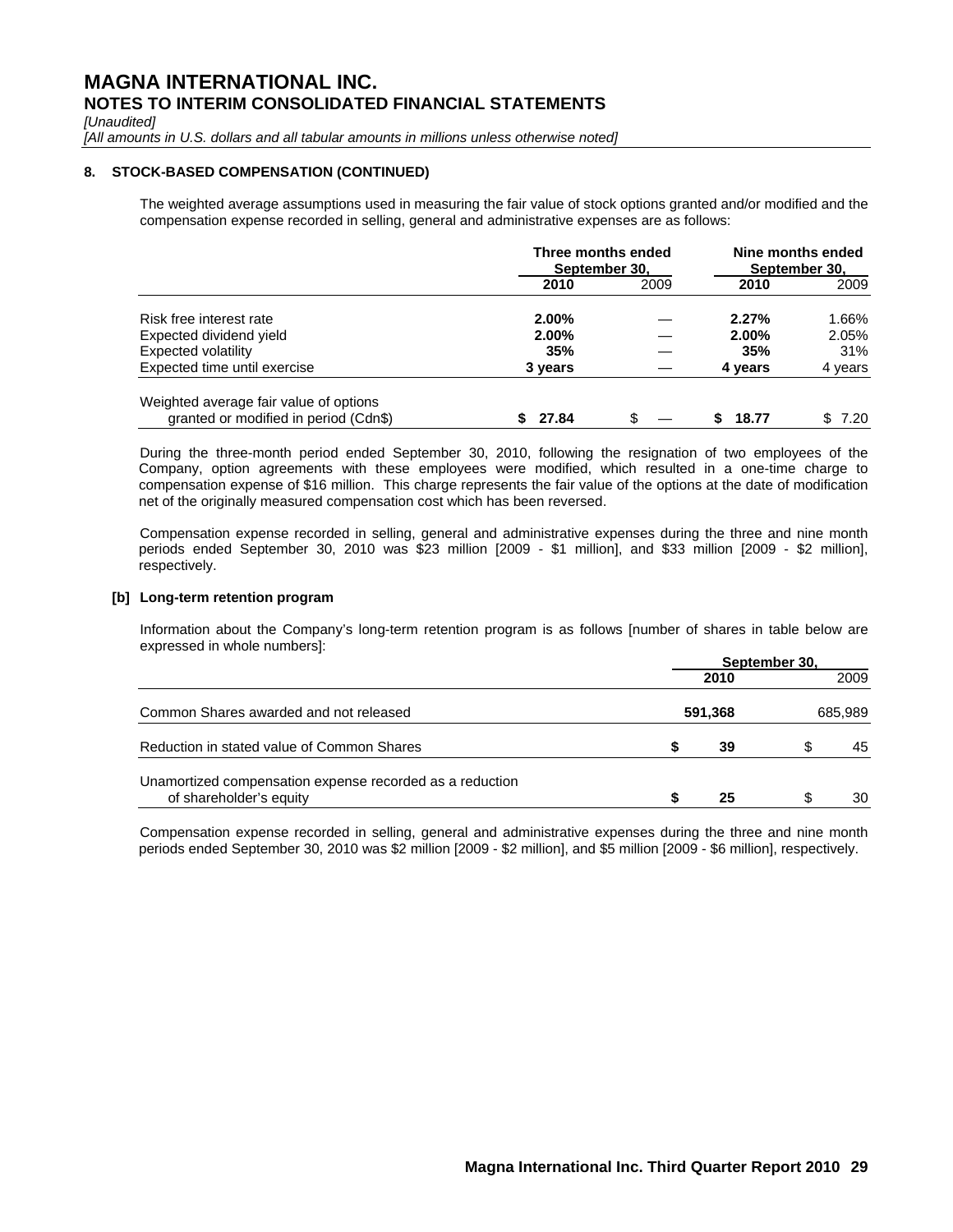*[Unaudited]* 

[All amounts in U.S. dollars and all tabular amounts in millions unless otherwise noted]

# **9. CAPITAL STOCK**

- [a] In accordance with the Arrangement, Magna's Articles were amended to remove the Class B Shares from the authorized capital and to make non-substantive consequential changes to its Articles, including renaming the Class A Subordinate Voting Shares as Common Shares and eliminating provisions which no longer apply due to the elimination of the Class B Shares.
- [b] Changes in Capital Stock for the three-month and nine-month periods ended September 30, 2010 consist of the following [numbers of shares in the following table are expressed in whole numbers]:

|                                                                   | Common              |                        | <b>Class B</b>             |                        |  |
|-------------------------------------------------------------------|---------------------|------------------------|----------------------------|------------------------|--|
|                                                                   | Number of<br>shares | <b>Stated</b><br>value | <b>Number of</b><br>shares | <b>Stated</b><br>value |  |
| Issued and outstanding at December 31, 2009                       | 111,933,031         | \$3,613                | 726,829                    | \$                     |  |
| Release of restricted stock                                       |                     | 6                      |                            |                        |  |
| Repurchase and cancellation                                       | (100,000)           |                        |                            |                        |  |
| Issued under the Incentive Stock Option Plan                      | 204,462             | 8                      |                            |                        |  |
| Issued and outstanding at March 31, 2010                          | 112.037.493         | 3.627                  | 726.829                    |                        |  |
| Issued under the Incentive Stock Option Plan                      | 48.590              |                        |                            |                        |  |
| Issued under the Dividend Reinvestment Plan                       | 2,020               |                        |                            |                        |  |
| Issued and outstanding at June 30, 2010                           | 112,088,103         | 3,630                  | 726,829                    |                        |  |
| Repurchase and cancellation under the Arrangement <i>[note 2]</i> |                     |                        | (726, 829)                 |                        |  |
| Issued under the Arrangement [note 2]                             | 9.000.000           | 663                    |                            |                        |  |
| Issued under the Incentive Stock Option Plan                      | 26,984              |                        |                            |                        |  |
| Issued under the Dividend Reinvestment Plan                       | 7,386               |                        |                            |                        |  |
| Issued and outstanding at September 30, 2010                      | 121, 122, 473       | 4.296<br>S             |                            |                        |  |

 [c] The following table presents the maximum number of shares that would be outstanding if all the dilutive instruments outstanding at November 4, 2010 were exercised or converted:

| Common Shares                | 121, 175, 733 |
|------------------------------|---------------|
| Stock options <sup>(i)</sup> | 5.556.330     |
|                              | 126,732,063   |

*(i) Options to purchase Common Shares are exercisable by the holder in accordance with the vesting provisions and upon payment of the exercise price as may be determined from time to time pursuant to the Company's stock option plans.* 

# **10. CONTRIBUTED SURPLUS**

Contributed surplus consists primarily of accumulated stock option compensation expense less the fair value of options at the grant date that have been exercised and credited to Common Shares and accumulated restricted stock compensation expense. The following is a continuity schedule of contributed surplus:

|                                                    | 2010 |  | 2009 |  |
|----------------------------------------------------|------|--|------|--|
| Balance, beginning of period                       | 63   |  | 67   |  |
| Stock-based compensation expense                   |      |  |      |  |
| Release of restricted stock                        | (6)  |  | (6)  |  |
| Stock options exercised                            | (1,  |  |      |  |
| Balance, March 31,                                 | 61   |  | 63   |  |
| Stock-based compensation expense                   |      |  |      |  |
| Stock options exercised                            |      |  |      |  |
| Balance, June 30,                                  | 68   |  | 66   |  |
| Stock-based compensation expense                   | 25   |  |      |  |
| In-the-money value of surrendered options [note 8] | (4)  |  |      |  |
| Exercise of stock appreciation rights              |      |  |      |  |
| Balance, September 30                              | 89   |  | 68   |  |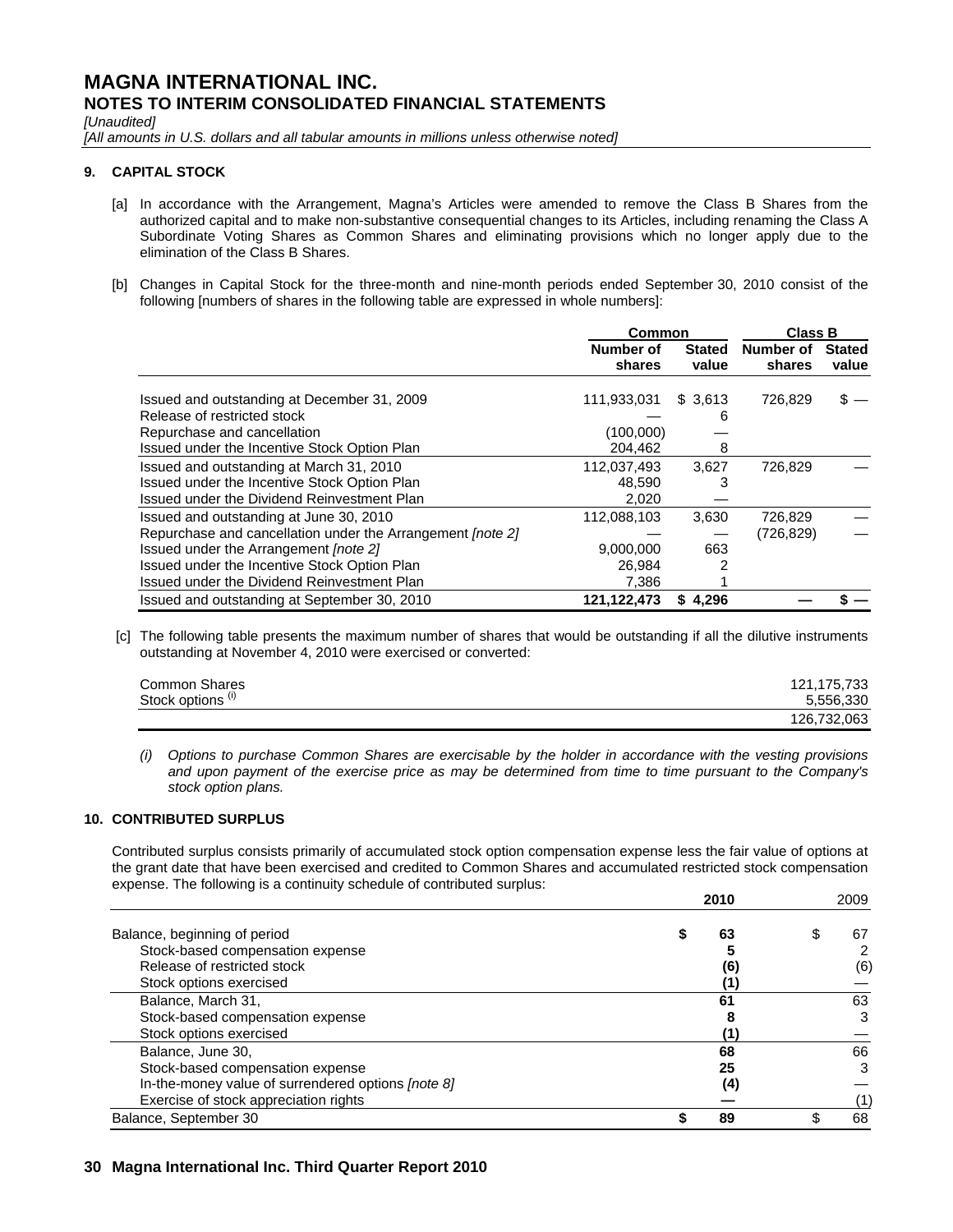*[Unaudited]* 

*[All amounts in U.S. dollars and all tabular amounts in millions unless otherwise noted]* 

# **11. ACCUMULATED OTHER COMPREHENSIVE INCOME**

The following is a continuity schedule of accumulated other comprehensive income:

|                                                                                         | 2010      | 2009      |
|-----------------------------------------------------------------------------------------|-----------|-----------|
|                                                                                         |           |           |
| Accumulated net unrealized gains on translation of net investment in foreign operations |           |           |
| Balance, beginning of period                                                            | \$<br>854 | \$<br>447 |
| Net unrealized gains (losses) on translation of net investment in foreign operations    | 17        | (135)     |
| Balance, March 31                                                                       | 871       | 312       |
| Net unrealized (losses) gains on translation of net investment in foreign operations    | (299)     | 228       |
| Balance, June 30                                                                        | 572       | 540       |
| Net unrealized gains on translation of net investment in foreign operations             | 290       | 261       |
| Balance, September 30                                                                   | 862       | 801       |
| Accumulated net unrealized gains (losses) on cash flow hedges (i)                       |           |           |
| Balance, beginning of period                                                            | (13)      | (113)     |
| Net unrealized gains on cash flow hedges                                                | 59        | 4         |
| Reclassifications of net losses on cash flow hedges to net loss                         |           | 34        |
| Balance, March 31                                                                       | 46        | (75)      |
| Net unrealized (losses) gains on cash flow hedges                                       | (24)      | 41        |
| Reclassifications of net (gains) losses on cash flow hedges to net income (loss)        | (16)      | 9         |
| Balance, June 30                                                                        | 6         | (25)      |
| Net unrealized gains (losses) on cash flow hedges                                       | 30        | (13)      |
| Reclassifications of net (gains) losses on cash flow hedges to net income               | (4)       | 8         |
| Balance, September 30                                                                   | 32        | (30)      |
| Accumulated net unrealized gain on available-for-sale investments                       |           |           |
| Balance, beginning of period                                                            |           |           |
| Net unrealized gain on investments                                                      | 8         |           |
| Balance, September 30                                                                   | 8         |           |
|                                                                                         |           |           |
| Total accumulated other comprehensive income                                            | \$<br>902 | \$<br>771 |

 *(i) The amount of income tax (expense) benefit that has been netted in the amounts above is as follows:* 

|                                                                                  |  | 2010 | 2009      |
|----------------------------------------------------------------------------------|--|------|-----------|
| Balance, beginning of period<br>Net unrealized gains on cash flow hedges         |  | '14) | 48<br>(4) |
| Reclassifications of net gains (losses) on cash flow hedges to net income (loss) |  |      | (15)      |
| Balance, March 31                                                                |  | '14) | 29        |
| Net unrealized losses (gains) on cash flow hedges                                |  |      | (9)       |
| Reclassifications of net gains (losses) on cash flow hedges to net income (loss) |  |      | ΄3        |
| Balance, June 30                                                                 |  | (1)  | 17        |
| Net unrealized (gains) losses on cash flow hedges                                |  | (13) |           |
| Reclassifications of net gains (losses) on cash flow hedges to net income        |  |      | (4)       |
| Balance, September 30                                                            |  | '131 | 16        |

The amount of other comprehensive income that is expected to be reclassified to net income over the next 12 months is \$32 million [net of income taxes of \$8 million].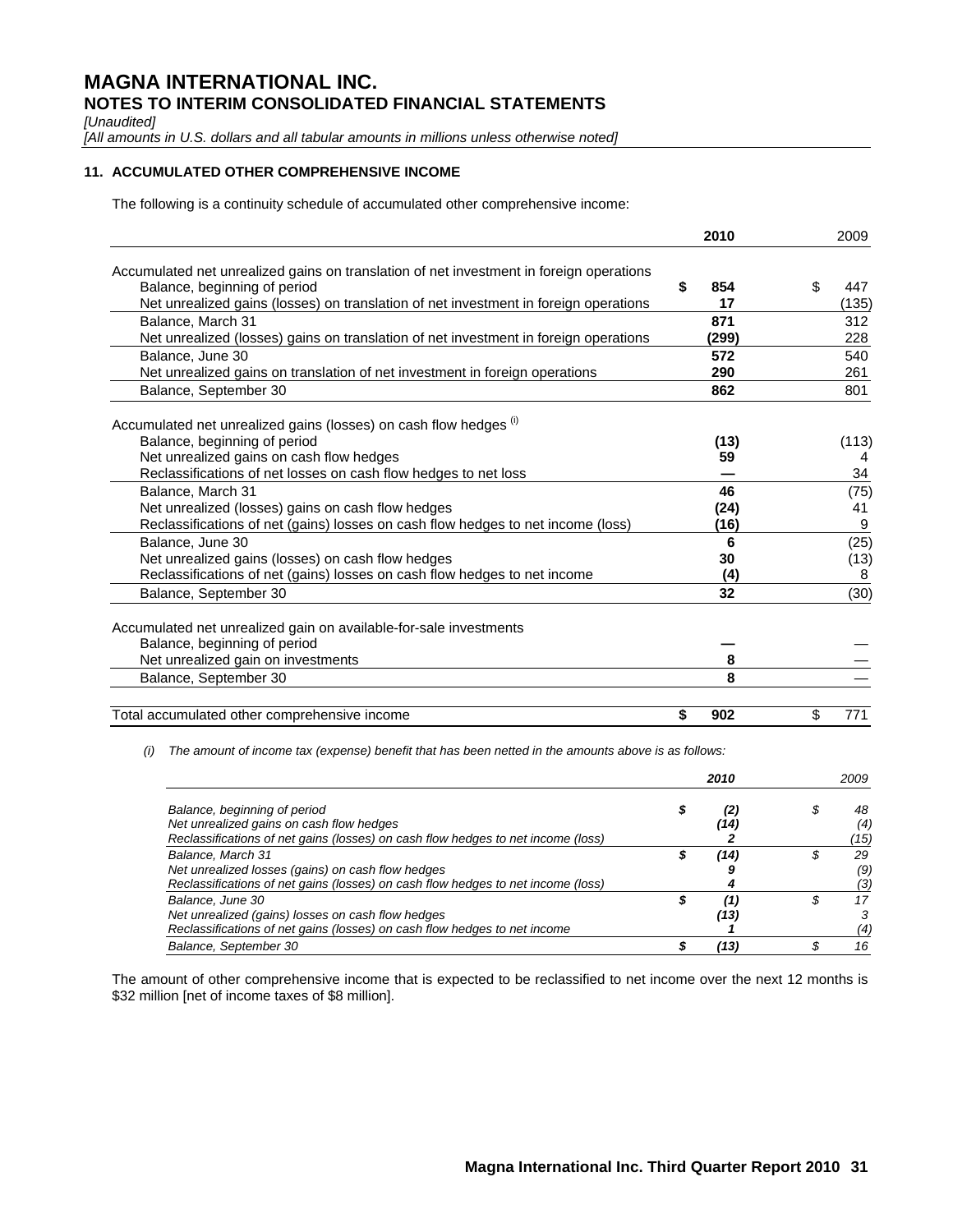*[Unaudited]* 

*[All amounts in U.S. dollars and all tabular amounts in millions unless otherwise noted]* 

# **12. CAPITAL DISCLOSURES**

The Company manages capital in order to ensure the Company has adequate borrowing capacity and financial structure to allow financial flexibility and to provide an adequate return to shareholders. In order to maintain or adjust the capital structure, the Company may adjust the amount of dividends paid to shareholders, issue shares, purchase shares for cancellation, or increase or decrease the amount of debt outstanding.

The Company monitors capital using the ratio of debt to total capitalization. Debt includes bank indebtedness and longterm debt as shown in the consolidated balance sheets. Total capitalization includes debt, minority interest and all components of shareholders' equity.

The Company's capitalization and debt to total capitalization is as follows:

|                                    | September 30,<br>2010 | December 31.<br>2009 |
|------------------------------------|-----------------------|----------------------|
| Liabilities                        |                       |                      |
| <b>Bank indebtedness</b>           | 58<br>\$              | \$<br>48             |
| Long-term debt due within one year | 14                    | 16                   |
| Long-term debt                     | 48                    | 115                  |
|                                    | 120                   | 179                  |
| Minority interest                  | 84                    |                      |
| Shareholders' equity               | 7,853                 | 7,360                |
| Total capitalization               | 8,057<br>\$           | 7,539<br>\$          |
| Debt to total capitalization       | 1.5%                  | 2.4%                 |

# **13. FINANCIAL INSTRUMENTS**

[a] The Company's financial assets and financial liabilities consist of the following:

|                                                                           | September 30, | 2010        | December 31, | 2009           |
|---------------------------------------------------------------------------|---------------|-------------|--------------|----------------|
| Held for trading                                                          |               |             |              |                |
| Cash and cash equivalents<br><b>Investment in ABCP</b>                    | \$            | 1,655<br>82 | \$           | 1,334<br>85    |
|                                                                           | \$            | 1,737       | \$           | 1,419          |
| Held to maturity investments<br>Severance investments                     | \$            | 5           | \$           | $\overline{7}$ |
| Available-for-sale investments                                            |               |             |              |                |
| Equity investments                                                        | \$            | 16          | \$           | 5              |
| Loans and receivables                                                     |               |             |              |                |
| Accounts receivable                                                       | \$            | 4,257       | \$           | 3,062          |
| Long-term receivables included in other assets<br>Income taxes receivable |               | 62          |              | 50<br>50       |
|                                                                           |               | \$4,319     |              | \$3,162        |
| Other financial liabilities                                               |               |             |              |                |
| <b>Bank indebtedness</b>                                                  | \$            | 58          | \$           | 48             |
| Long-term debt (including portion due within one year)                    |               | 62          |              | 131            |
| Accounts payable                                                          |               | 3,706       |              | 3,001          |
| Accrued salaries and wages                                                |               | 525         |              | 372            |
| Other accrued liabilities                                                 |               | 985<br>135  |              | 862            |
| Income taxes payable                                                      |               | \$5,471     | \$           | 4,414          |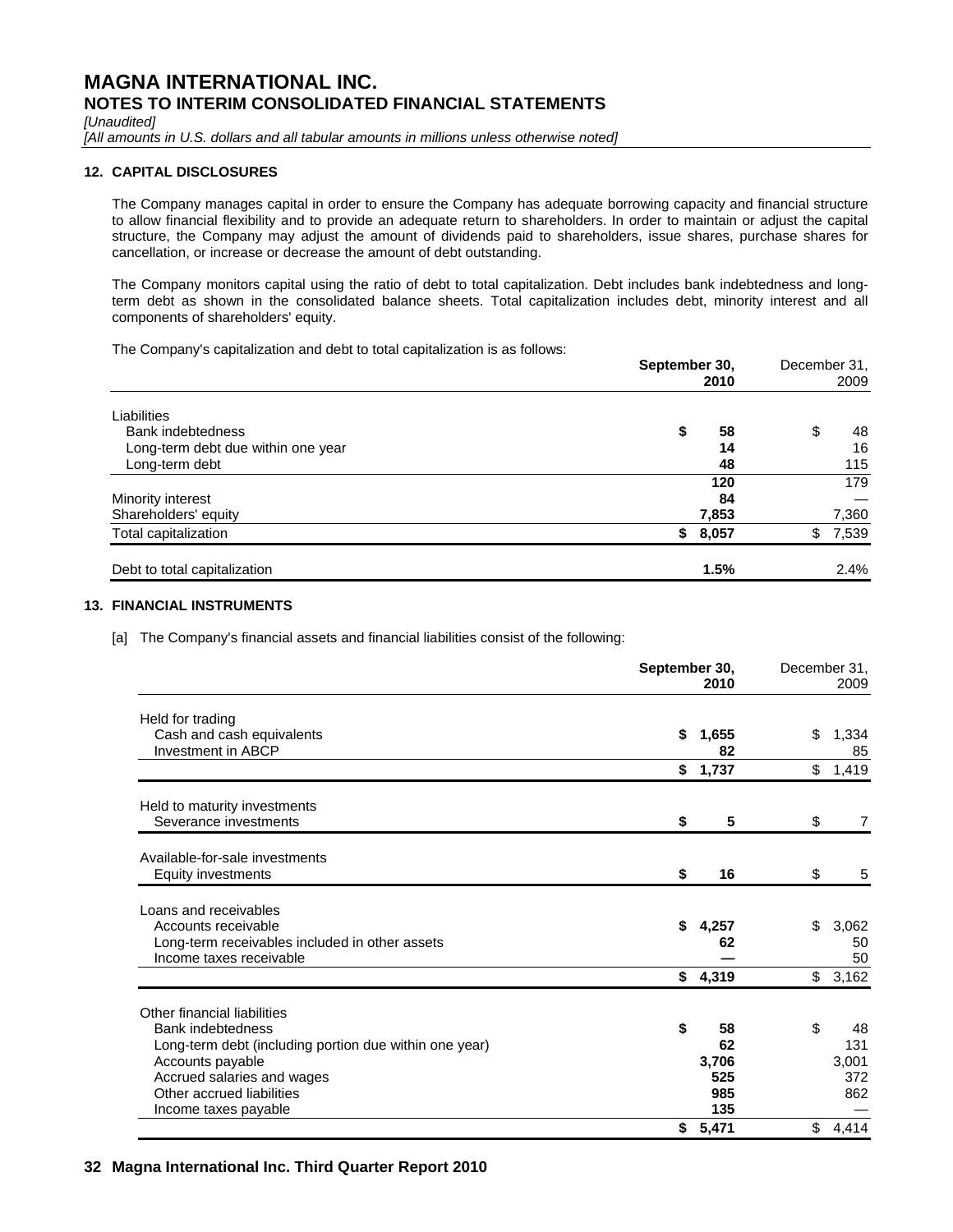*[Unaudited]* 

[All amounts in U.S. dollars and all tabular amounts in millions unless otherwise noted]

### **13. FINANCIAL INSTRUMENTS (CONTINUED)**

Derivatives designated as effective hedges, measured at fair value

| Foreign currency contracts  |      |          |
|-----------------------------|------|----------|
| Prepaids expenses           | 61   | \$<br>49 |
| Other assets                | 37   | 14       |
| Other accrued liabilities   | (22) | (42)     |
| Other long-term liabilities | (11) | (29)     |
|                             | 65   | (8)      |
| Natural gas contracts       |      |          |
| Other accrued liabilities   | (7)  | (5)      |
| Other long-term liabilities | (6)  | (3)      |
|                             | (13) | (8)      |
|                             | 52   | (16)     |

# **[b] Fair value**

The Company determined the estimated fair values of its financial instruments based on valuation methodologies it believes are appropriate; however, considerable judgment is required to develop these estimates. Accordingly, these estimated fair values are not necessarily indicative of the amounts the Company could realize in a current market exchange. The estimated fair value amounts can be materially affected by the use of different assumptions or methodologies. The methods and assumptions used to estimate the fair value of financial instruments are described below:

*Cash and cash equivalents, accounts receivable, income taxes receivable, bank indebtedness, accounts payable, accrued salaries and wages, other accrued liabilities and income taxes payable.* 

Due to the short period to maturity of the instruments, the carrying values as presented in the consolidated balance sheets are reasonable estimates of fair values.

### *Investments*

At September 30, 2010, the Company held Canadian third party asset-backed commercial paper ["ABCP"] with a face value of Cdn\$127 million [December 31, 2009 - Cdn\$134 million]. The carrying value and estimated fair value of this investment was Cdn\$84 million [December 31, 2009 - Cdn\$88 million]. As fair value information is not readily determinable for the Company's investment in ABCP, the fair value was based on a valuation technique estimating the fair value from the perspective of a market participant.

At September 30, 2010, the Company held an equity investment in a publicly traded Company. The carrying value and fair value of this investment was \$16 million, which was based on the closing share price of the investment on September 30, 2010.

### *Term debt*

The Company's term debt includes \$14 million due within one year. Due to the short period to maturity of this debt, the carrying value as presented in the consolidated balance sheet is a reasonable estimate of its fair value.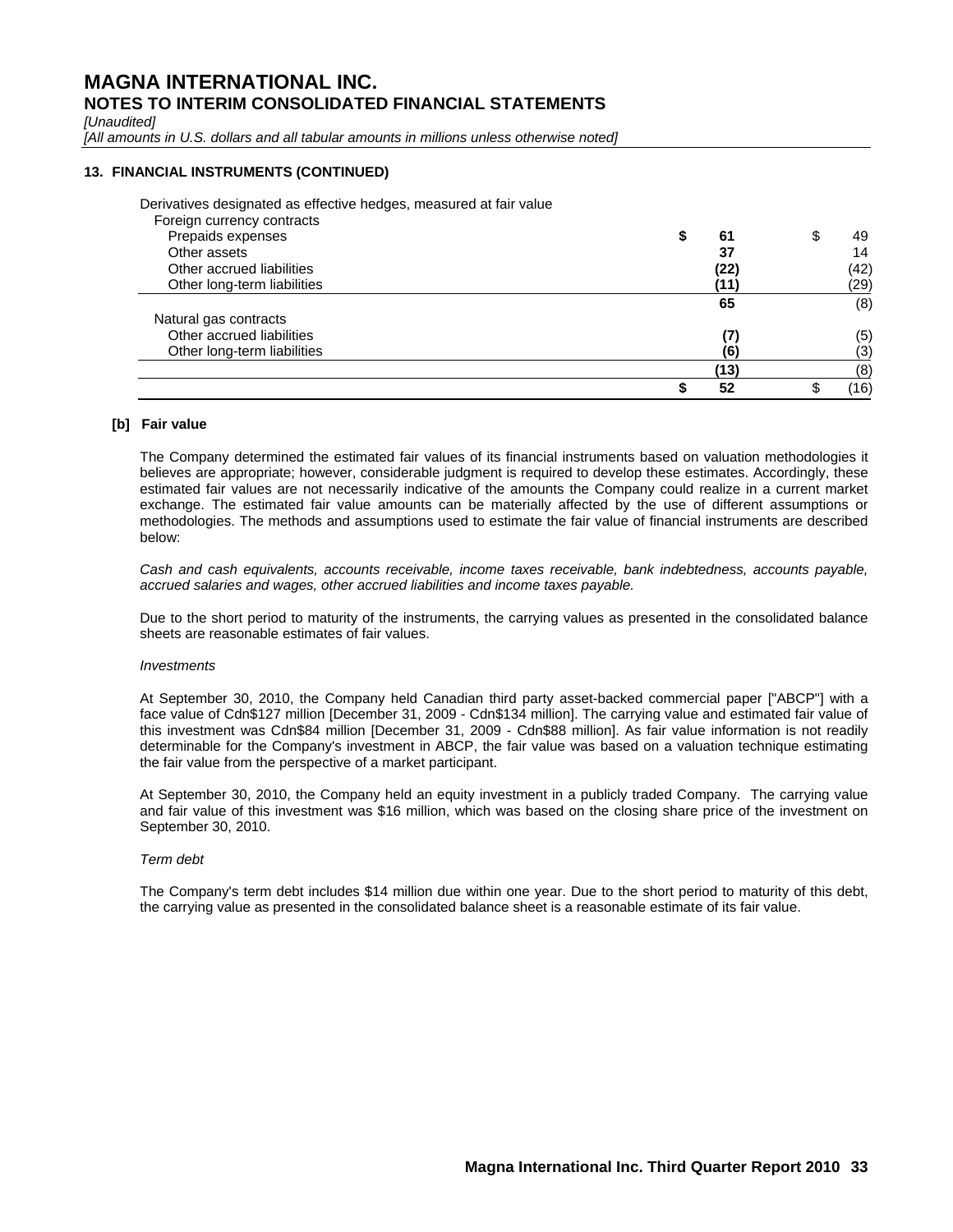*[Unaudited]* 

[All amounts in U.S. dollars and all tabular amounts in millions unless otherwise noted]

# **13. FINANCIAL INSTRUMENTS (CONTINUED)**

### **[c] Credit risk**

The Company's financial assets that are exposed to credit risk consist primarily of cash and cash equivalents, accounts receivable, long-term receivables, held to maturity investments, and foreign exchange forward contracts with positive fair values.

The Company's held for trading investments include an investment in ABCP. Given the continuing uncertainties regarding the value of the underlying assets, the amount and timing over cash flows and the risk of collateral calls in the event that spreads widened considerably, the Company could be exposed to further losses on its investment.

Cash and cash equivalents, which consists of short-term investments, are only invested in governments, bank term deposits and bank commercial paper with an investment grade credit rating. Credit risk is further reduced by limiting the amount which is invested in certain governments or any major financial institution.

The Company is also exposed to credit risk from the potential default by any of its counterparties on its foreign exchange forward contracts. The Company mitigates this credit risk by dealing with counterparties who are major financial institutions that the Company anticipates will satisfy their obligations under the contracts.

In the normal course of business, the Company is exposed to credit risk from its customers, substantially all of which are in the automotive industry and are subject to credit risks associated with the automotive industry. For the three and nine months ended September 30, 2010, sales to the Company's six largest customers represented 75% and 79% of the Company's total sales, respectively, and substantially all of our sales are to customers in which the Company has ongoing contractual relationships.

### **[d] Currency risk**

The Company is exposed to fluctuations in foreign exchange rates when manufacturing facilities have committed to the delivery of products for which the selling price has been quoted in currencies other than the facilities' functional currency, or when materials and equipment are purchased in currencies other than the facilities' functional currency. In an effort to manage this net foreign exchange exposure, the Company employs hedging programs, primarily through the use of foreign exchange forward contracts.

As at September 30, 2010, the net foreign exchange exposure was not material.

### **[e] Interest rate risk**

The Company is not exposed to significant interest rate risk due to the short-term maturity of its monetary current assets and current liabilities. In particular, the amount of interest income earned on our cash and cash equivalents is impacted more by the investment decisions made and the demands to have available cash on hand, than by movements in the interest rates over a given period.

In addition, the Company is not exposed to interest rate risk on its term debt instruments as the interest rates on these instruments are fixed.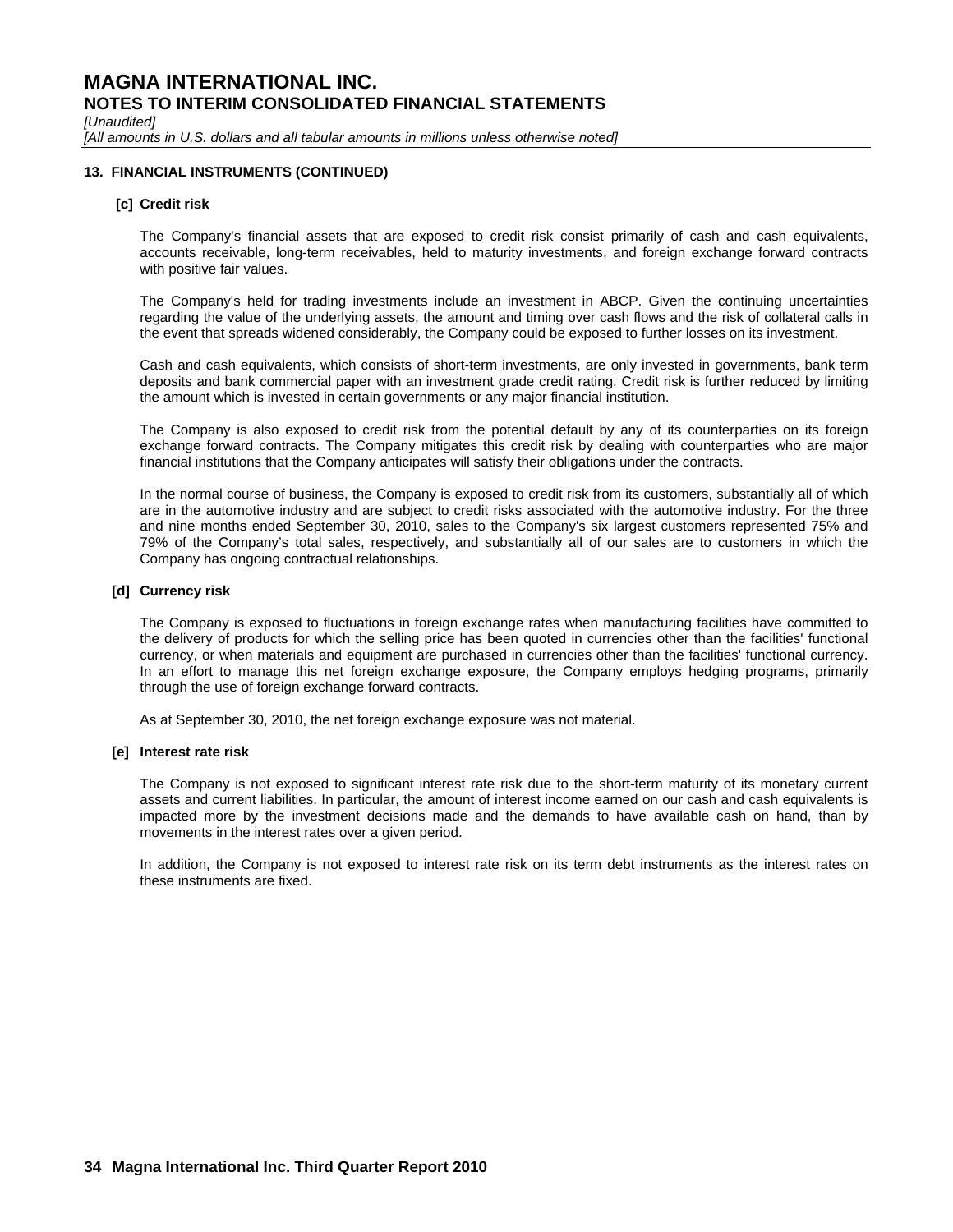*[Unaudited]* 

*[All amounts in U.S. dollars and all tabular amounts in millions unless otherwise noted]* 

### **14. SEGMENTED INFORMATION**

As a result of the completion of the Arrangement, the Company's E-Car business began to be managed as a separate operating group. Accordingly, the Company's segmented reporting has been amended to reflect this change.

|                                                                                    | Three months ended<br><b>September 30, 2010</b> |    |                          |    |                     |    |                                |  |    |                                |                           | Three months ended<br>September 30, 2009 |                         |
|------------------------------------------------------------------------------------|-------------------------------------------------|----|--------------------------|----|---------------------|----|--------------------------------|--|----|--------------------------------|---------------------------|------------------------------------------|-------------------------|
|                                                                                    | Total<br>sales                                  |    | <b>External</b><br>sales |    | EBIT <sup>(i)</sup> |    | <b>Fixed</b><br>assets.<br>net |  |    | Total<br>sales                 | External<br>sales         | EBIT <sup>(i)</sup>                      | Fixed<br>assets,<br>net |
| <b>North America</b>                                                               |                                                 |    |                          |    |                     |    |                                |  |    |                                |                           |                                          |                         |
| Canada<br><b>United States</b><br>Mexico<br>Eliminations                           | \$<br>1,378<br>1,506<br>611<br>(229)            | \$ | 1,261<br>1,394<br>572    |    |                     | \$ | 645<br>667<br>349              |  | \$ | 1,046<br>1,093<br>376<br>(185) | \$<br>936<br>1,043<br>325 |                                          | \$<br>674<br>691<br>381 |
|                                                                                    | 3,266                                           |    | 3,227                    | \$ | 276                 |    | 1,661                          |  |    | 2,330                          | 2,304                     | \$<br>108                                | 1,746                   |
| <b>Europe</b>                                                                      |                                                 |    |                          |    |                     |    |                                |  |    |                                |                           |                                          |                         |
| Euroland                                                                           | 1,954                                           |    | 1,913                    |    |                     |    | 961                            |  |    | 1,685                          | 1,644                     |                                          | 1,100                   |
| <b>Great Britain</b>                                                               | 194                                             |    | 195                      |    |                     |    | 59                             |  |    | 207                            | 207                       |                                          | 68                      |
| Other European countries                                                           | 321                                             |    | 296                      |    |                     |    | 461                            |  |    | 332                            | 307                       |                                          | 341                     |
| Eliminations                                                                       | (31)                                            |    |                          |    |                     |    |                                |  |    | (40)                           |                           |                                          |                         |
|                                                                                    | 2,438                                           |    | 2,404                    |    | 11                  |    | 1,481                          |  |    | 2,184                          | 2,158                     | (47)                                     | 1,509                   |
| <b>Rest of World</b>                                                               | 289                                             |    | 257                      |    | 19                  |    | 186                            |  |    | 213                            | 201                       | 18                                       | 182                     |
| <b>E-Car Systems</b>                                                               |                                                 |    | 7                        |    | (16)                |    | 54                             |  |    | 2                              |                           | (13)                                     | 11                      |
| <b>Corporate and Other</b>                                                         | (58)                                            |    | 47                       |    | 24                  |    | 365                            |  |    | (60)                           | 5                         | 17                                       | 375                     |
| Total reportable segments \$<br><b>Current assets</b><br>Investments, goodwill and | 5,942                                           | \$ | 5,942                    | \$ | 314                 |    | 3,747<br>8,112                 |  | \$ | 4,669                          | \$<br>4,669               | \$<br>83                                 | 3,823<br>6,778          |
| other assets                                                                       |                                                 |    |                          |    |                     |    | 2,064                          |  |    |                                |                           |                                          | 2,266                   |
| <b>Consolidated total assets</b>                                                   |                                                 |    |                          |    |                     |    | \$13,923                       |  |    |                                |                           |                                          | \$12,867                |

*(i) EBIT represents operating income (loss) from operations before income taxes, minority interest and interest (income) expense, net.*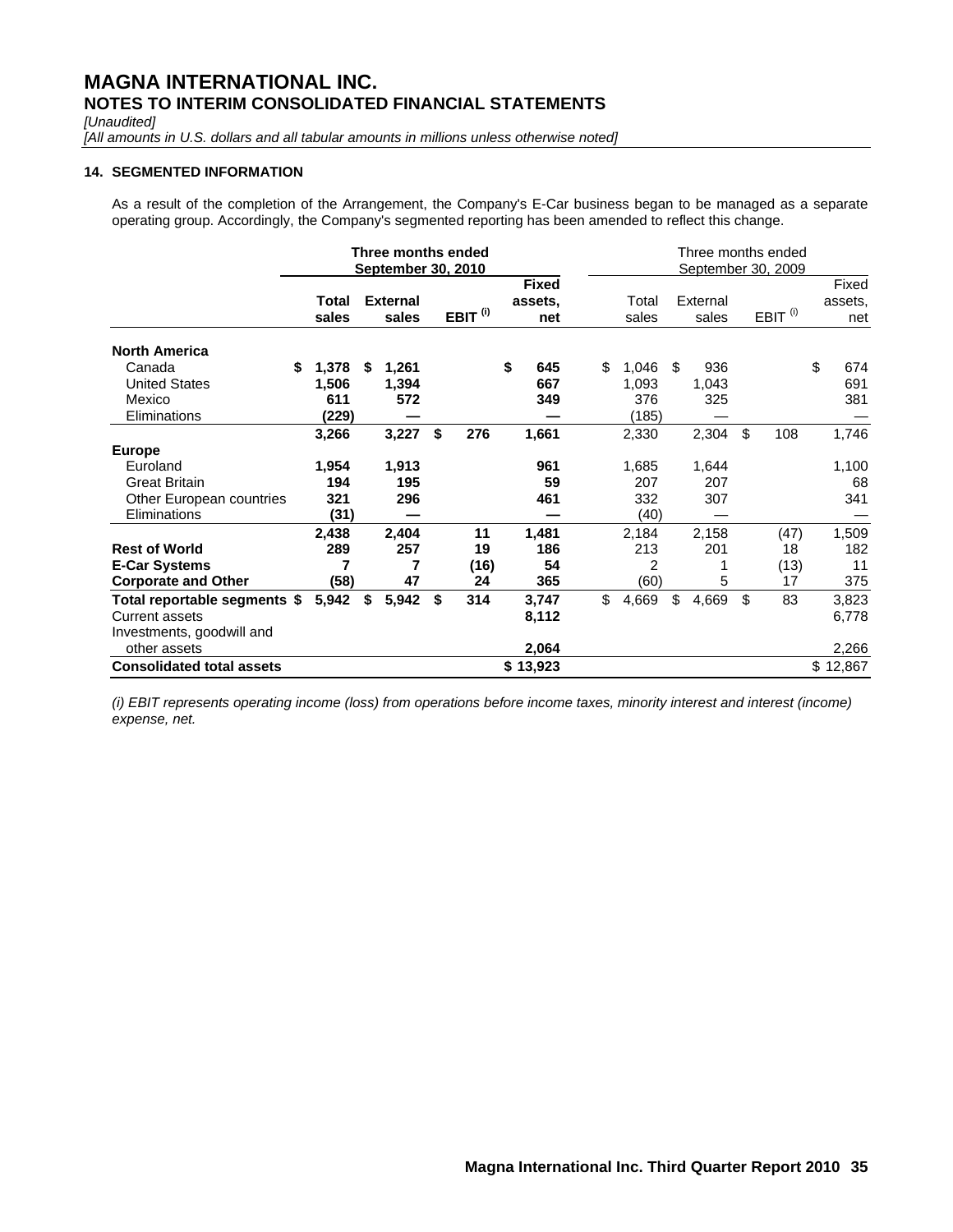*[Unaudited]* 

[All amounts in U.S. dollars and all tabular amounts in millions unless otherwise noted]

# **14. SEGMENTED INFORMATION (CONTINUED)**

|                                                                                                           |                                       | Nine months ended<br><b>September 30, 2010</b> |                          |    |                        |    | Nine months ended<br>September 30, 2009 |                                      |                             |    |                             |    |                           |
|-----------------------------------------------------------------------------------------------------------|---------------------------------------|------------------------------------------------|--------------------------|----|------------------------|----|-----------------------------------------|--------------------------------------|-----------------------------|----|-----------------------------|----|---------------------------|
|                                                                                                           | Total<br>sales                        |                                                | <b>External</b><br>sales |    | EBIT $^{(i)}$          |    | <b>Fixed</b><br>assets.<br>net          | Total<br>sales                       | External<br>sales           |    | EBIT <sup>(i)</sup>         |    | Fixed<br>assets,<br>net   |
| <b>North America</b>                                                                                      |                                       |                                                |                          |    |                        |    |                                         |                                      |                             |    |                             |    |                           |
| Canada<br><b>United States</b><br>Mexico<br>Eliminations                                                  | 4,105<br>S<br>4,255<br>1,745<br>(680) | S                                              | 3,770<br>3,911<br>1,629  |    |                        | \$ | 645<br>667<br>349                       | \$<br>2,432<br>2,746<br>874<br>(414) | \$<br>2,175<br>2,622<br>774 |    |                             | \$ | 674<br>691<br>381         |
|                                                                                                           | 9,425                                 |                                                | 9,310                    | \$ | 825                    |    | 1,661                                   | 5,638                                | 5,571                       | \$ | (165)                       |    | 1,746                     |
| <b>Europe</b><br>Euroland<br><b>Great Britain</b><br>Other European countries<br>Eliminations             | 5,913<br>600<br>1,034<br>(103)        |                                                | 5,793<br>601<br>960      |    |                        |    | 961<br>59<br>461                        | 4,756<br>517<br>770<br>(121)         | 4,656<br>517<br>691         |    |                             |    | 1,100<br>68<br>341        |
| <b>Rest of World</b><br><b>E-Car Systems</b><br><b>Corporate and Other</b>                                | 7,444<br>843<br>8<br>(216)            |                                                | 7,354<br>778<br>8<br>54  |    | 98<br>76<br>(52)<br>22 |    | 1,481<br>186<br>54<br>365               | 5,922<br>533<br>5<br>(150)           | 5,864<br>497<br>3<br>13     |    | (197)<br>25<br>(28)<br>(13) |    | 1,509<br>182<br>11<br>375 |
| Total reportable segments \$ 17,504<br><b>Current assets</b><br>Investments, goodwill and<br>other assets |                                       |                                                | \$17,504                 | \$ | 969                    |    | 3,747<br>8,112<br>2,064                 | \$11,948                             | \$11,948                    | \$ | (378)                       |    | 3,823<br>6,778<br>2,266   |
| <b>Consolidated total assets</b>                                                                          |                                       |                                                |                          |    |                        |    | \$13,923                                |                                      |                             |    |                             |    | \$12,867                  |

*(i) EBIT represents operating income (loss) from operations before income taxes, minority interest and interest (income) expense, net.* 

# **15. SUBSEQUENT EVENTS**

### **[a] Stock Split**

Our Board of Directors approved a two-for-one stock split, to be implemented by way of a stock dividend, whereby shareholders of the Company will receive an additional Common Share for each Common Share held. The stock dividend will be payable on November 24, 2010, to shareholders of record at the close of business on November 16, 2010. All equity-based compensation plans or arrangements and our normal course issuer bid (discussed below) will be adjusted to reflect the issuance of additional Common Shares due to the declaration of the stock split.

### **[b] Normal Course Issuer Bid**

Subject to approval by the Toronto Stock Exchange ("TSX") and the New York Stock Exchange ("NYSE"), the Company's Board of Directors approved a normal course issuer bid to purchase up to 4.0 million of the Company's Common Shares (adjusted to 8.0 million shares on a post stock split basis), representing approximately 3.3% of the Company's outstanding Common Shares. The primary purposes of the normal course issuer bid are purchases for cancellation to offset potential dilution resulting from the exercise of stock options, and/or for purchases to fund the Company's restricted stock unit program and its obligations to its deferred profit sharing plans. The normal course issuer bid is expected to commence on or about November 10, 2010 and will terminate one year later. All purchases of Common Shares will be made at the market price at the time of purchase in accordance with the rules and policies of the TSX. Purchases may also be made on the NYSE in compliance with Rule 10b-18 under the U.S. Securities Exchange Act of 1934.

### **16. COMPARATIVE FIGURES**

Certain of the comparative figures have been reclassified to conform to the current period's method of presentation.

# **36 Magna International Inc. Third Quarter Report 2010**